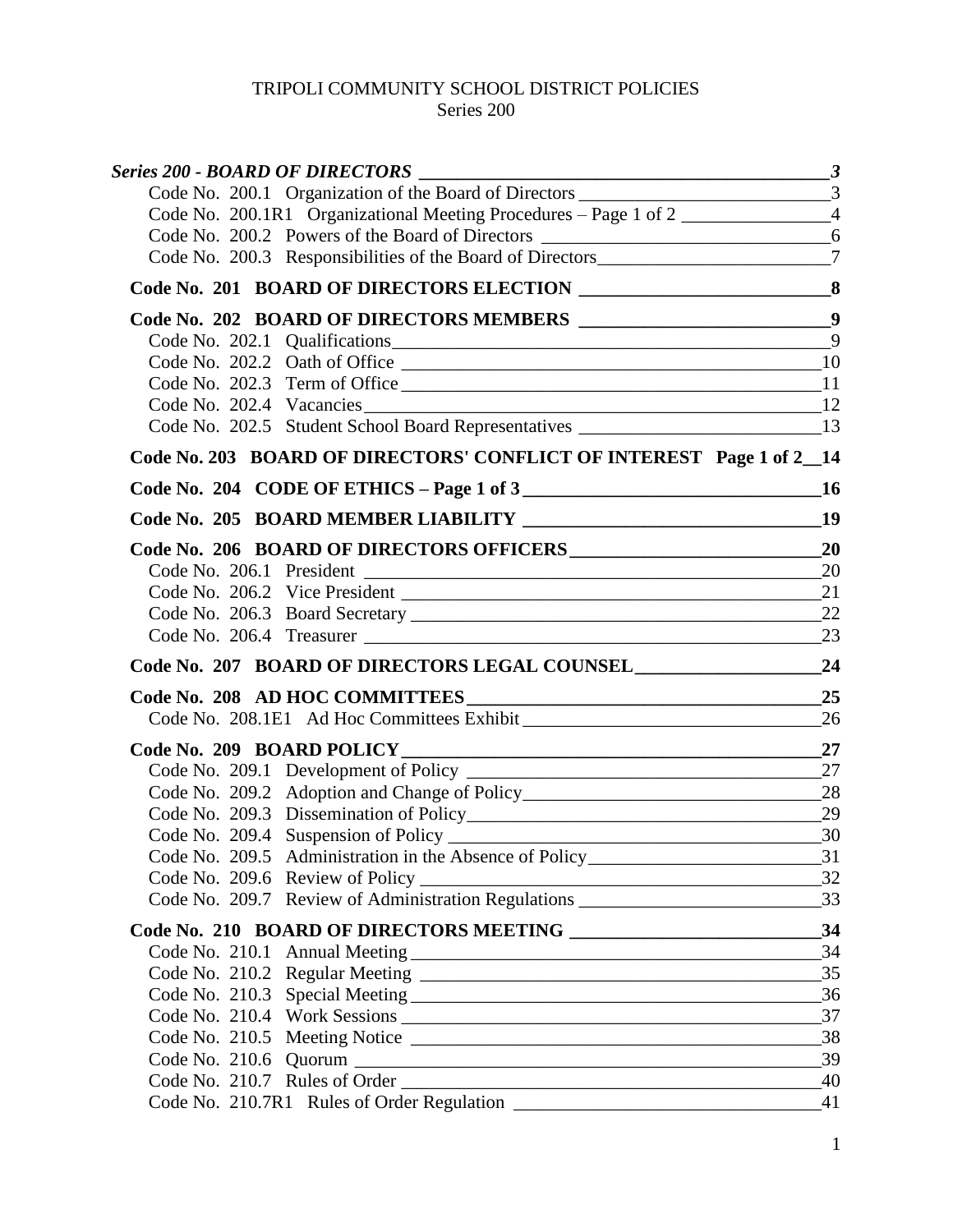| Code No. 210.8E1 Board Meeting Agenda Sample - Page 1 of 2                                        |    |
|---------------------------------------------------------------------------------------------------|----|
| Code No. 210.8E2 Board Meeting Agenda Sample (with closed session) – Page 1 of 2 _45              |    |
| Code No. 211 OPEN MEETINGS                                                                        | 47 |
| Code No. 212 CLOSED SESSIONS - Page 1 of 2                                                        | 48 |
| Code No. 213 PUBLIC PARTICIPATION IN BOARD MEETINGS - Page 1 of 2 50                              |    |
|                                                                                                   | 52 |
| Code No. 214 PUBLIC HEARINGS                                                                      | 53 |
| Code No. 215 BOARD OF DIRECTORS RECORDS ________________________54                                |    |
| Code No. 215.1E1 Board Meeting Minutes Page 1 of 2                                                |    |
| Code No. 215.1E1 Board Meeting Minutes Page 2 of 2                                                |    |
| Code No. 216 BOARD OF DIRECTORS MEMBER SERVICES ________________57                                |    |
|                                                                                                   |    |
| Code No. 216.2 Board of Directors Member Development and Training 58                              |    |
| Code No. 216.3 Board of Directors Member Compensation and Expenses ______________59               |    |
| Code No. 217 GIFTS TO BOARD OF DIRECTORS - Page 1 of 3                                            |    |
| <b>Revisions and Reviews:</b>                                                                     | 63 |
| 09 December 2004: Completed Review of 200 Series 1 <sup>st</sup> reading of revised Code 209.6 63 |    |
| 20 December 2004: 2nd reading of Policy 209.6 Approved __________________________63               |    |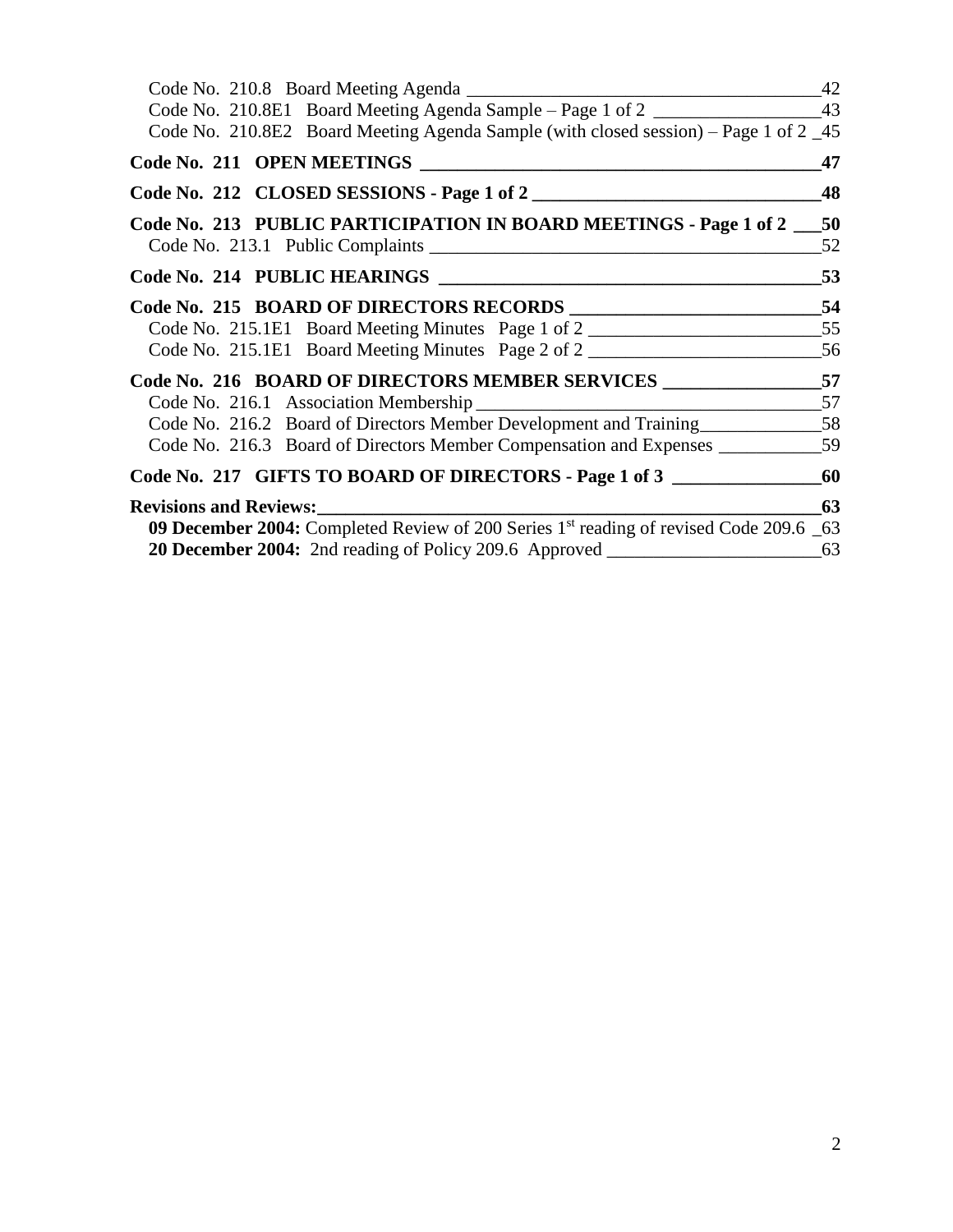# *Series 200 - BOARD OF DIRECTORS*

<span id="page-2-1"></span><span id="page-2-0"></span>Code No. 200.1 Organization of the Board of Directors

The Tripoli Community School District board is authorized by and derives its organization from Iowa law. The board will consist of 5 board members. Board members are elected at-large.

The board is organized for the purpose of setting policy and providing general direction for the school district. The board will hold its organizational meeting at the first regular meeting following the canvass of votes. The retiring board will transfer materials, including the board policy manual, and responsibility to the new board.

The organizational meeting allows the outgoing board to approve minutes of its previous meetings, complete unfinished business and review the school election results. The retiring board will adjourn and the new board will then begin. The Business Manager will administer the oath of office to the newlyelected board members. The Business Manager will preside while the new board elects the president and vice-president of the new board.

#### *NOTE: Iowa law establishes the organizational meeting at or before the first regular meeting following the canvass of votes.*

## *Board members elected at a general election must qualify at or before the organizational meeting.*

| Legal Reference: | Iowa Code §§ 274.2; 275.23A; 277.23, .28, .31; 279.1, .5, .7, .8, .33.<br>281 I.A.C. 12.3(2).                                           |
|------------------|-----------------------------------------------------------------------------------------------------------------------------------------|
| Cross Reference: | <b>Board of Directors Members</b><br>202<br>206.1<br>President<br>Vice-President<br>206.2<br>210<br><b>Board of Directors' Meetings</b> |

| Approved 10-16-2019 | Reviewed 10-16-2019 | Revised 10-16-2019 |
|---------------------|---------------------|--------------------|
|---------------------|---------------------|--------------------|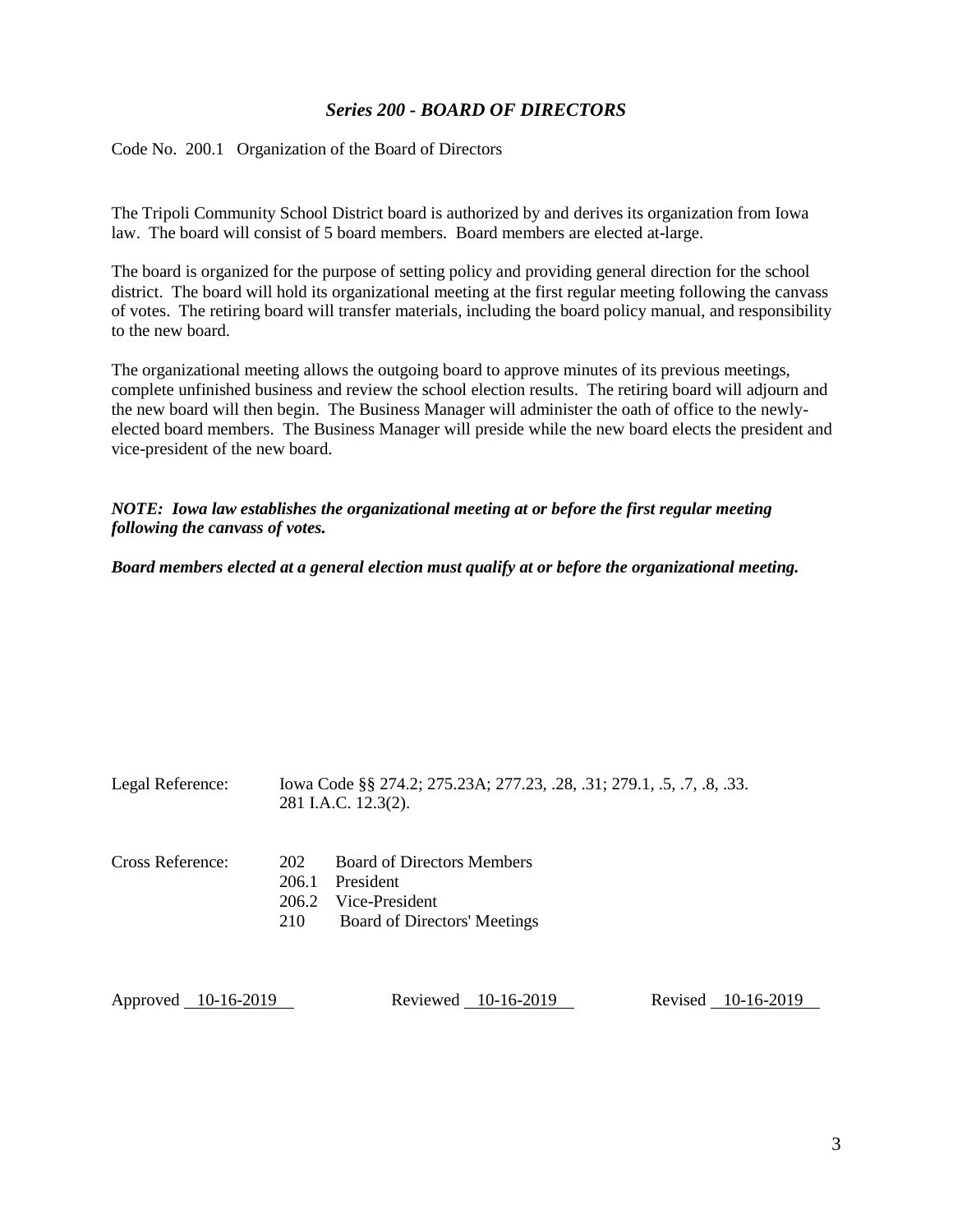## <span id="page-3-0"></span>Code No. 200.1R1 Organizational Meeting Procedures – Page 1 of 2

The board will hold its organizational meeting in odd-numbered years at or before the first regular meeting following the canvass of votes. Notice of the meeting's place and time will be given by the board secretary to each member, member-elect and the public.

The purpose of the meeting is to transfer material and responsibility from the outgoing board to the new board. At the meeting, the board will elect a president and a vice president who will hold office for one year. Once elected, the president and vice president will be entitled to vote on all matters before the board.

## Meeting Procedure

The organizational meeting of the board will be held in two parts: the final meeting of the outgoing board and the organizational meeting of the new board.

- 1. Final Meeting of the Retiring Board
	- (1) Call to order.
	- (2) Roll call.
	- (3) Approval of minutes of previous meeting(s).
	- (4) Visitors.
	- (5) Unfinished business.
		- (a) Current claims and accounts (for the retiring board to authorize).
	- (6) Examine and settle the books for the previous year.
	- (7) Review of election results. The board secretary will present the county auditor's official report on the latest elections. Official results are recorded in the minutes.
	- (8) Adjournment of the retiring board.

## 2. Organizational Meeting of the New Board

- (1) The board secretary, as president pro-tem, will preside over the meeting until a new board president is elected.
- (2) Call to order.
- (3) Roll call.
- (4) Oath of office. The board secretary will administer the oath to new members.
- (5) Election of a president of the board. The president pro-tem calls for nominations; nominations need not be seconded. The board will then vote on the nominations. The secretary will announce the result of the vote, and the board secretary will administer the oath of office to the newly elected president and the newly elected president will assume the chair.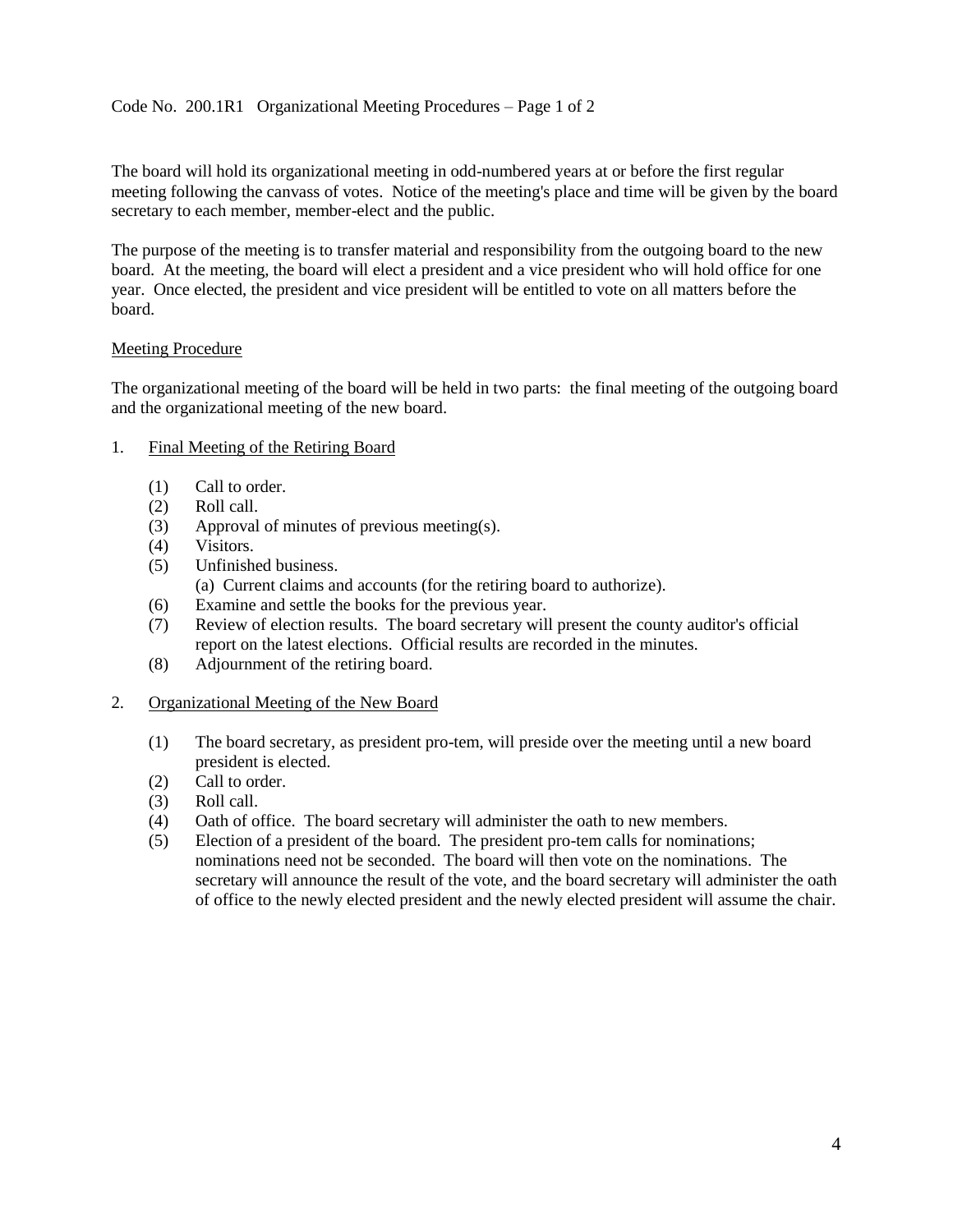## ORGANIZATIONAL MEETING PROCEDURES

(6) Election of the vice-president. The president of the board will call for nominations; the nominations need not be seconded. The board will then vote on the nominations. The president will announce the results and administer the oath of office to the vice-president.

Other items of business at the organizational meeting may include:

- (7) Board resolution of appreciation recognizing the public service rendered by retiring board members.
- (8) Determination of dates, times, and places for regular meetings of the board.
- (9) Board resolution to define the operating rules and practices that will be followed by the new board.
- (10) Board resolution to authorize the interim payment of bills pursuant to policy 705.3.
- (11) Visitors.
- (12) Superintendent's report.
- (13) Adjournment.

*NOTE: Board members elected at a regular school election must take the oath of office at or before the organization meeting. Failure to do so results in a vacancy.* 

*NOTE: The board president and vice president are each elected to a one year term at the organizational meeting in odd-numbered years and at the annual meeting in even-numbered years.*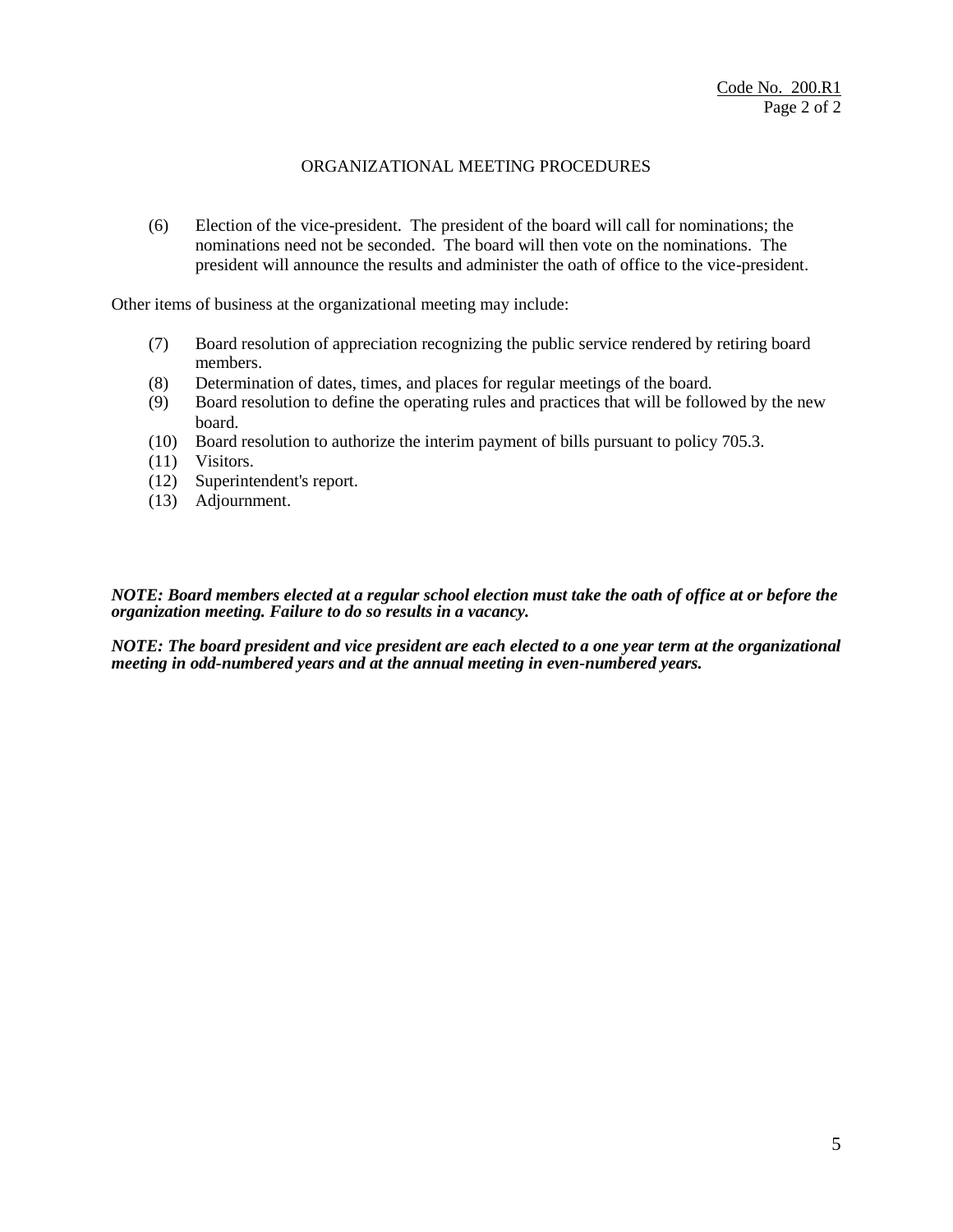<span id="page-5-0"></span>The board of the Tripoli Community School District, acting on behalf of the school district, will have jurisdiction over school matters within the territory of the school district.

The board is empowered to make policy for its own governance, for employees, for students and for school district facilities. The board is also empowered to enforce its policies. The board may, through its quasi-judicial power, conduct hearings and rule on issues and disputes confronting the school district.

The board has these powers and all other powers expressly granted to it in federal and state law as well as the powers that can be reasonably implied from the express powers.

| Legal Reference:    |     | Board of Directors of Ind. School Dist. of Waterloo v. Green, 259 Iowa 1260,<br>147 N.W.2d 854 (1967).<br>Iowa Code §§ 28E; 274.1-.2; 279.8 (1999).<br>281 I.A.C. 12.1(2).<br>1990 Op. Att'y Gen. 66. |         |
|---------------------|-----|-------------------------------------------------------------------------------------------------------------------------------------------------------------------------------------------------------|---------|
| Cross Reference:    | 209 | Board of Directors' Management Procedures                                                                                                                                                             |         |
| Approved 04-11-2011 |     | Reviewed 09-05-2014                                                                                                                                                                                   | Revised |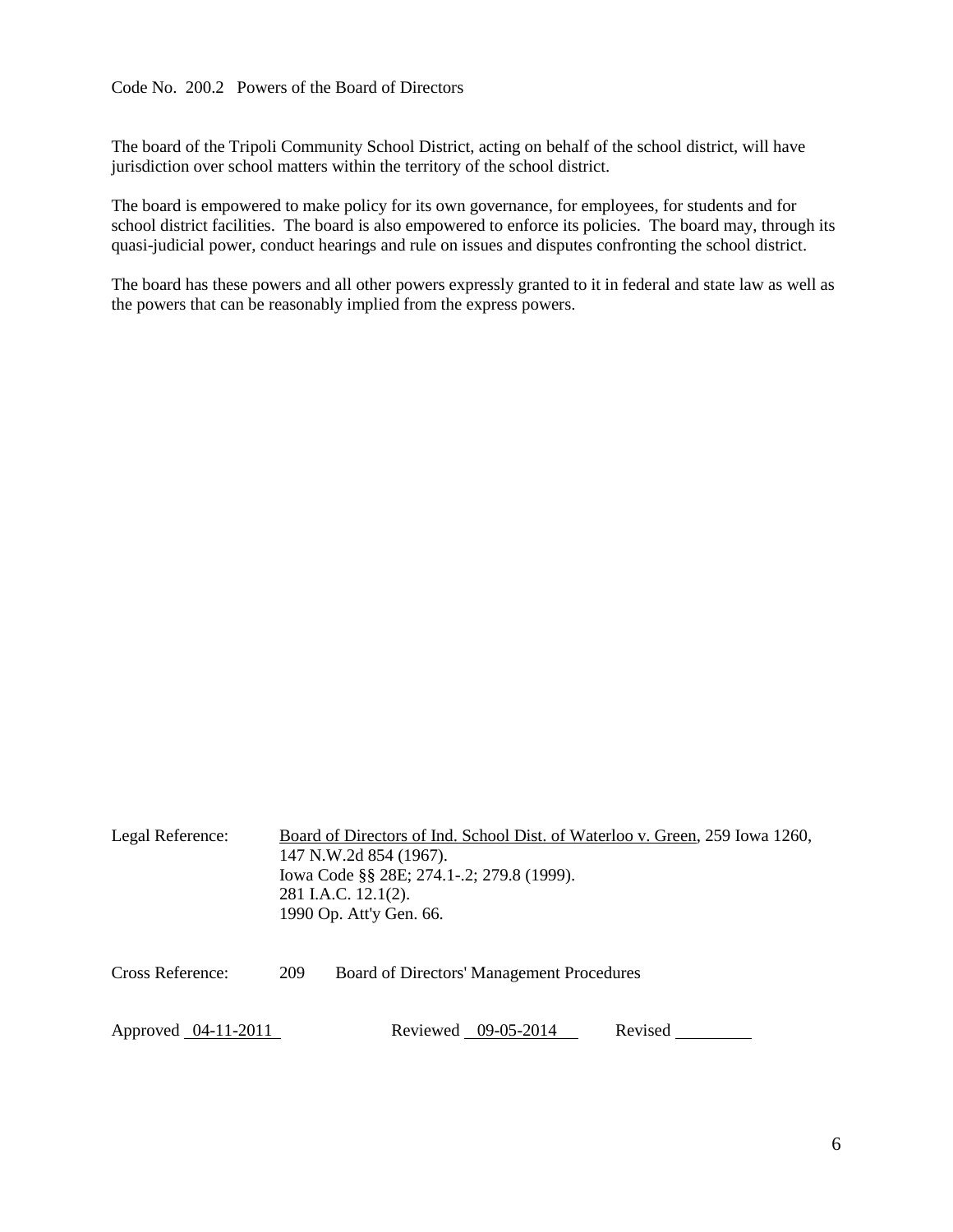#### <span id="page-6-0"></span>Code No. 200.3 Responsibilities of the Board of Directors

The board is authorized to govern the school district which it oversees. The board is entrusted with public funds and is responsible for overseeing the improvement of student outcomes, including student academic achievement and skill proficiency. As the governing board of the school district, the board has three duties to perform: legislative duty, executive duty and evaluative duty.

As a representative of the citizens of the school district community, the board is responsible for legislating policy for the school district. As a policy making body, the board has jurisdiction to enact policy with the force and effect of law for the management and operation of the school district.

It is the responsibility of the board, under the board's executive duty, to select its chief executive officer, the superintendent, to operate the school district on the board's behalf. The board delegates to the superintendent its authority to carry out board policy, to formulate and carry out rules and regulations and to handle the administrative details in a manner which supports and is consistent with board policy.

The board has a responsibility to review the education program's performance under its evaluative duty. The board regularly reviews the education program and ancillary services. The review includes a careful study and examination of the facts, conditions and circumstances surrounding the amount of funds received or expended and the education program's ability to achieve the board's educational philosophy and goals for the school district.

| Legal Reference: |                          | Iowa Code §§ 274.1; 279.1, .8, .20; 280.12.<br>281 I.A.C. 12.3(2).                                                                                                         |
|------------------|--------------------------|----------------------------------------------------------------------------------------------------------------------------------------------------------------------------|
| Cross Reference: | 101<br>103<br>209<br>600 | Educational Philosophy of the School District<br>Long-Range Needs Assessment<br>Board of Directors' Management Procedures<br>Goals and Objectives of the Education Program |

Approved 8-18-2021 Reviewed 8-18-2021 Revised 8-18-2021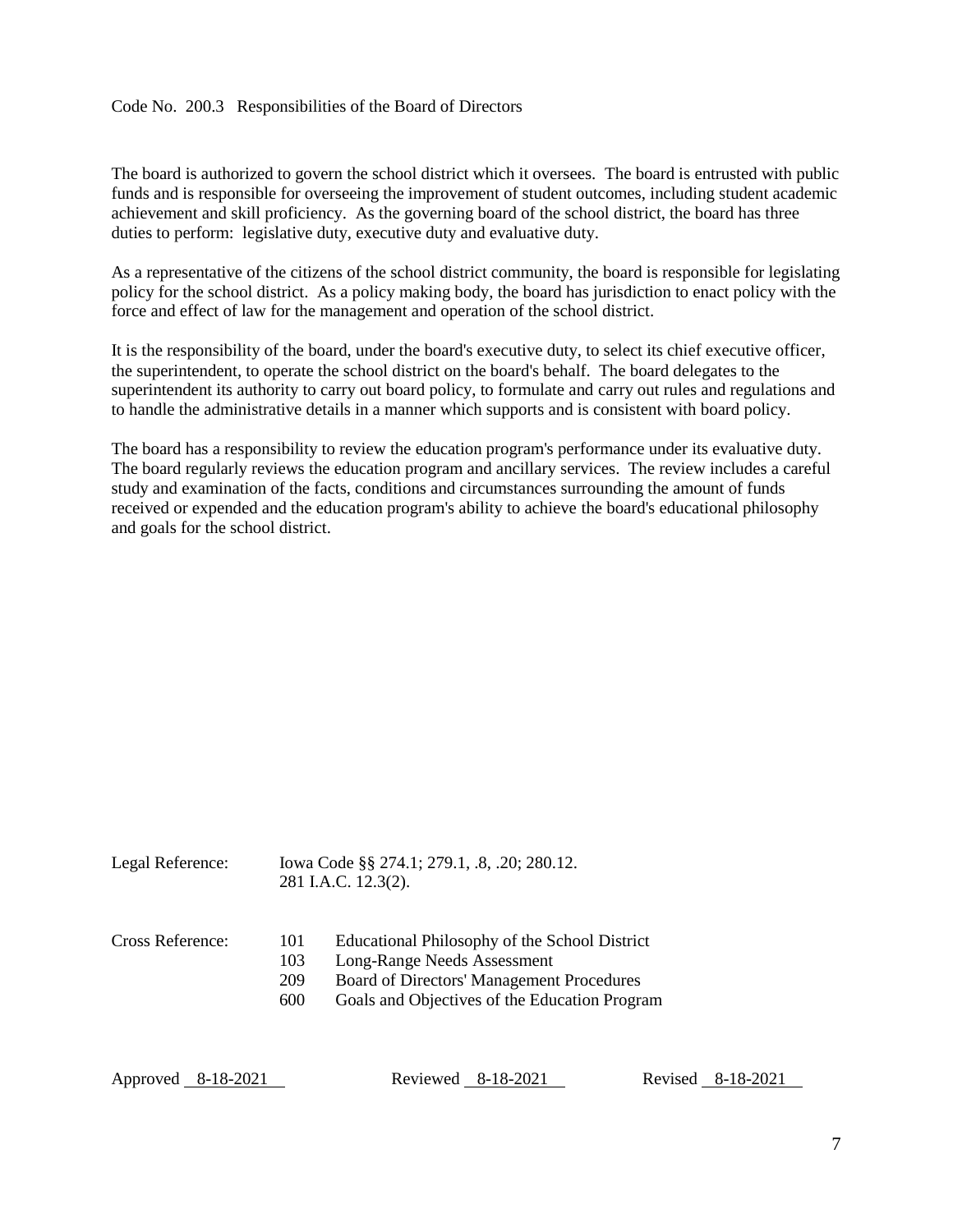#### <span id="page-7-0"></span>Code No. 201 BOARD OF DIRECTORS ELECTION

The school election takes place on the first Tuesday after the first Monday in November of odd-numbered years. Each school election is used to elect citizens to the board to maintain a 5-member board and to address questions that are submitted to the voters.

Citizens of the school district community seeking a seat on the board must file their nomination papers with the board secretary, or the board secretary's designee in accordance with the timelines established by law.

If a vacancy occurs on the board it shall be filled in accordance with law and board policy.

It is the responsibility of the county commissioner of elections to conduct school elections.

*NOTE: This policy states the legal requirements for school board elections and the filling of vacancies.* 

| Legal Reference: | lowa Code §§ 39; 45, 63, 69; 274.7; 277; 278.1, 279.7 (2013). |
|------------------|---------------------------------------------------------------|
| Cross Reference: | 202 Board of Directors Members<br>202.3 Term of Office        |
|                  | 202.4 Vacancies                                               |

203 Board of Directors' Conflict of Interest

Approved 06-27-18 Reviewed 05-23-18 Revised 06-27-18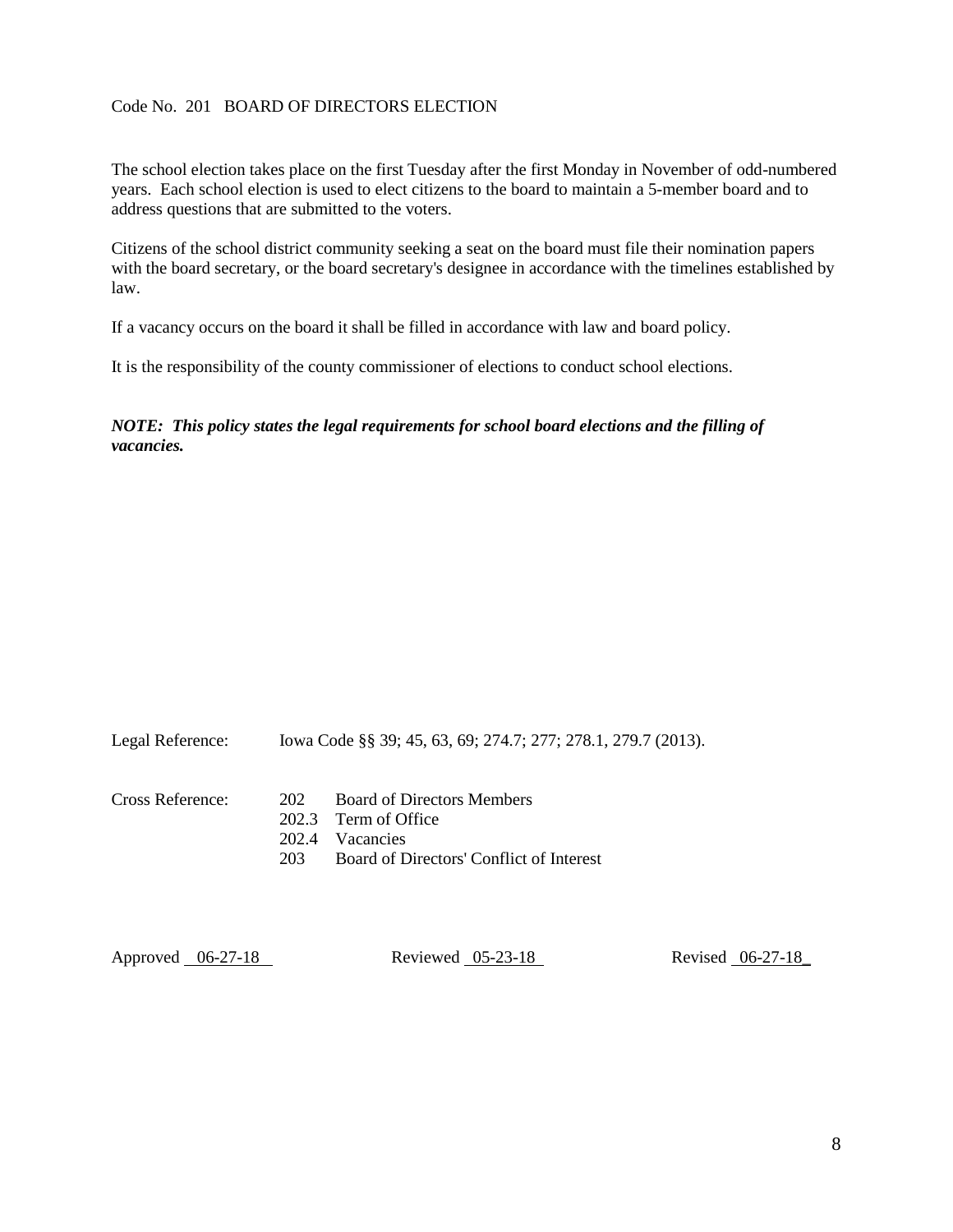#### <span id="page-8-0"></span>Code No. 202 BOARD OF DIRECTORS MEMBERS

<span id="page-8-1"></span>Code No. 202.1 Qualifications

Serving on the board of directors is an honor and privilege. Its rewards are respect from the community, students, and employees and the satisfaction from knowing each board member contributed to the success of the children in the school district community. Only those who are willing to put forth the effort to care and to make a difference should consider running for a position on the board.

Individuals who are willing to serve on the board should believe public education is important, support the democratic process, willingly devote time and energy to board work, respect educators and have the ability to examine the facts and make a decision. The board believes an individual considering a position on the school board should possess these characteristics.

Citizens wanting to run for a position on the board must be a citizen of the school district, an eligible elector of the district and free from a financial conflict of interest with the position.

Legal Reference: Iowa Code §§ 63; 68B; 277.4, .27; 279.7A (1999).

#### Cross Reference: 201 Board of Directors' Elections

- 202.4 Vacancies
- 203 Board of Directors' Conflict of Interest

Approved 04-11-2011 Reviewed 09-05-2014 Revised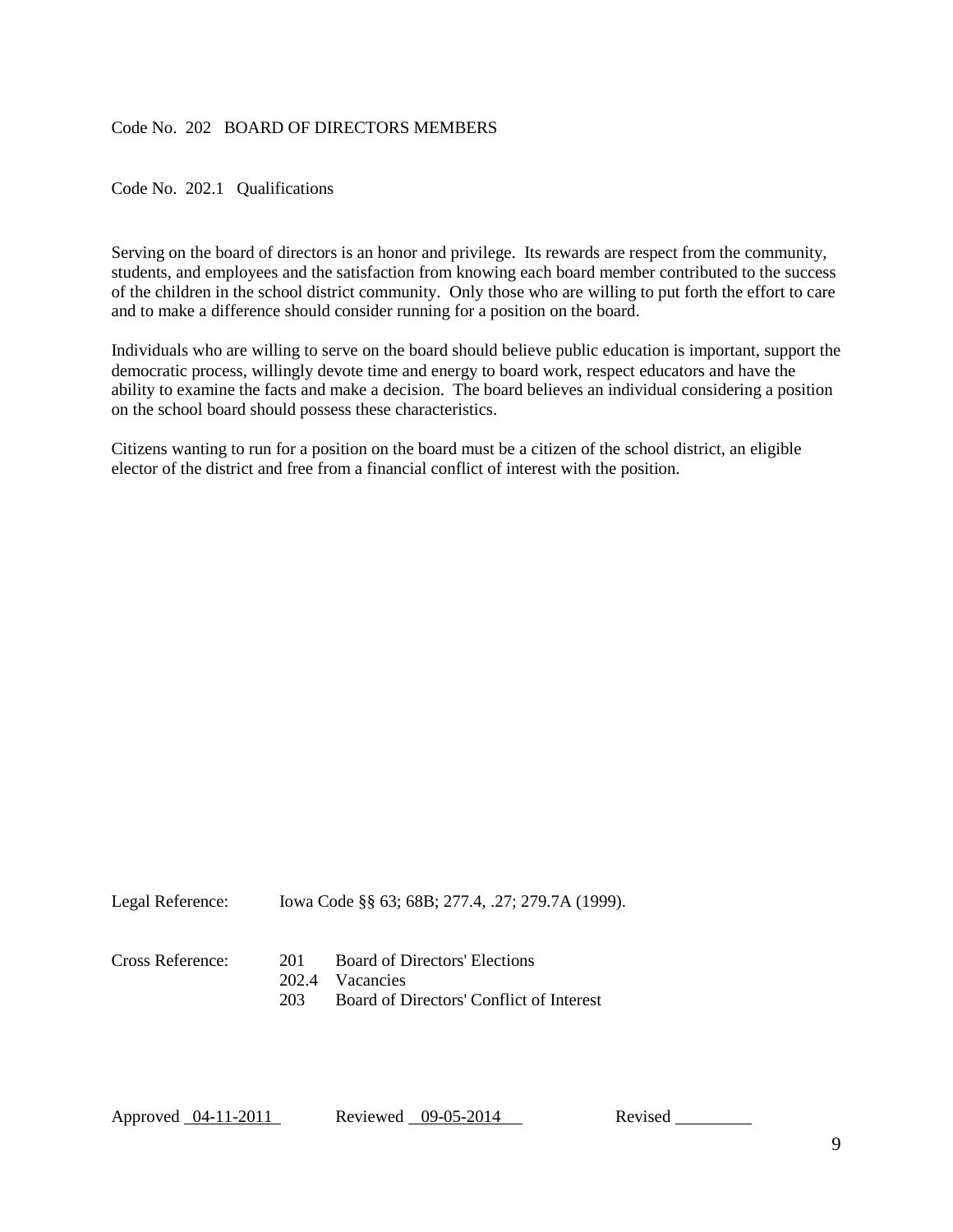<span id="page-9-0"></span>Code No. 202.2 Oath of Office

Board members are officials of the state. As a public official, each board member must pledge to uphold the Iowa and the United States Constitution and carry out the responsibilities of the office to the best of the board member's ability.

Each newly elected board member will take the oath of office prior to any action taken as a school official. The oath of office is taken by each new board member elected at the school election at, or before, the organizational meeting of the board. In the event of an appointment or special election to fill a vacancy, the new board member will take the oath of office within ten days of the appointment or election.

Board members elected to offices of the board will also take the same oath of office but replacing the office of board member with the title of the office to which they were elected.

The oath of office is administered by the board secretary and does not need to be given at a board meeting. In the event the board secretary/business manager is absent, the oath is administered by another board member.

> "Do you solemnly swear that you will support the Constitution of the United States and the Constitution of the state of Iowa, and that you will faithfully and impartially to the best of your ability discharge the duties of the office of (naming the office) in the Tripoli Community School District as now and hereafter required by law?"

Legal Reference: Iowa Code §§ 277.28; 279.1, .6 (2007).

- Cross Reference: 200.1 Organization of the Board of Directors
	- 201 Board of Directors' Elections
	- 202 Board of Directors Members
	- 204 Code of Ethics
	- 206 Board of Directors' Officers

Approved 04-11-2011 Reviewed 09-05-2014 Revised 7-16-2007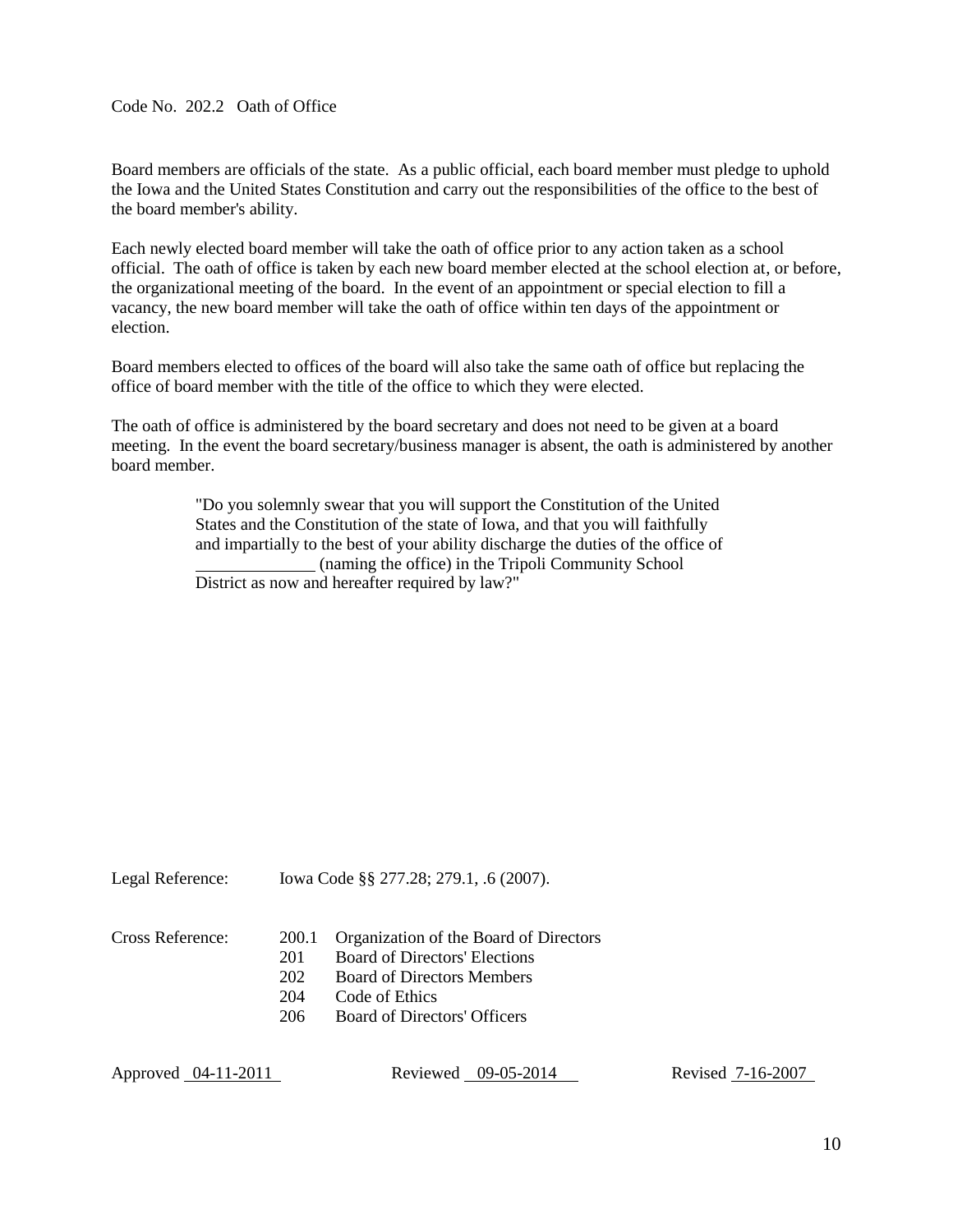<span id="page-10-0"></span>Code No. 202.3 Term of Office

Board members elected for a full term at a regularly scheduled school election in November, of oddnumbered years, serve for four years. Board members appointed to fill a vacant position will serve until a successor is elected and qualified at the next regular school election, unless there is an intervening special election for the school district, in which event a successor shall be elected at the intervening special election. A board member elected to fill a vacancy will serve out the unexpired term.

Being a board member is a unique opportunity for a citizen to participate on a governing board of the school district. Eligible board members are encouraged to consider running for more than one term.

Legal Reference: Iowa Code §§ 69.12; 274.7; 279.6; 279.7.

Cross Reference: 201 Board of Directors' Elections 202 Board of Directors Members 202.4 Vacancies

Approved 06-27-18 Reviewed 05-23-18 Revised 06-27-18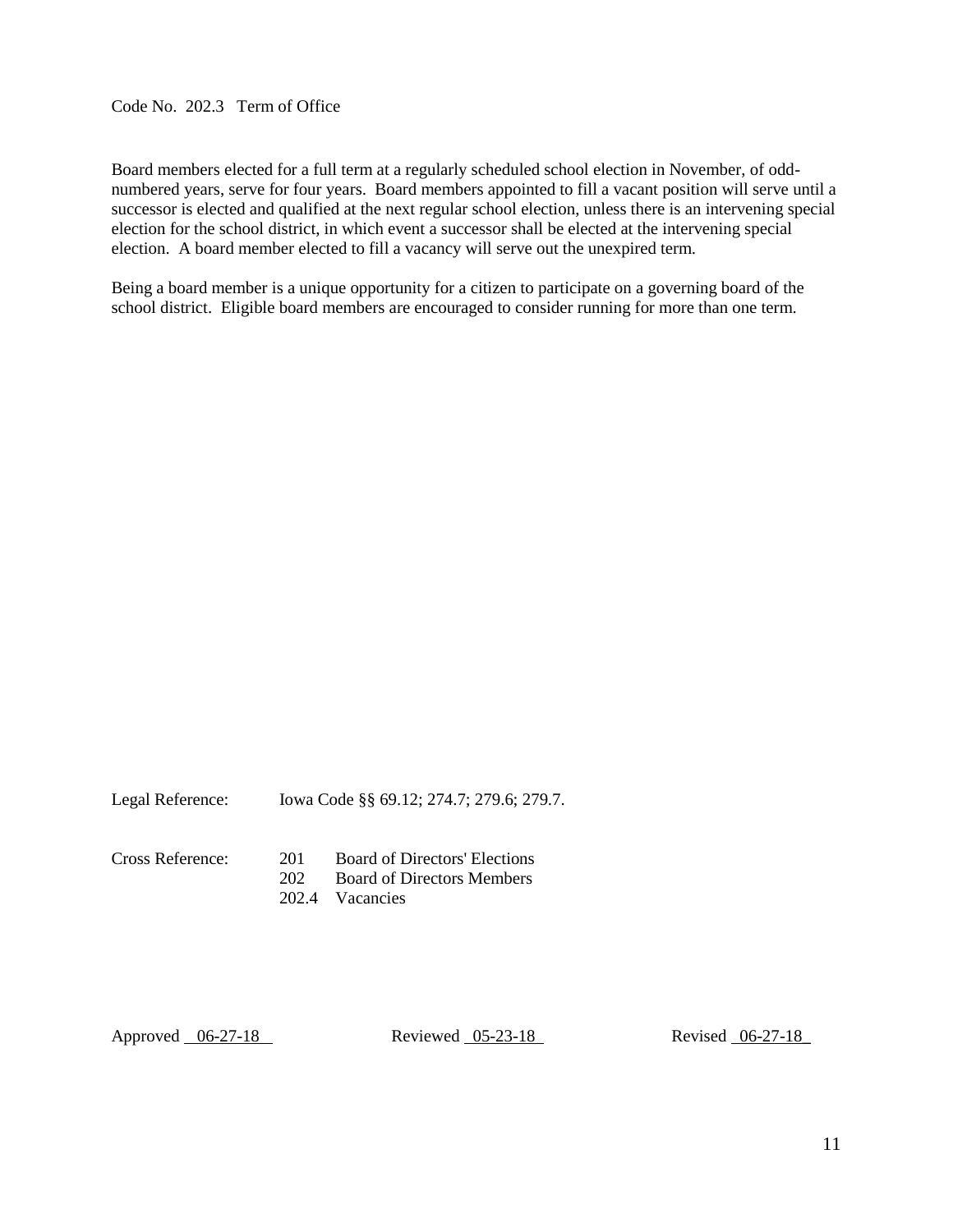<span id="page-11-0"></span>Code No. 202.4 Vacancies

A vacancy occurs as provided by law, which includes but is not limited to, when a board member dies, resigns or leaves office, or fails to reside in the school district or director district.

If a vacancy occurs prior to the expiration of a term of office, the vacancy will be filled by board appointment within 30 days of the vacancy. The board shall publish notice stating that the board intends to fill the vacancy by appointment, but the electors of the school district have the right to file a petition within 14 days of the publication of the notice requiring the vacancy be filled by a special election.

A person appointed to fill a vacancy shall hold office until a successor is elected and qualified at the next regular school election, unless there is an intervening special election for the school district, in which event a successor shall be elected at the intervening special election.

If the board is unable to fill a vacancy by appointment within 30 days after the vacancy occurs or if a valid petition is submitted, the board secretary will call a special election to be held no sooner than 60 days and not later than 70 days after the vacancy occurred. A board member elected at the special election will serve the remaining portion of the unexpired term.

*NOTE: Special elections called because the board is unable to fill a vacancy by appointment within 30 days or called because a valid petition has been submitted are to be held 60-70 days after the vacancy occurs. These special elections are different than the special school elections (commonly called public measure elections), which are held on four specific dates each year as outlined in Iowa Code. The special elections called to fill a vacancy can be held at any time of the year.* 

| Legal Reference: | Iowa Code §§ 21; 69; 277; 279.                                                |
|------------------|-------------------------------------------------------------------------------|
|                  | Good v. Crouch, 397 N.W.2d 757 (Iowa 1986).                                   |
|                  | Board of Directors of Grimes Independent School Dist. v. County Board of      |
|                  | Public Instruction of Polk Co., 257 Iowa 106, 131 N.W.2d 802 (1965).          |
|                  | Board of Directors of Menlo Consol. School Dist. v. Blakesburg, 240 Iowa 910, |
|                  | 36 N.W.2d 751 (1949).                                                         |
|                  | 1944 Op. Att'y Gen. 39.                                                       |

| Cross Reference: | 201 | <b>Board of Directors' Elections</b> |
|------------------|-----|--------------------------------------|
|                  | 202 | <b>Board of Directors Members</b>    |
|                  |     | 202.3 Term of Office                 |

Approved 10-19-2019 Reviewed 10-19-2019 Revised 07-18-16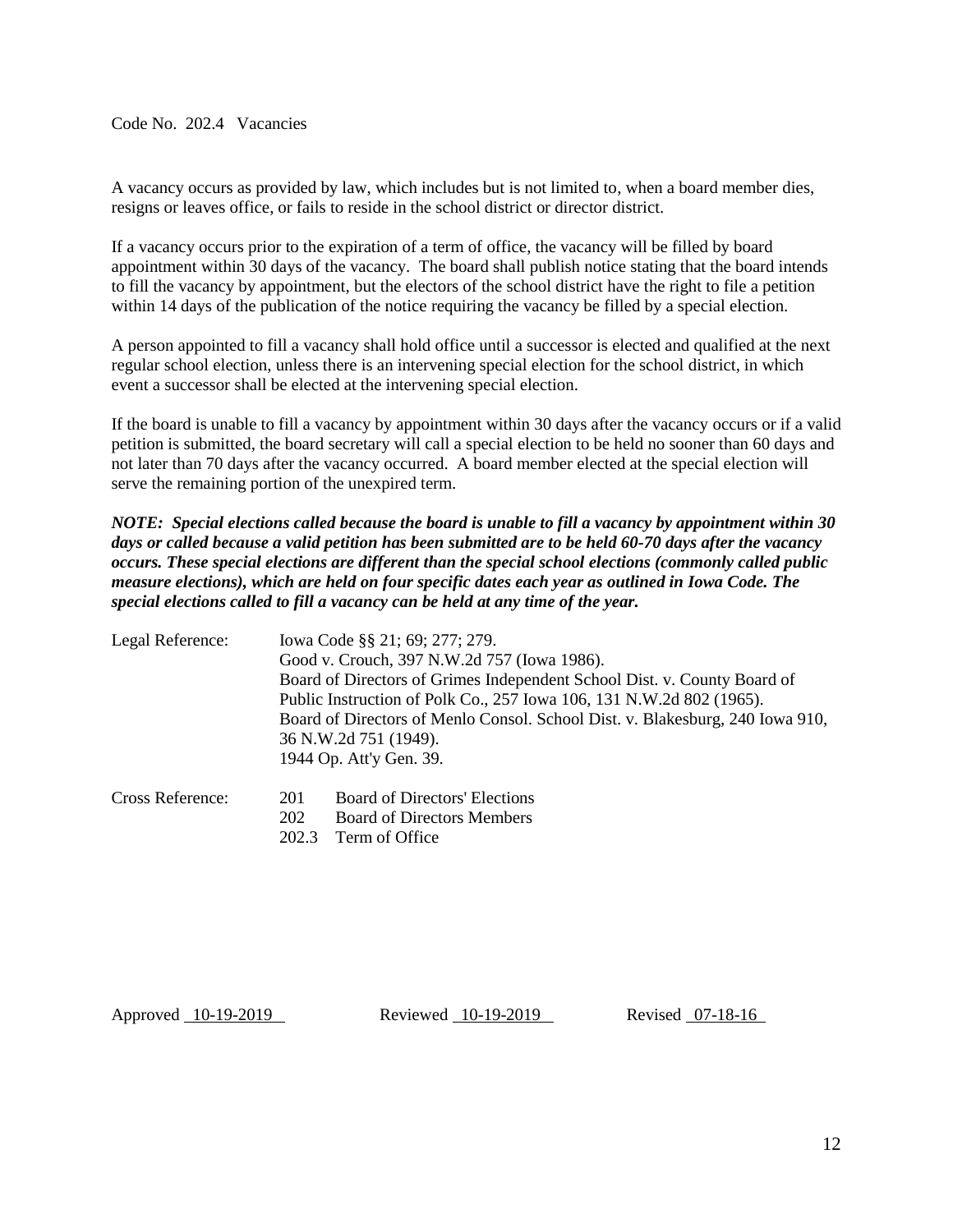# STUDENT SCHOOL BOARD REPRESENTATIVES

<span id="page-12-0"></span>The Tripoli Community School District Board of Education believes it is important to seek out and consider student ideas, viewpoints, and opinions regarding the district's educational program. To provide student input, the Board shall include at least one or two non-voting representative(s) from the student body.

Student school board representative eligibility and duties:

- The student school board representative shall be a full-time high school student in the district from September through May*;*
- The student school board representative shall participate in an orientation of board responsibilities and procedures as determined by the Superintendent;
- The student school board representative shall be eligible to participate in discussion, but not vote, at all regular board meetings held in open session;
- The student school board representative shall be responsible for communicating board decisions and information to the student body; and
- The student school board representative will be provided with and shall abide by all applicable sections of the Board Members' Code of Ethics.

The term of office shall be from *[select one of following or include additional length of term]*:

- *The organizational meeting in odd-numbered years or the annual meeting in evennumbered years to the last regular board meeting in May;*
- *The first regular board meeting in September to the last regular board meeting in May.*

If the student school board representative is unable to attend a board meeting, the student school board representative must notify the superintendent of the absence. A student school board representative who neglects his/her duties may be removed from the position at the discretion of the Board.

## *NOTE: The high school principal should determine a process for how students may apply or be selected to be the student school board representative(s). While the specific process does not need to be detailed in policy, the Board should know and have decided upon a process. Options may include:*

- *An application process;*
- *Vote of the student body; or*
- *Student school board representative is a responsibility of the president or other officer of the student council.*

| Legal Reference: |     | Iowa Code §§ 21; 279.8. |
|------------------|-----|-------------------------|
| Cross Reference: | 204 | Code of Ethics          |
|                  | 211 | <b>Open Sessions</b>    |

| Approved $08-15-16$ |  | Reviewed 07-18-16 |  |  |
|---------------------|--|-------------------|--|--|
|---------------------|--|-------------------|--|--|

Revised  $07-18-16$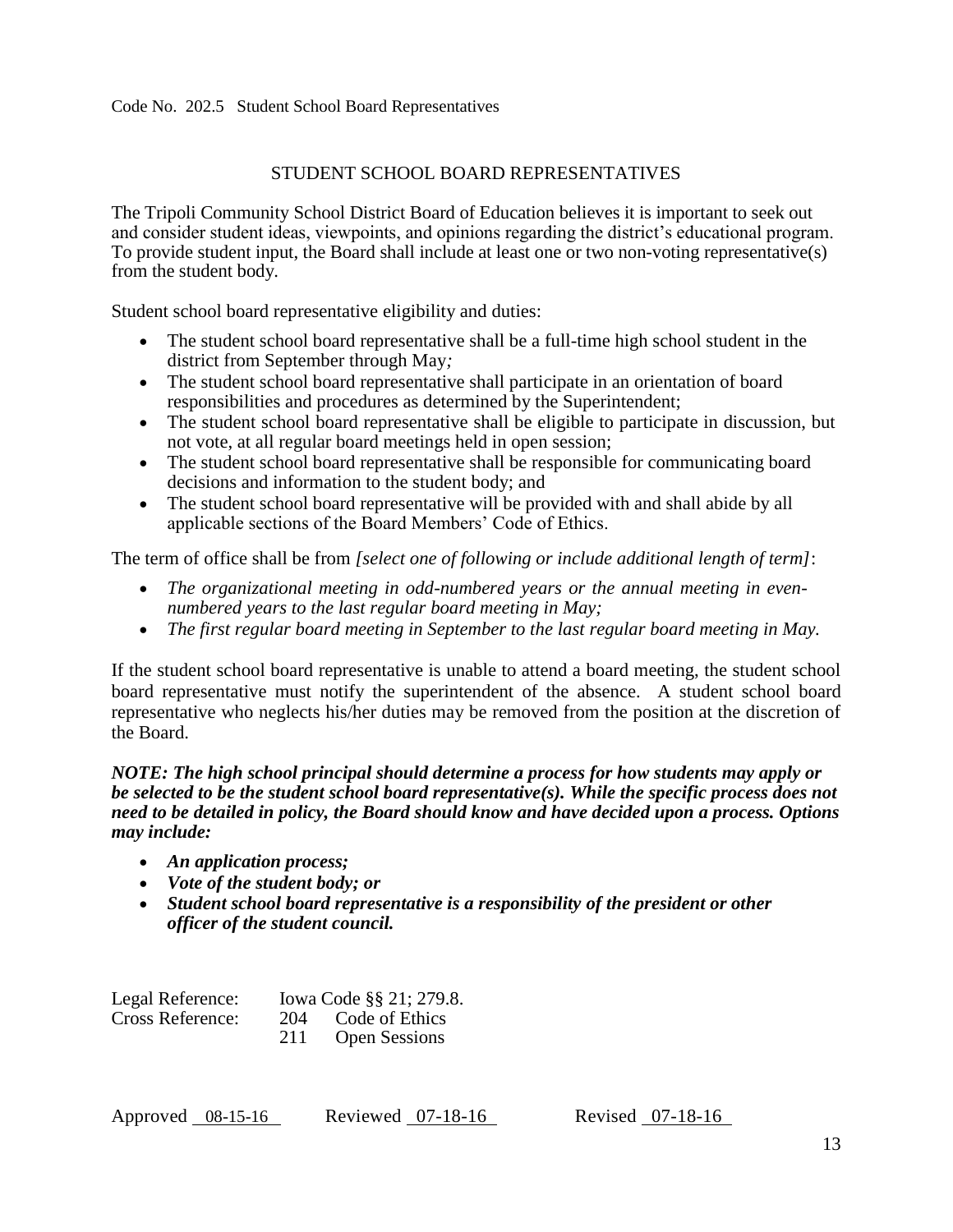<span id="page-13-0"></span>Board members must be able to make decisions objectively. It is a conflict of interest for a board member to receive direct compensation from the school district, unless exempted in law or policy, for anything other than reimbursement of actual and necessary expenses, including travel, incurred in the performance of official duties. A board member will not act as an agent for a school textbooks or school supplies including sports apparel or equipment, in any transaction with a director, officer, or other staff member of the school district during the board member's term of office. It will not be a conflict of interest for board members to receive compensation from the school district for contracts for the purchase of goods or services which benefits a board member, or to compensation for part-time or temporary employment which benefits a board member, if the benefit to the board member does not exceed \$2,500 in a fiscal year or if the contracts are made by the board, upon competitive bid in writing, publicly invited and opened.

The conflict of interest provisions do not apply to a contract that is a bond, note or other obligation of a school corporation if the contract is not acquired directly from the school corporation, but is acquired in a transaction with a third party, who may or may not be the original underwriter, purchaser, or obligee of the contract, or to a contract in which a director has an interest solely by reason of employment if the contract was made by competitive bid, in writing, publicly invited and opened, or if the remuneration for employment will not be directly affected as a result of the contract and duties of employment do not involve any of the preparation or procurement of any part of the contract. The competitive bid section of the conflict of interest provision does not apply to a contract for professional services not customarily awarded by competitive bid.

It will also be a conflict of interest for a board member to engage in any outside employment or activity which is in conflict with the board member's official duties and responsibilities. In determining whether outside employment or activity of a board member creates a conflict of interest, situations in which an unacceptable conflict of interest is deemed to exist includes, but are not limited to, any of the following:

- (1) The outside employment or activity involves the use of the school district's time, facilities, equipment and supplies or the use of the school district badge, uniform, business card or other evidence of office to give the board member or member of the board member's immediate family an advantage or pecuniary benefit that is not available to other similarly situated members or classes of members of the general public. For purposes of this section, a person is not "similarly situated" merely by being related to a board member.
- (2) The outside employment or activity involves the receipt of, promise of, or acceptance of money or other consideration by the board member or a member of the board member's immediate family from anyone other than the state or the school district for the performance of any act that the board member would be required or expected to perform as part of the board member's regular duties or during the hours in which the board member performs service or work for the school district.
- (3) The outside employment or activity is subject to the official control, inspection, review, audit, or enforcement authority of the board member, during the performance of the board member's duties of office or employment.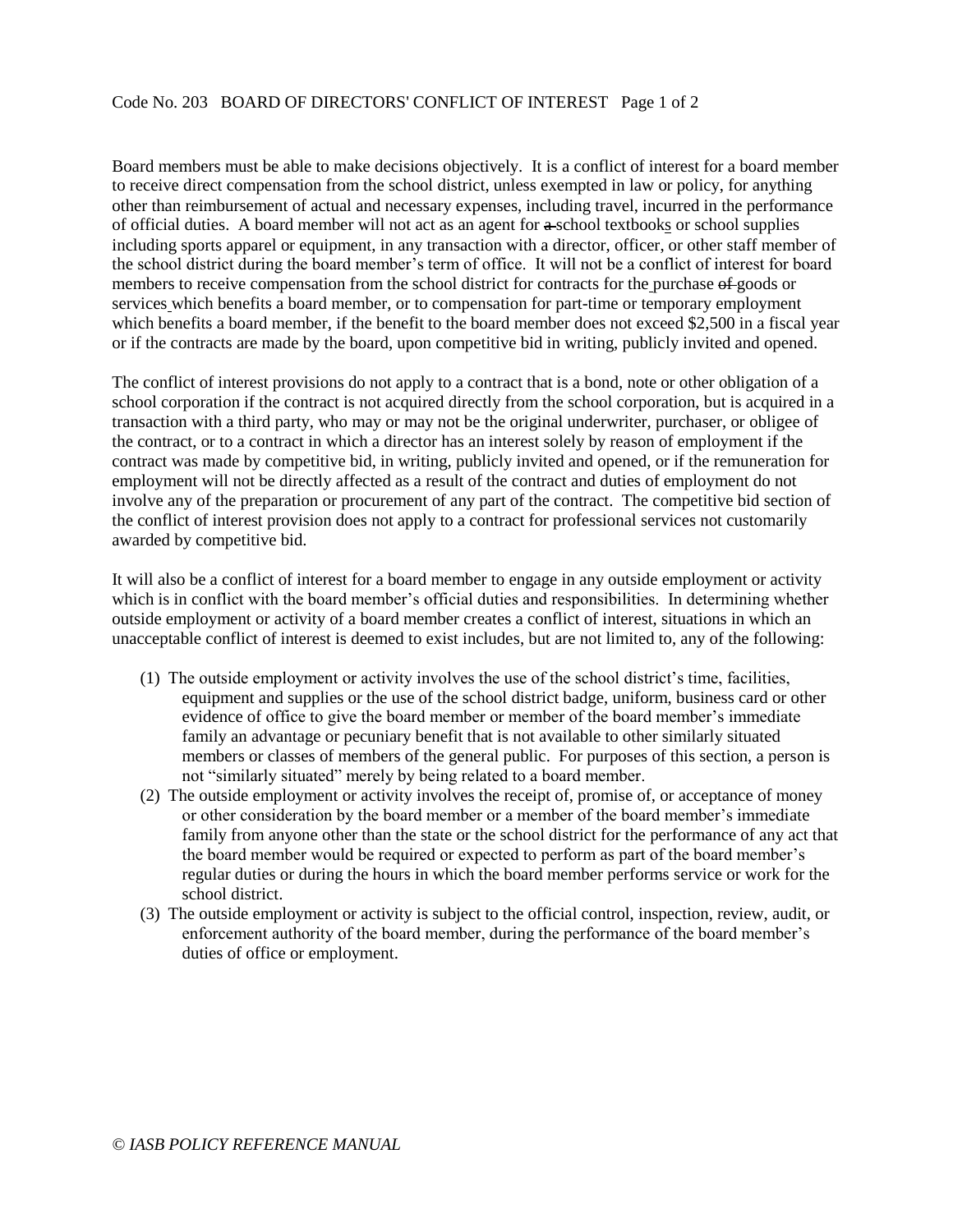If the outside employment or activity is employment or activity in (1) or (2) above, the board member must cease the employment of or activity. If the activity or employment falls under (3), then the board member must:

- Cease the outside employment or activity; or;
- Publicly disclose the existence of the conflict and refrain from taking any official action or performing any official duty that would detrimentally affect or create a benefit for the outside employment or activity. Official action or official duty includes, but is not limited to, participating in any vote, taking affirmative action to influence any vote, determining the facts or law in a contested case or rulemaking proceeding, conducting any inspection, or providing any other official service or thing that is not available generally to members of the public in order to further the interests of the outside employment or activity.

When procurement is supported by Federal Child Nutrition funds, board members will not participate in the selection, award, or administration of a contract if there is a real or apparent conflict of interest in the contract. Contract, for purposes of this paragraph, includes a contract where the board member, board member's immediate family, partner, or a non-school district employer of these individuals is a party to the contract.

It is the responsibility of each board member to be aware of and take the action necessary to eliminate a potential conflict of interest should it arise.

## *NOTE: This policy reflects the Iowa law on board member conflict of interest. There is no longer a prohibition on the employment of a spouse of a board member. Because of this removal, boards have little discretion regarding the employment of board members' spouses.*

| Legal Reference: |                                              | 22 C.F.R. § 518.42.<br>Iowa Code §§ 68B; 71.1; 277.27; 279.7A; 301.28.                                                                                                                    |
|------------------|----------------------------------------------|-------------------------------------------------------------------------------------------------------------------------------------------------------------------------------------------|
| Cross Reference: | 201<br>202.1<br>204<br>216.3<br>217<br>401.3 | Board of Directors' Elections<br><i><u><b>Qualifications</b></u></i><br>Code of Ethics<br>Board of Directors' Member Compensation and Expenses<br>Gifts to Board of Directors<br>Nepotism |

| Approved 01-18-16 | Reviewed $12-21-15$ |  | Revised 10-20-2014 |
|-------------------|---------------------|--|--------------------|
|                   |                     |  |                    |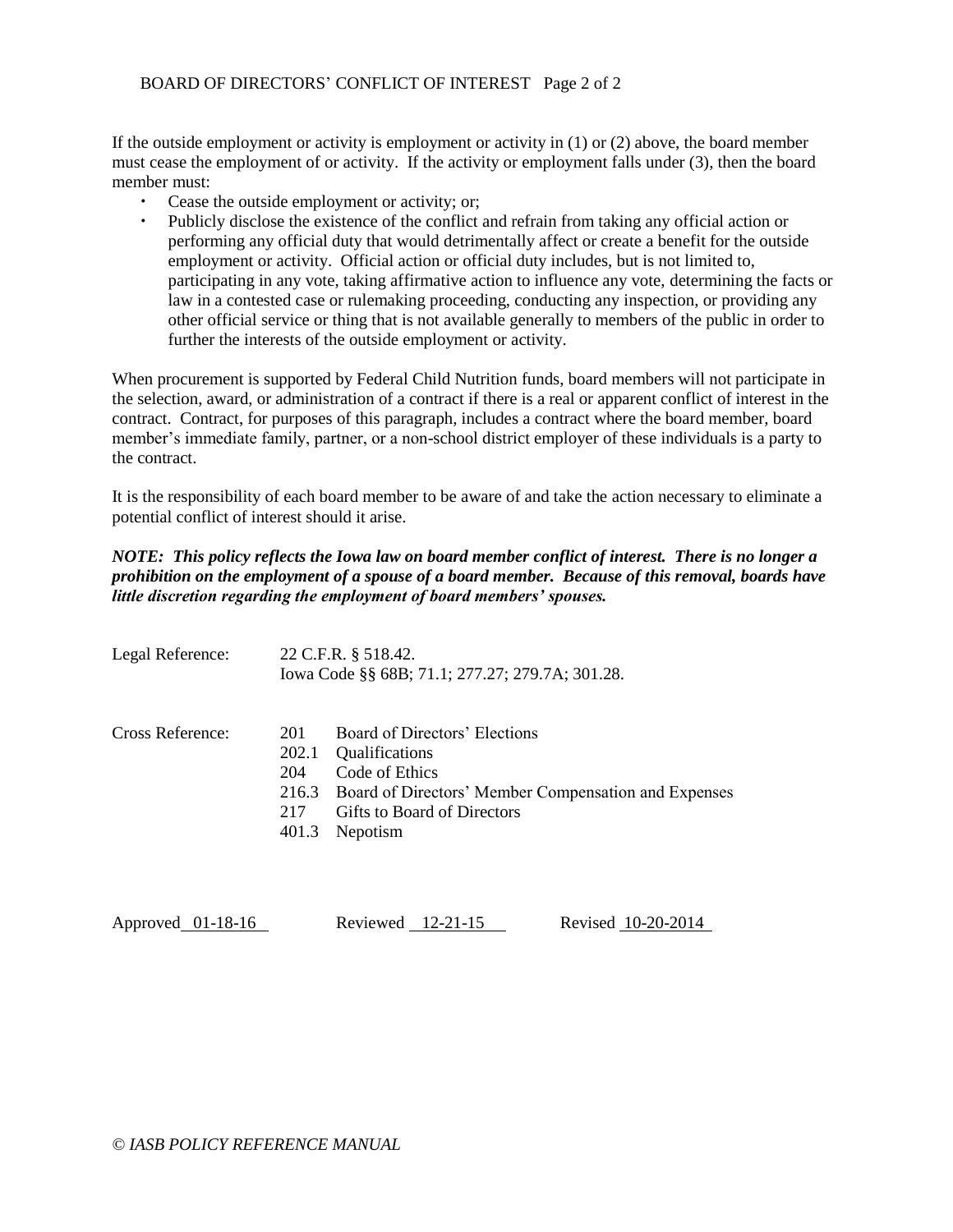## <span id="page-15-0"></span>Code No. 204 CODE OF ETHICS – Page 1 of 3

Board members' actions, verbal and nonverbal, reflect the attitude and the beliefs of the school district. Therefore, board members must conduct themselves professionally and in a manner fitting to their position.

Each board member shall follow the code of ethics stated in this policy.

#### AS A SCHOOL BOARD MEMBER:

- 1. I will listen.
- 2. I will respect the opinion of others.
- 3. I will recognize the integrity of my predecessors and associates and the merit of their work.
- 4. I will be motivated only by an earnest desire to serve my school district and the children of my school district community in the best possible way.
- 5. I will not use the school district or any part of the school district program for my own personal advantage or for the advantage of my friends or supporters.
- 6. I will vote for a closed session of the board if the situation requires it, but I will consider "star chamber" or "secret" sessions of board members unethical.
- 7. I will recognize that to promise in advance of a meeting how I will vote on any proposition which is to be considered is to close my mind and agree not to think through other facts and points of view which may be presented in the meeting.
- 8. I will expect, in board meetings, to spend more time on education programs and procedures than on business details.
- 9. I will recognize that authority rests with the board in legal session and not with individual members of the board, except as authorized by law.
- 10. I will make no disparaging remarks, in or out of the board meeting, about other members of the board or their opinions.
- 11. I will express my honest and most thoughtful opinions frankly in board meetings in an effort to have decisions made for the best interests of the children and the education program.
- 12. I will insist that the members of the board participate fully in board action and recommend that when special committees are appointed, they serve only in an investigative and advisory capacity.
- 13. I will abide by majority decisions of the board.
- 14. I will carefully consider petitions, resolutions and complaints and will act in the best interests of the school district.
- 15. I will not discuss the confidential business of the board in my home, on the street or in my office; the place for such discussion is the board meeting.
- 16. I will endeavor to keep informed on local, state and national educational developments of significance so I may become a better board member.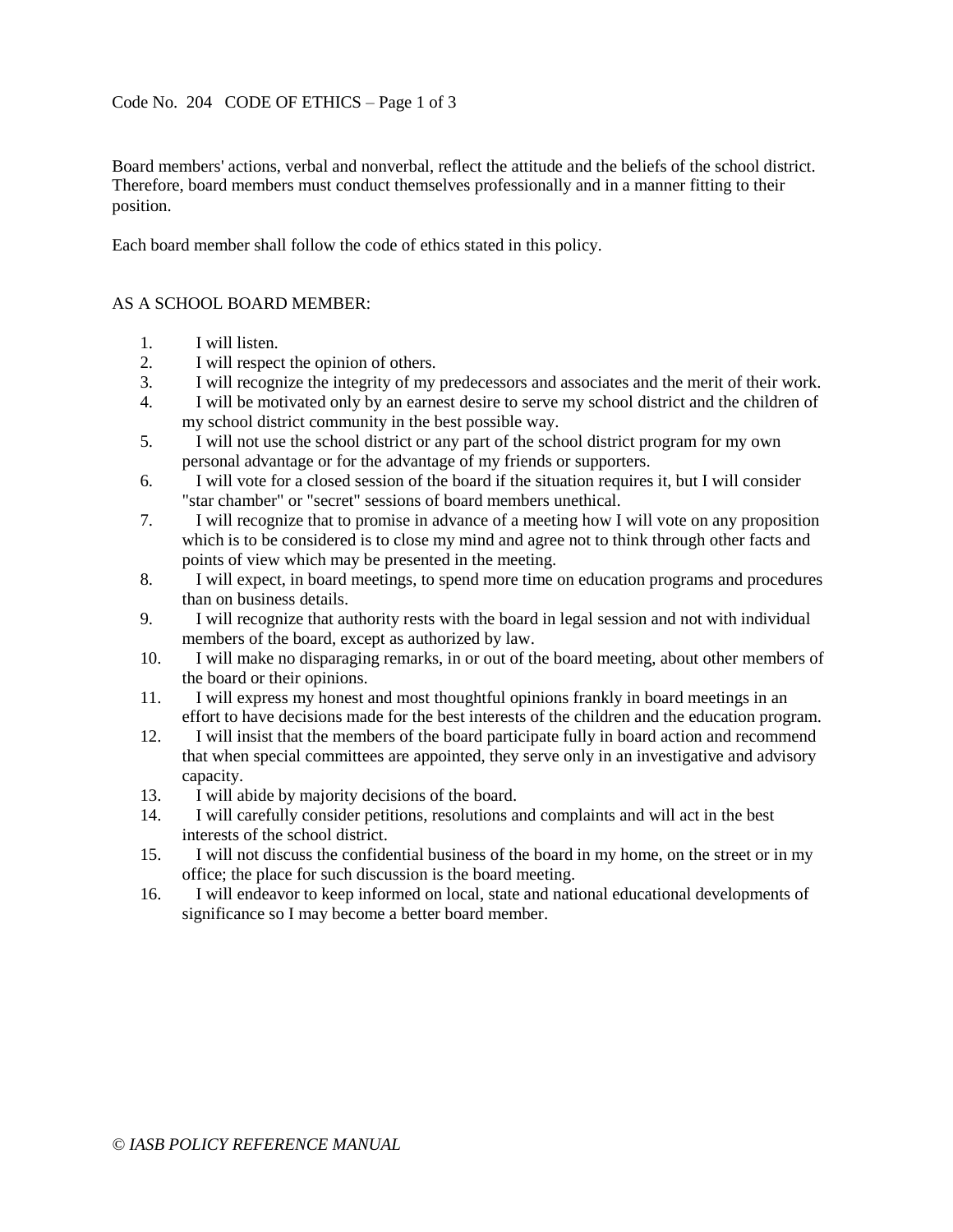# CODE OF ETHICS

# IN MEETING MY RESPONSIBILITY TO MY SCHOOL DISTRICT COMMUNITY

- 1. I will consider myself a trustee of public education and will do my best to protect it, conserve it, and advance it, giving to the children of my school district community the educational facilities that are as complete and adequate as it is possible to provide.
- 2. I will consider it an important responsibility of the board to interpret the aims, methods and attitudes of the school district to the community.
- 3. I will earnestly try to interpret the needs and attitudes of the school district community and do my best to translate them into the education program of the school district.
- 4. I will attempt to procure adequate financial support for the school district.
- 5. I will represent the entire school district rather than individual electors, patrons or groups.
- 6. I will not regard the school district facilities as my own private property but as the property of the people.

## IN MY RELATIONSHIP WITH SUPERINTENDENT AND EMPLOYEES

- 1. I will function, in meeting the legal responsibility that is mine, as a part of a legislative, evaluative, policy-forming body, not as an administrative officer.
- 2. I will recognize that it is my responsibility, together with that of my fellow board members, to see the school district is properly run and not to run them myself.
- 3. I will expect the school district to be administered by the best-trained technical and professional people it is possible to procure within the financial resources of the school district.
- 4. I will recognize the superintendent as executive officer of the board.
- 5. I will work through the administrative employees of the board, not over or around them.
- 6. I will expect the superintendent to keep the board adequately informed through oral and written reports.
- 7. I will vote to employ employees only after the recommendation of the superintendent has been received.
- 8. I will insist that contracts be equally binding on teachers and the board.
- 9. I will give the superintendent power commensurate with the superintendent's responsibility and will not in any way interfere with, or seek to undermine, the superintendent's authority.
- 10. I will give the superintendent friendly counsel and advice.
- 11. I will present any personal criticism of employees to the superintendent.
- 12. I will refer complaints to the proper administrative officer.

#### TO COOPERATE WITH OTHER SCHOOL BOARDS

- 1. I will not employ a superintendent, principal or teacher who is already under contract with another school district without first securing assurance from the proper authority that the person can be released from contract.
- 2. I will consider it unethical to pursue any procedure calculated to embarrass a neighboring board or its representatives.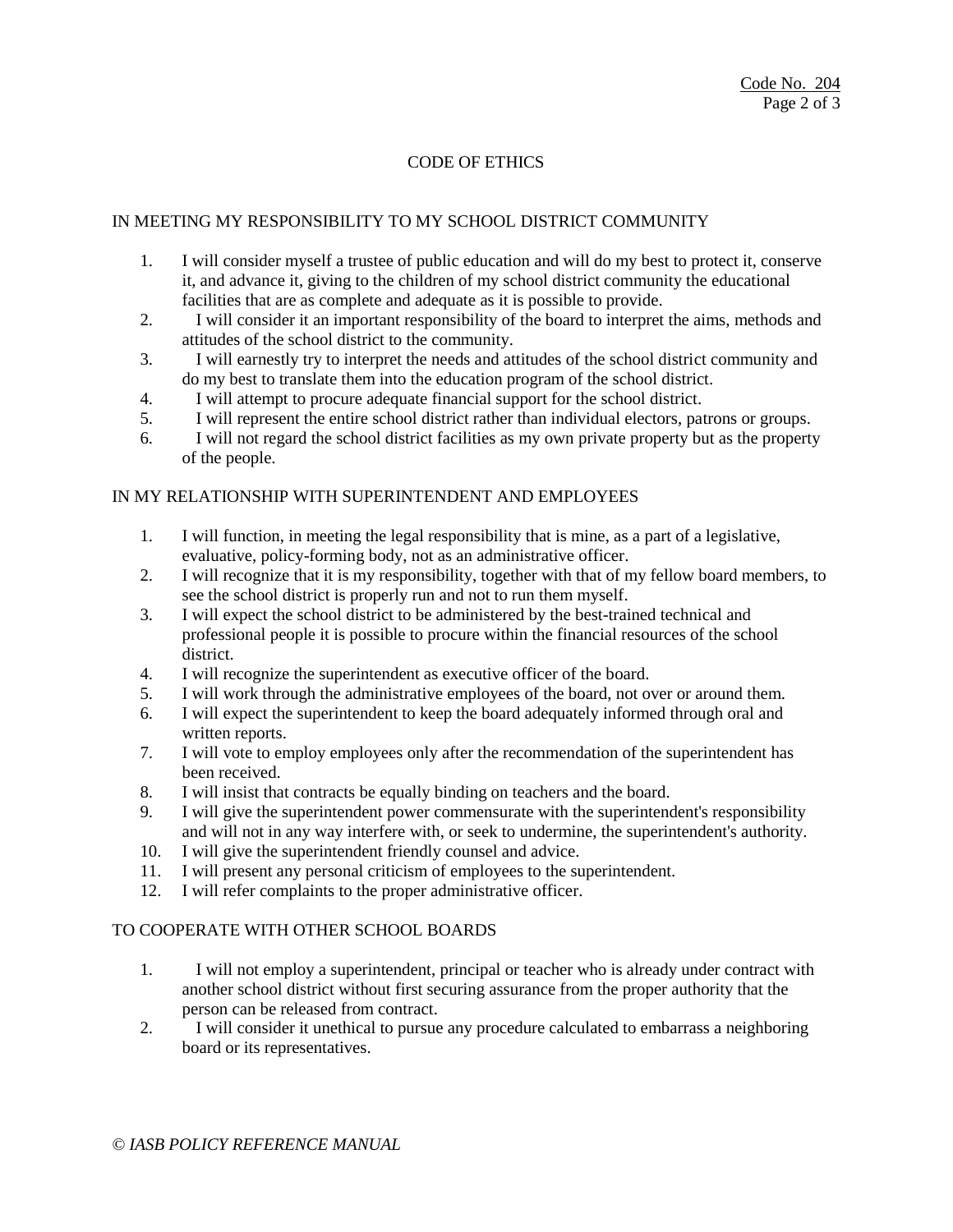# CODE OF ETHICS

3. I will associate myself with board members of other school districts for the purpose of discussing school district issues and cooperating in the improvement of the education program.

Legal Reference: Iowa Code §§ 21.6(3)(d); 68B; 69; 277.28; 279.7A, 279.8, 301.28. Cross Reference: 202 Board of Directors Members 203 Board of Directors' Conflict of Interest

Approved 3-20-2019 Reviewed 3-20-2019 Revised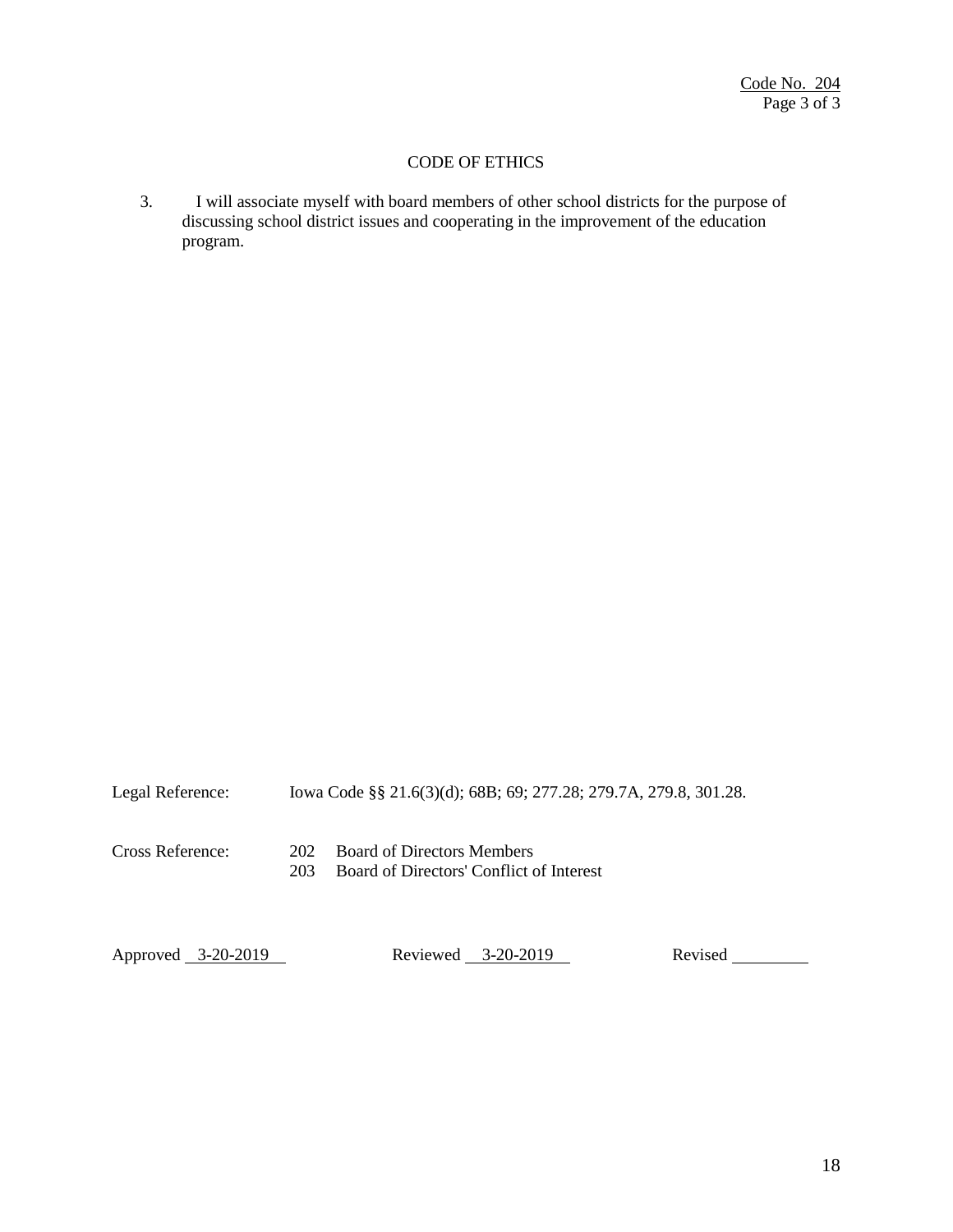# <span id="page-18-0"></span>Code No. 205 BOARD MEMBER LIABILITY

Board members will not be held personally liable for actions taken in the performance of their duties and responsibilities vested in them by the laws of Iowa and the members of the school district community. In carrying out the duties and responsibilities of their office, board members will act in good faith.

The school district will defend, save harmless and indemnify board members against tort claims or demands, whether groundless or otherwise, arising out of an alleged act or omission occurring within the scope of their official duties, unless it constitutes a willful or wanton act or omission. However, the school district will not save harmless or indemnify board members for punitive damages.

Legal Reference: Wood v. Strickland, 420 U.S. 308 (1975). 42 U.S.C. §§ 1983, 1985 (1994). Iowa Code ch. 670 (1999).

Cross Reference: 709 Insurance Program

Approved 04-11-2011 Reviewed 09-05-2014 Revised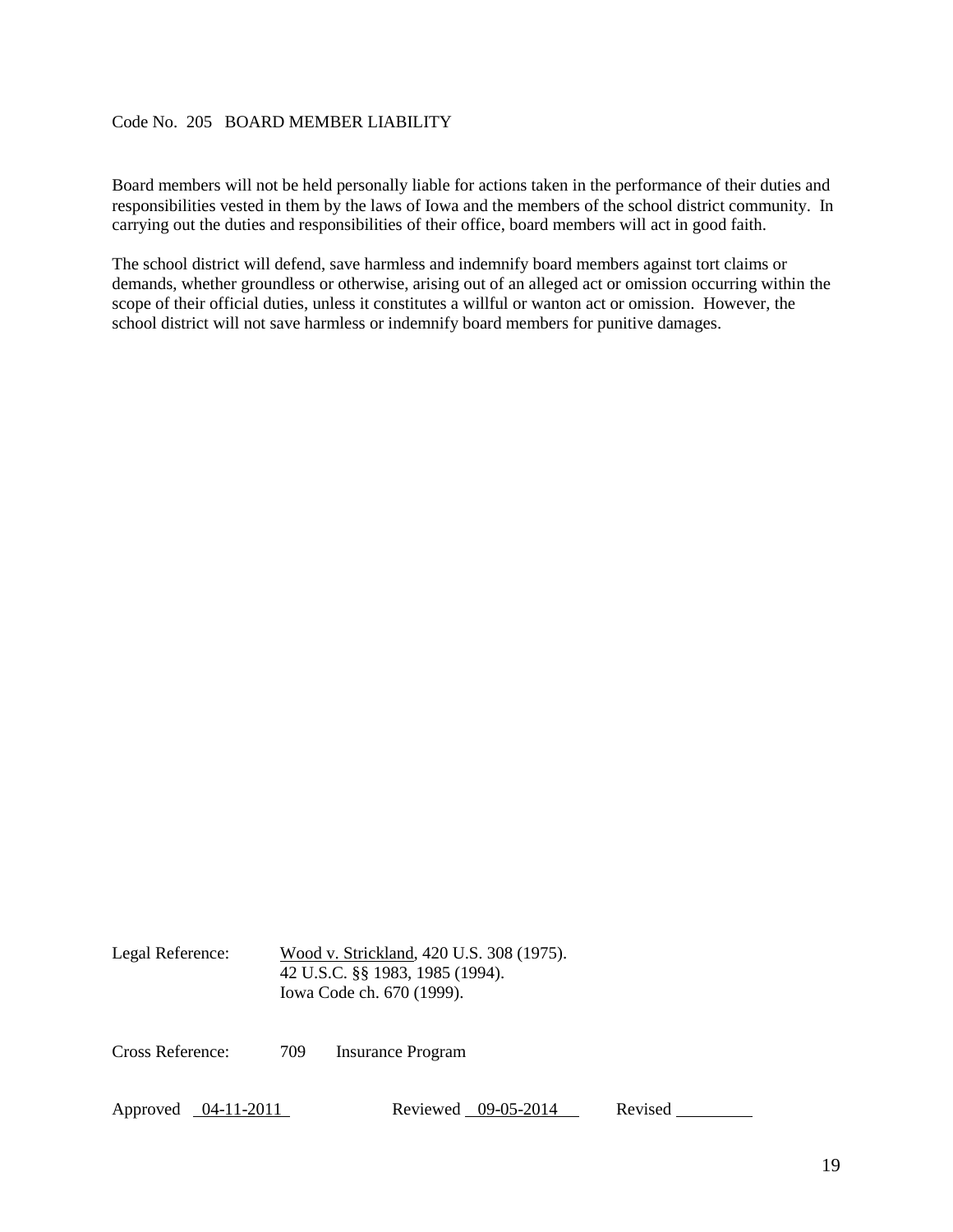## <span id="page-19-0"></span>Code No. 206 BOARD OF DIRECTORS OFFICERS

<span id="page-19-1"></span>Code No. 206.1 President

It is the responsibility of the board president to lead a well-organized board in an efficient and effective manner. The board president will set the tone of the board meetings and, as the representative of the consensus of the board, speak on behalf of the board to the public.

The president of the board is elected to serve a one-year term by a majority vote at the organizational meeting in odd-numbered years, or, in even-numbered years, at a regular meeting held between twelve to thirteen months after the most recent organizational meeting.

The president, in addition to presiding at the board meetings, will take an active role in board decisions by discussing and voting on each motion before the board in the same manner as other board members. Before making or seconding a motion, the board president will turn over control of the meeting to either the vice-president or other board member.

The board president has the authority to call special meetings of the board. Prior to board meetings, the board president will consult with the superintendent on the development of the agenda for the meeting.

The board president, as the chief officer of the school district, will sign employment contracts and sign other contracts and school district warrants approved by the board and appear on behalf of the school corporation in causes of action involving the school district.

#### *NOTE:*

*Board presidents were required by law to be elected during the organizational meeting following elections, and at the annual meeting in even-numbered years, and could only serve on year terms. After school elections changed to November, that required boards to wait until November each year to hold their annual meetings and settle their financials from the fiscal year prior. This 2021 change in the law separates out the election of the board president from the annual meeting. This change allows the annual meeting to be held after August 31, but closer to the end of the preceding fiscal year, and the board president to be elected during the board's regular meeting in November to maintain a one year term of office.* 

Legal Reference: Iowa Code §§ 279.1-.2; 291.1.

Cross Reference: 200.1 Organization of the Board of Directors 202.2 Oath of Office 206.2 Vice-President

Approved 8/18/2021 Reviewed 8/18/2021 Revised 8/18/2021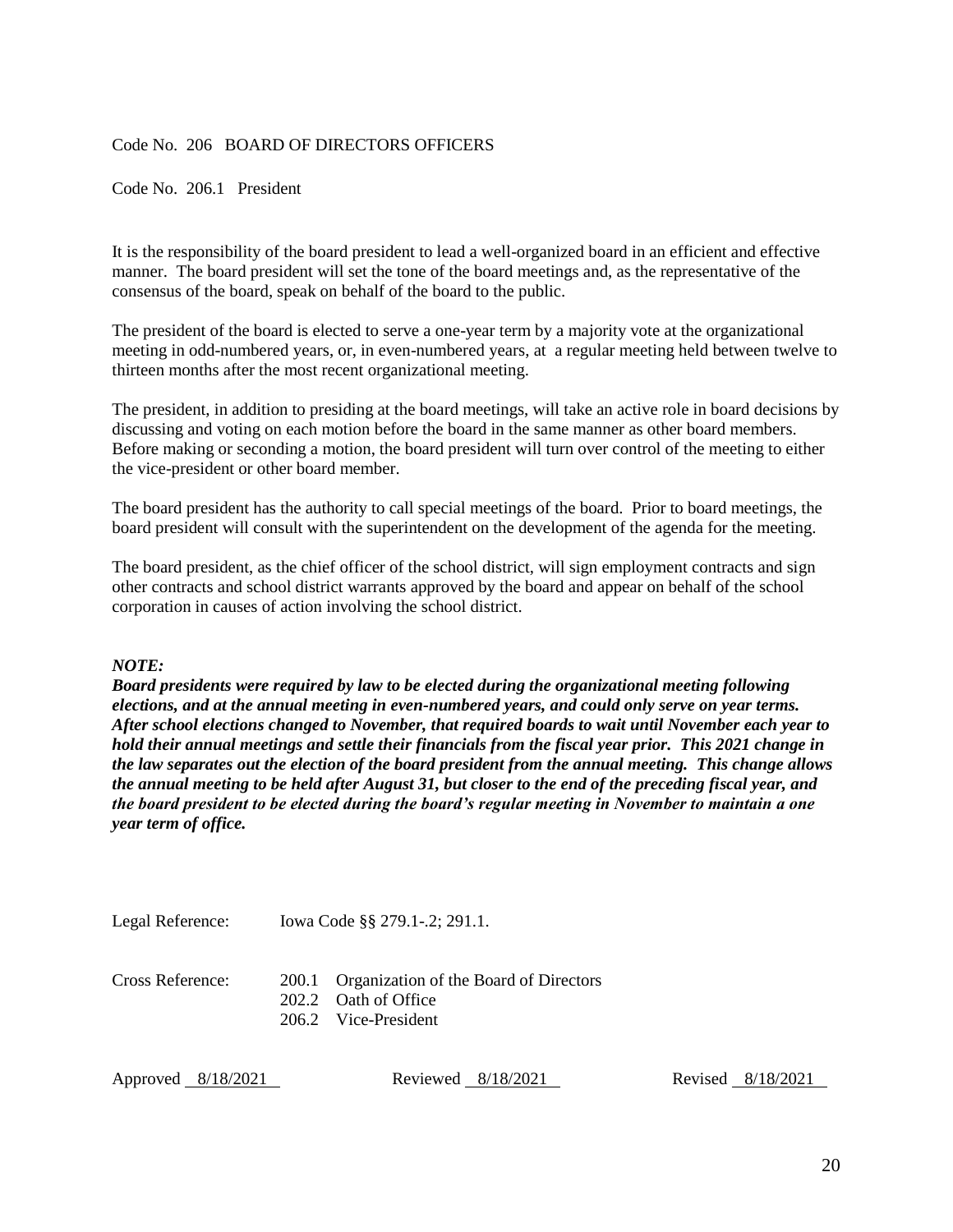<span id="page-20-0"></span>Code No. 206.2 Vice President

The vice-president of the board is elected by a majority vote at the organizational meeting of in oddnumbered years, or, in even-numbered years, at a regular meeting held between twelve to thirteen months after the most recent organizational meeting, to serve a one-year term of office.

By this election, if the board president is unable or unwilling to carry out the duties required, it is the responsibility of the Vice-President of the board to carry out the duties of the president. If the president is unable or unwilling to complete the term of office, the vice-president will serve as president for the balance of the president's term of office, and a new vice-president will be elected.

The vice-president will accept control of the meeting from the president when the president wishes to make or second a motion. The vice-president will take an active role in board decisions by discussing and voting on matters before the board in the same manner as other board members.

Legal Reference: Iowa Code § 279.5

Cross Reference: 200.1 Organization of the Board of Directors

202.2 Oath of Office

206.1 President

Approved 8/18/2021 Reviewed 8/18/2021 Revised 8/18/2021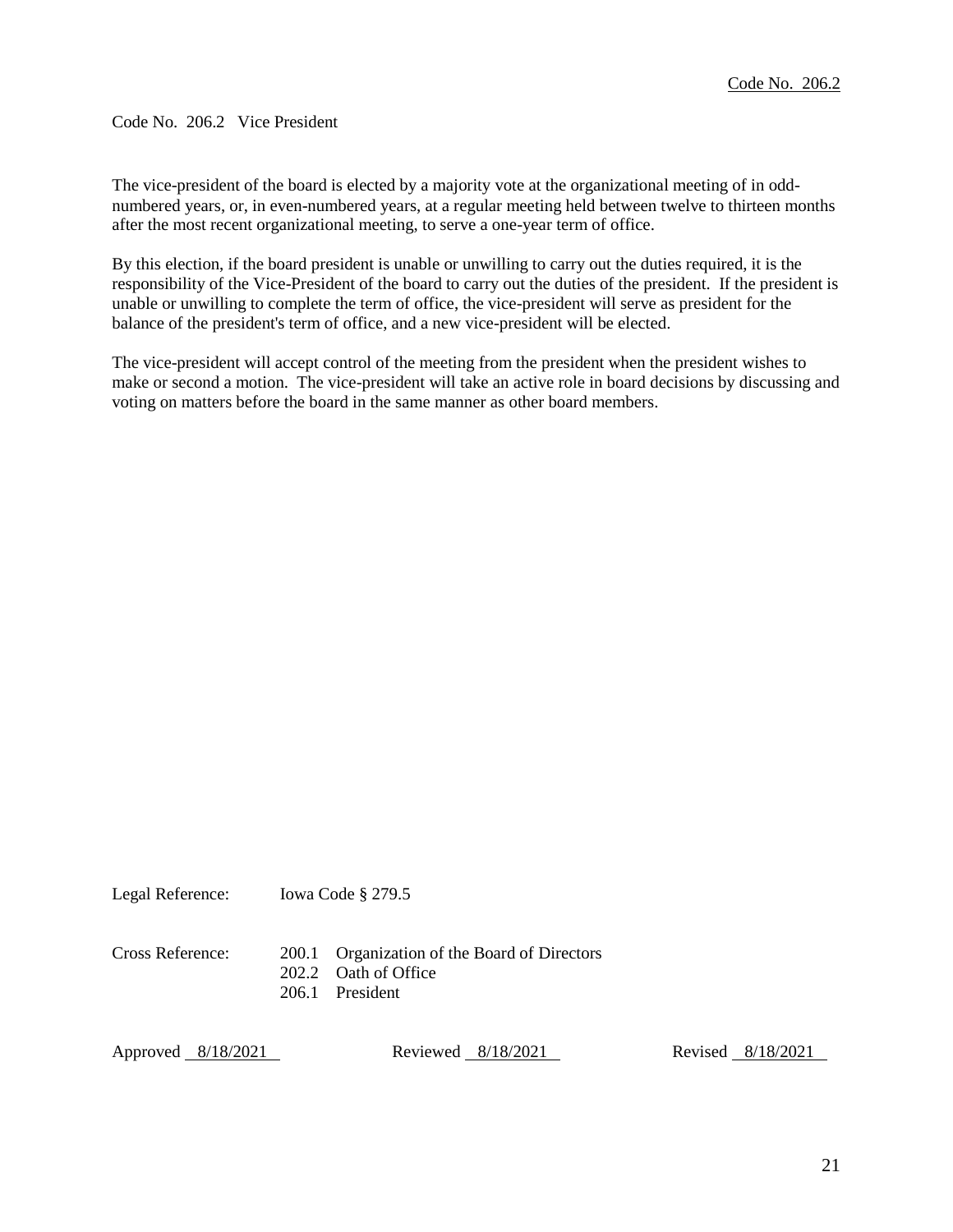<span id="page-21-0"></span>Code No. 206.3 Board Secretary

It is the responsibility of the board to appoint a board secretary.

A board secretary may be appointed from employees, other than a position requiring a teaching certificate, or from the public. To finalize the appointment, the board secretary will take the oath of office during the meeting at which the individual was appointed or no later than ten days thereafter.

It shall be the responsibility of the board secretary, as custodian of school district records, to preserve and maintain the records and documents pertaining to the business of the board; to keep complete minutes of special and regular board meetings, including closed sessions; to keep a record of the results of regular and special elections; to keep an accurate account of school funds; to sign warrants drawn on the school funds after board approval; and collect data on truant students. The board secretary/business manager will also be responsible for filing the required reports with the Iowa Department of Education.

It shall be the responsibility of the board secretary to oversee the investment portfolio, to receive funds of the school district, to pay out the funds for expenses approved by the board, to maintain accurate accounting records for each fund, to report monthly regarding the investment portfolio and the status of each fund and to file required reports with the appropriate state agencies and other entities. It will also be the responsibility of the board secretary/business manager to coordinate the financial records, the financial reports, the cash flow needs and the investment portfolio of the school district.

In the event the board secretary is unable to fulfill the responsibilities set out by the board and the law, the superintendent or his/her designee shall assume those duties until the board secretary is able to resume the responsibility or a new board secretary is appointed.

The board secretary will give bond in an amount set by the board. The cost of the bond will be paid by the school district.

| Legal Reference: | lowa Code §§ 12B.10; 12C; 64; 277.27; 279.3, .5, .7, .31-.33, .35; 291.2-.4, .6-<br>.15; 299.10, .16(1999).<br>281 I.A.C. 12.3(1).<br>1978 Op. Att'y Gen. 328.                                                                                                                   |
|------------------|----------------------------------------------------------------------------------------------------------------------------------------------------------------------------------------------------------------------------------------------------------------------------------|
| Cross Reference: | <b>Oath of Office</b><br>202.2<br>210.1<br><b>Annual Meeting</b><br><b>Board of Directors' Records</b><br>215<br>501.10 Truancy - Unexcused Absences<br>704.3<br>Investments<br>707<br><b>Fiscal Reports</b><br>Care, Maintenance and Disposal of School District Records<br>708 |

Approved 04-11-2011 Reviewed 09-05-2014 Revised 7-16-2007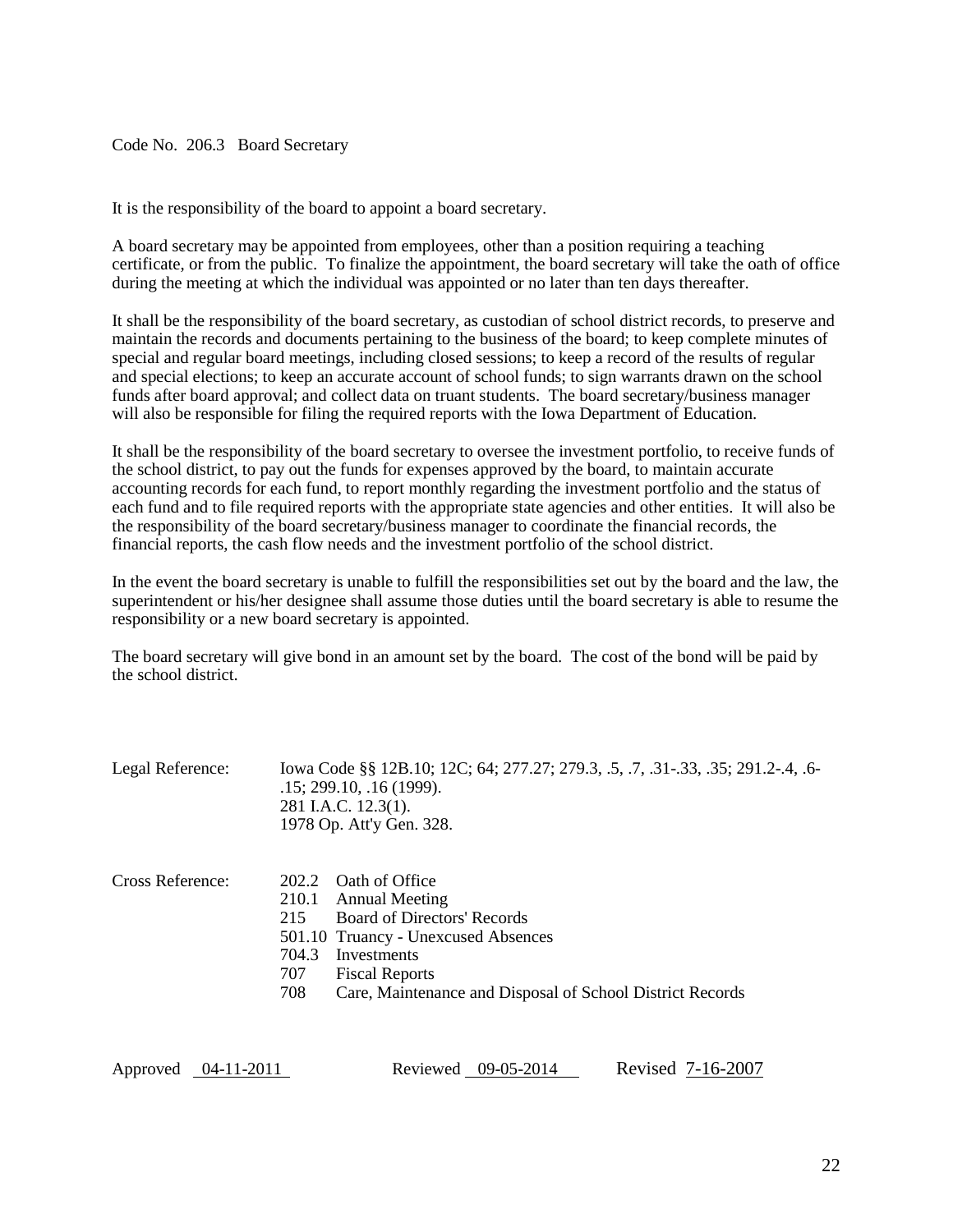<span id="page-22-0"></span>Code No. 206.4 Treasurer

It is the responsibility of the board to appoint a treasurer. The board may appoint a treasurer from its employees, other than a position requiring a teaching certificate, or from the public. To finalize the appointment, the treasurer will take the oath of office during the meeting at which the individual was appointed or no later than ten days thereafter.

It is the responsibility of the treasurer to oversee the investment portfolio, to receive funds of the school district, to pay out the funds for expenses approved by the board, to maintain accurate accounting records for each fund, to report monthly regarding the investment portfolio and the status of each fund and to file required reports with the appropriate state agencies and other entities. It will also be the responsibility of the treasurer to work with the secretary to coordinate the financial records, the financial reports, the cash flow needs and the investment portfolio of the school district.

If the treasurer is unable or unwilling to carry out the duties required, it is the responsibility of Human Resources or the superintendent to carry out the duties of the treasurer.

The treasurer will give bond in an amount set by the board. The cost of the bond will be paid by the school district.

*NOTE: The bracketed sentence in the second paragraph is dependent upon the role of the treasurer in the school district's investment policy. The sentence can either be eliminated or the brackets and italics removed. The policy should reflect the school district's investment policy in Policy 704.3. See also the comments to Policy 206.3, Option I.*

| Legal Reference: |                                       | lowa Code §§ 12B.10; 12C; 279.3, .31-.33; 291.2-.4, .8, .11, 12, 14.<br>281 I.A.C. 12.3(1).<br>1978 Op. Att'y Gen. 328.           |
|------------------|---------------------------------------|-----------------------------------------------------------------------------------------------------------------------------------|
| Cross Reference: | 206.3<br>210.1<br>215<br>704.3<br>707 | 202.2 Oath of Office<br>Secretary<br><b>Annual Meeting</b><br>Board of Directors' Records<br>Investments<br><b>Fiscal Reports</b> |

Approved 10-16-2019 Reviewed 10-16-2019 Revised 10-16-2019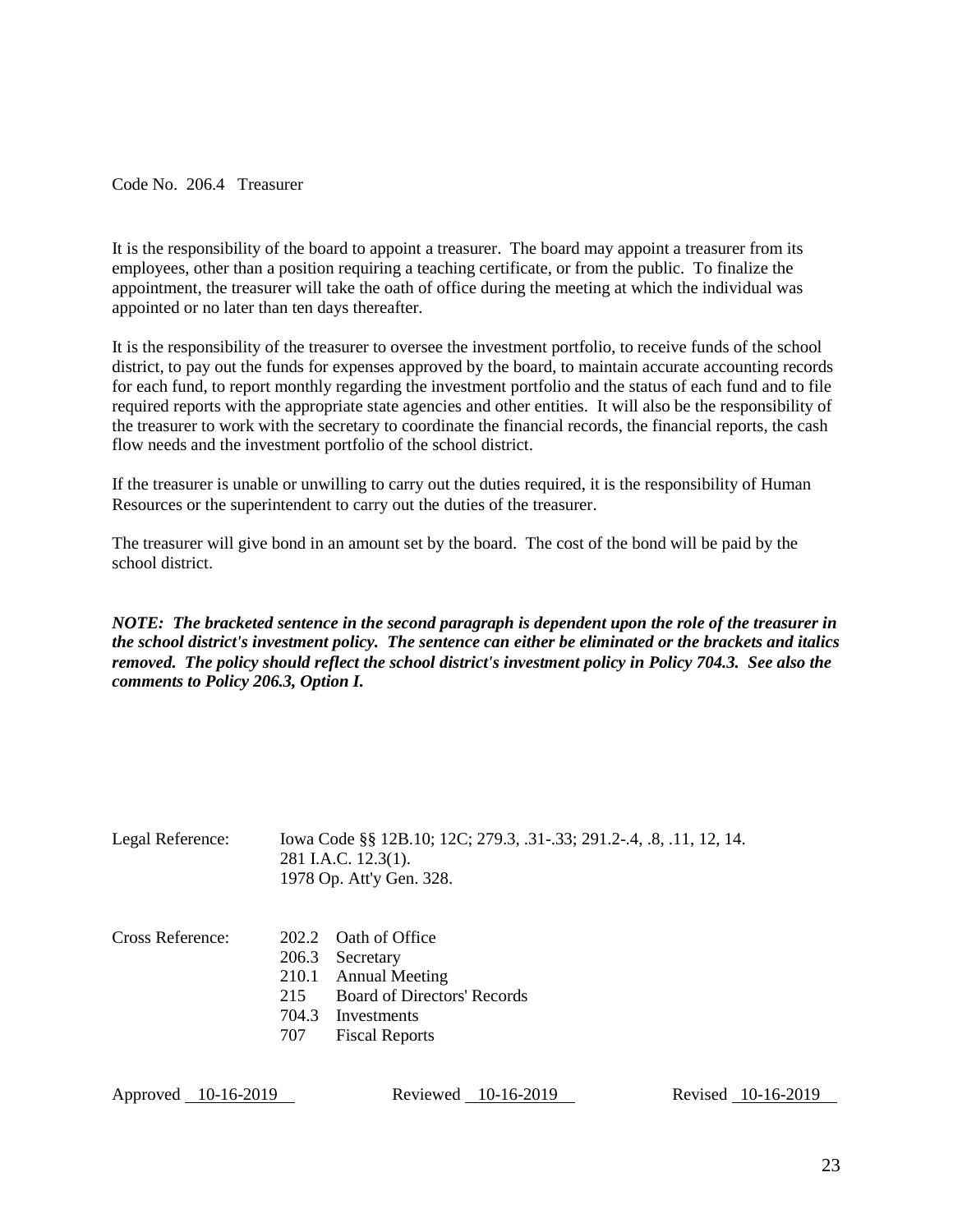# <span id="page-23-0"></span>Code No. 207 BOARD OF DIRECTORS LEGAL COUNSEL

It is the responsibility of the board to employ legal counsel to assist the board and the administration in carrying out their duties with respect to the numerous legal issues confronting the school district. The board may appoint legal counsel at its annual meeting.

The superintendent shall have the authority to contact the board's legal counsel on behalf of the board when the superintendent believes it is necessary for the management of the school district. The board president may contact and seek advice from the school board's legal counsel. The board's legal counsel shall attend both regular and special school board meetings upon the request of the board or the superintendent. Board members may contact legal counsel upon approval of a majority of the board. It is the responsibility of each board member to pay the legal fees, if any, of an attorney the board member consulted regarding matters of the school district unless the board has authorized the board member to consult an attorney on the matter.

It shall be the responsibility of the superintendent to keep the board informed of matters for which legal counsel was consulted, particularly if the legal services will involve unusual expense for the school district.

| Legal Reference:    |     | Bishop v. Iowa State Board of Public Instruction, 395 N.W.2d 888 (Iowa 1986).<br>Iowa Code § 279.37 (1999). |                    |
|---------------------|-----|-------------------------------------------------------------------------------------------------------------|--------------------|
| Cross Reference:    | 200 | Legal Status of the Board of Directors                                                                      |                    |
| Approved 04-11-2011 |     | Reviewed 09-05-2014                                                                                         | Revised 07-16-2007 |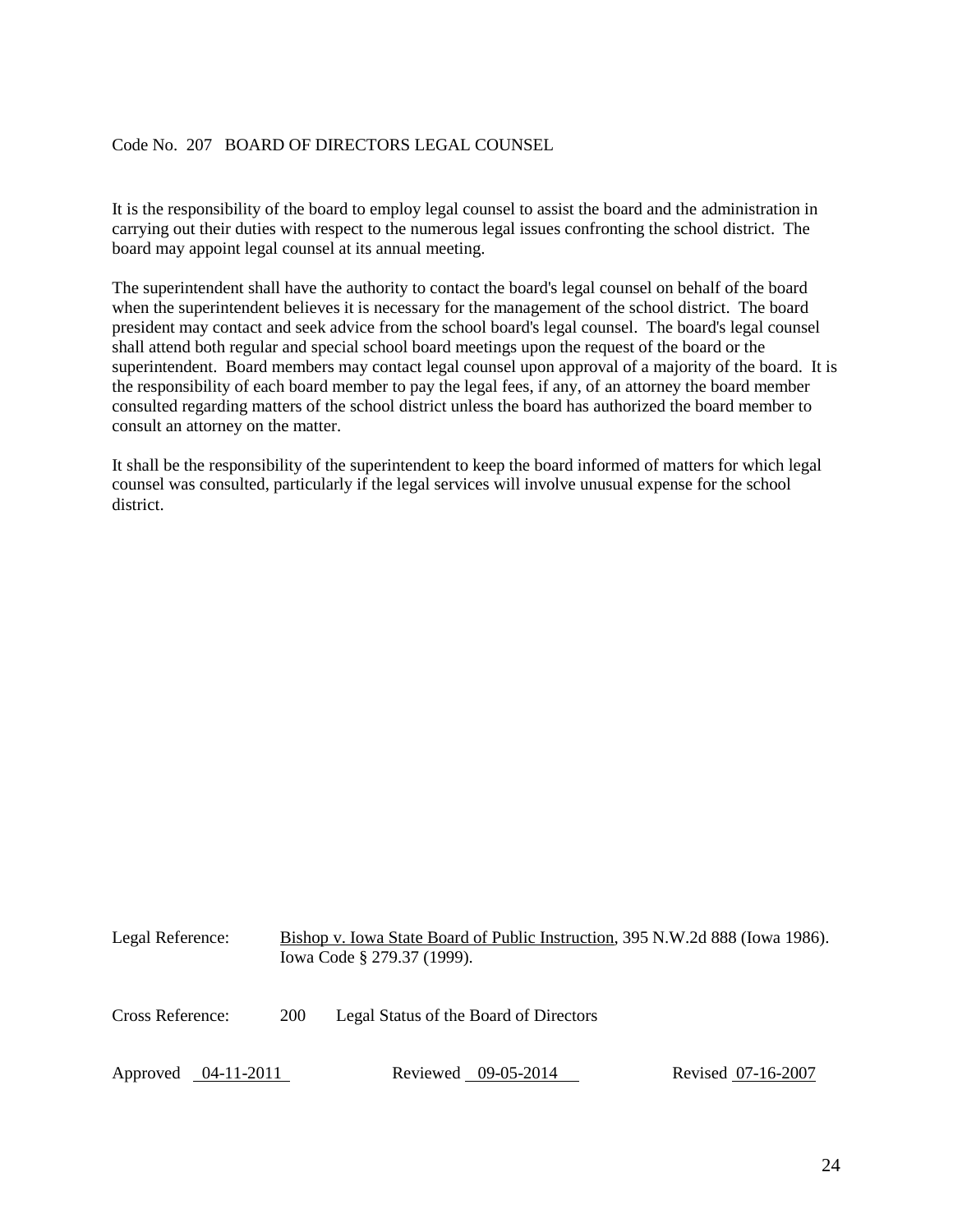## <span id="page-24-0"></span>Code No. 208 AD HOC COMMITTEES

Whenever the board deems it necessary, the board may appoint a committee composed of citizens, employees or students to assist the board. Committees formed by the board are ad hoc committees.

An ad hoc committee may be formed by board resolution, which will outline the duties and purpose of the committee. The committee is advisory in nature and has no duty or responsibility other than that specifically stated in the board resolution. The committee will automatically dissolve upon the delivery of its final recommendation to the board or upon completion of the duties outlined in the board resolution. The board will receive the report of the committee for consideration. The board retains the authority to make a final decision on the issue. The committee will be subject to the open meetings law if the committee is established by statute or if the committee makes policy recommendations and is established or approved by the board.

The method for selection of committee members will be stated in the board resolution. When possible, and when the necessary expertise required allows, the committee members will be representative of the school district community and will consider the various viewpoints on the issue. The board may designate a board member and the superintendent to serve on an ad hoc committee. The committee will select its own chairperson, unless the board designates otherwise.

| Legal Reference: |                                          | Iowa Code §§ 21; 279.8; 280.12(2) (1999).<br>281 I.A.C. 12.3(3), .3(8); .5(8).<br>O.A.G., Nov. 18, 1993                                                                                                |
|------------------|------------------------------------------|--------------------------------------------------------------------------------------------------------------------------------------------------------------------------------------------------------|
| Cross Reference: | 103<br>211<br>212<br>215<br>605.1<br>900 | Long-Range Needs Assessment<br><b>Open Meetings</b><br>Closed Sessions<br><b>Board of Directors' Records</b><br>Instructional Materials Selection<br>Principles and Objectives for Community Relations |

Approved 04-11-2011 Reviewed 09-05-2014 Revised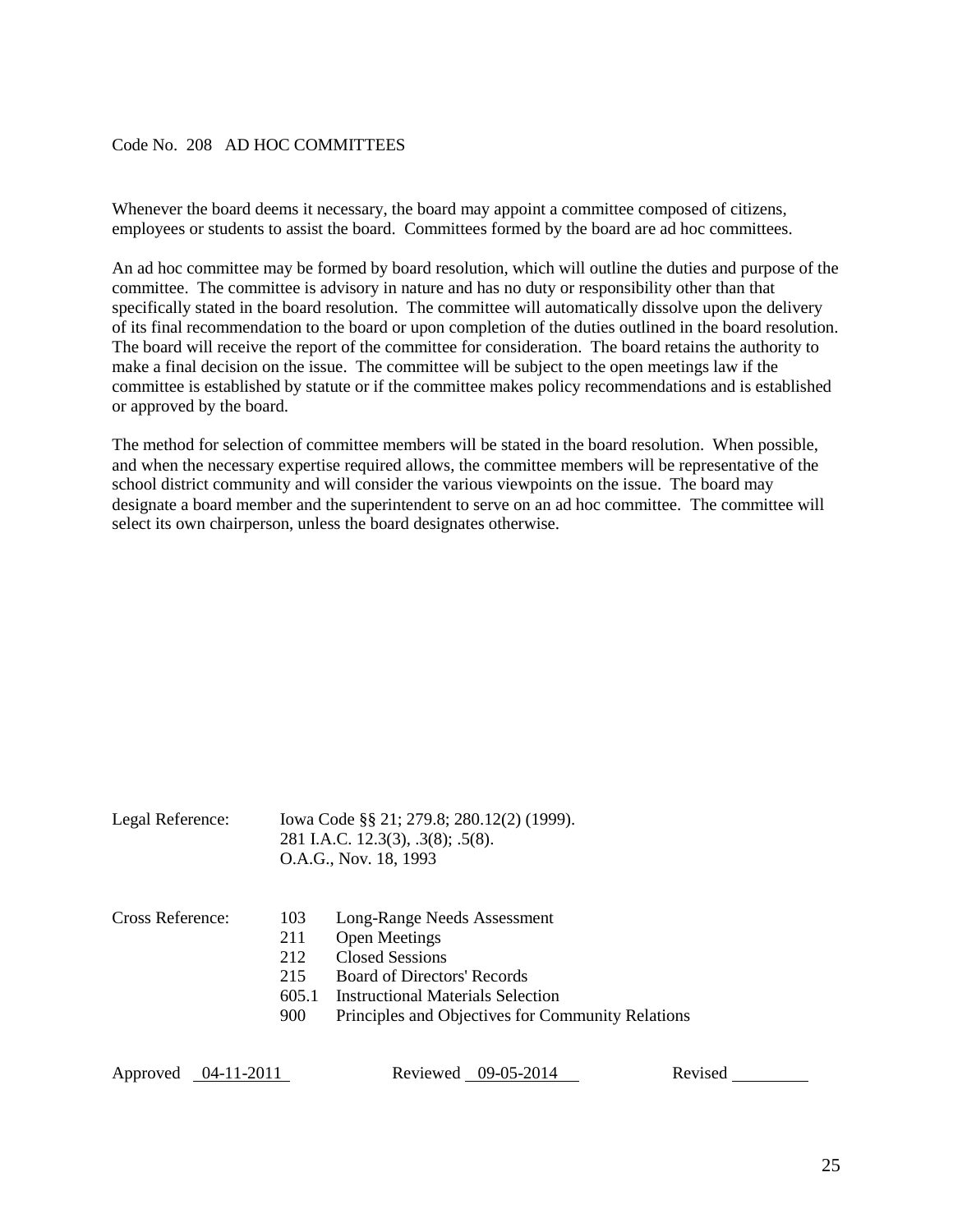## <span id="page-25-0"></span>Code No. 208.1E1 Ad Hoc Committees Exhibit

## Ad Hoc Committee Purpose and Function

The specific purpose of each ad hoc committee varies. Generally, the primary function of an ad hoc committee is to give specific advice and suggestions. The advice and suggestions should focus on the purpose and duties stated in the board resolution establishing the committee. It is the board's role to take action based on information received from the ad hoc committee and other sources. Ad hoc committees may be subject to the open meetings law.

#### Role of an Ad Hoc Committee Member

The primary role of an ad hoc committee member is to be a productive, positive member of the committee. In doing so, it is important to listen to and respect the opinions of others. When the ad hoc committee makes a recommendation to the board, it is important for the ad hoc committee members to support the majority decision of the ad hoc committee. An ad hoc committee will function best when its members work within the committee framework and bring items of business to the ad hoc committee.

#### Ad Hoc Committee Membership

The board may appoint ad hoc committee members. The board may request input from individuals or organizations, or it may seek volunteers to serve. Only the board or superintendent has the authority to appoint members to an ad hoc committee. Boards must follow the legal limitations or requirements regarding the membership of an ad hoc committee.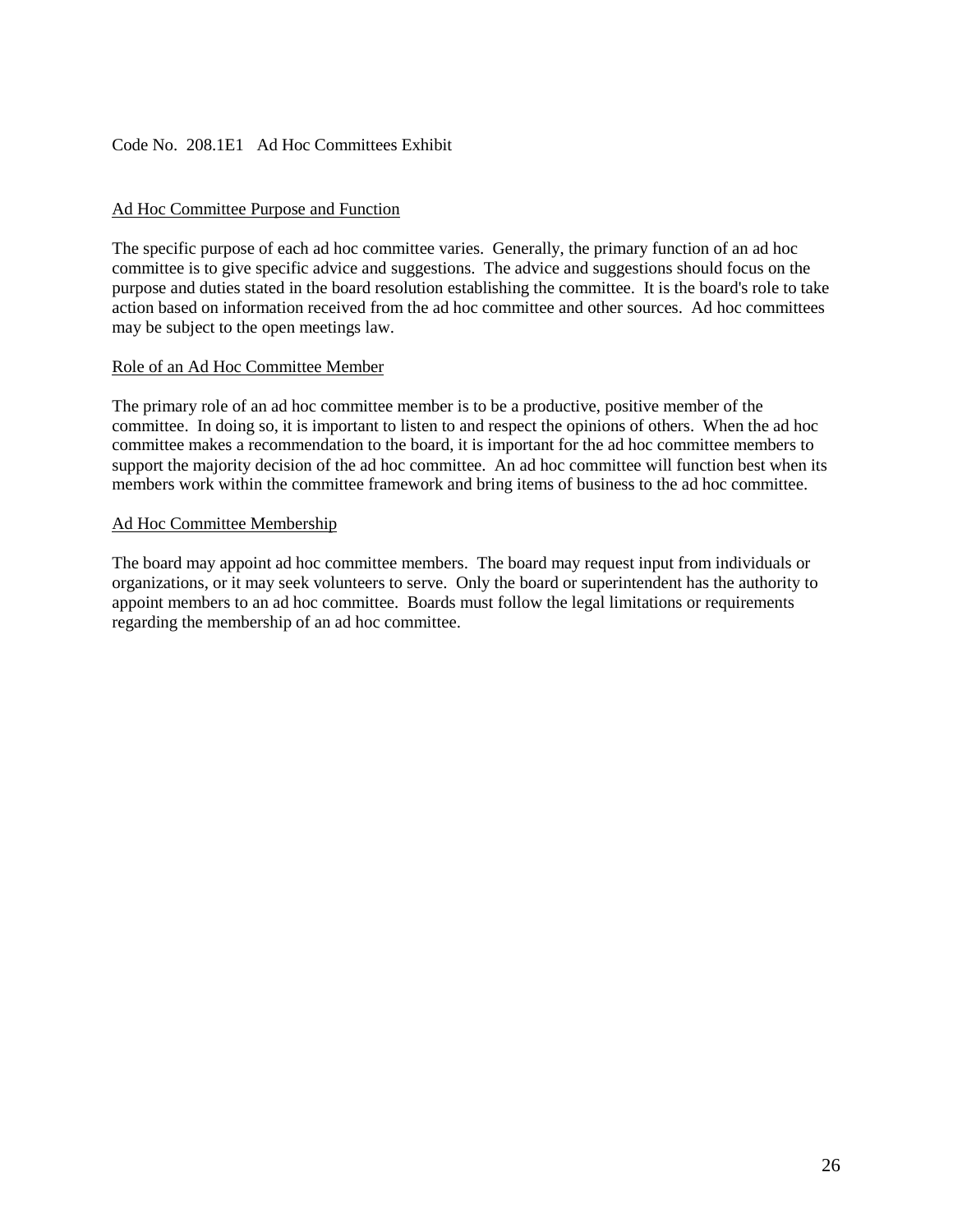#### <span id="page-26-0"></span>Code No. 209 BOARD POLICY

<span id="page-26-1"></span>Code No. 209.1 Development of Policy

The board has jurisdiction to legislate policy for the school district with the force and effect of law. Board policy provides the general direction as to what the board wishes to accomplish and why it wishes to accomplish it while allowing the superintendent to implement board policy.

The written policy statements contained in this manual provide guidelines and goals to the citizens, administration, employees and students in the school district community. The policy statements are the basis for the formulation of regulations by the administration. The board shall determine the effectiveness of the policy statements by evaluating periodic reports from the administration.

A board member, administrator, employee, student or member of the school district community may propose policy statements. Proposed policy statements or ideas will be submitted to the superintendent's office for possible placement on the board agenda. It shall be the responsibility of the superintendent to bring these proposals to the attention of the board.

| Legal Reference: | Iowa Code §§ 274.1-.2; 279.8; 280.12 (1999).<br>281 I.A.C. 12.3(2).<br>1970 Op. Att'y Gen. 287. |  |
|------------------|-------------------------------------------------------------------------------------------------|--|
| Cross Reference: | Educational Philosophy of the School District<br>-101<br>200.2 Powers of the Board of Directors |  |

200.3 Responsibilities of the Board of Directors

209 Board of Directors' Management Procedures

Approved 04-11-2011 Reviewed 09-05-2014 Revised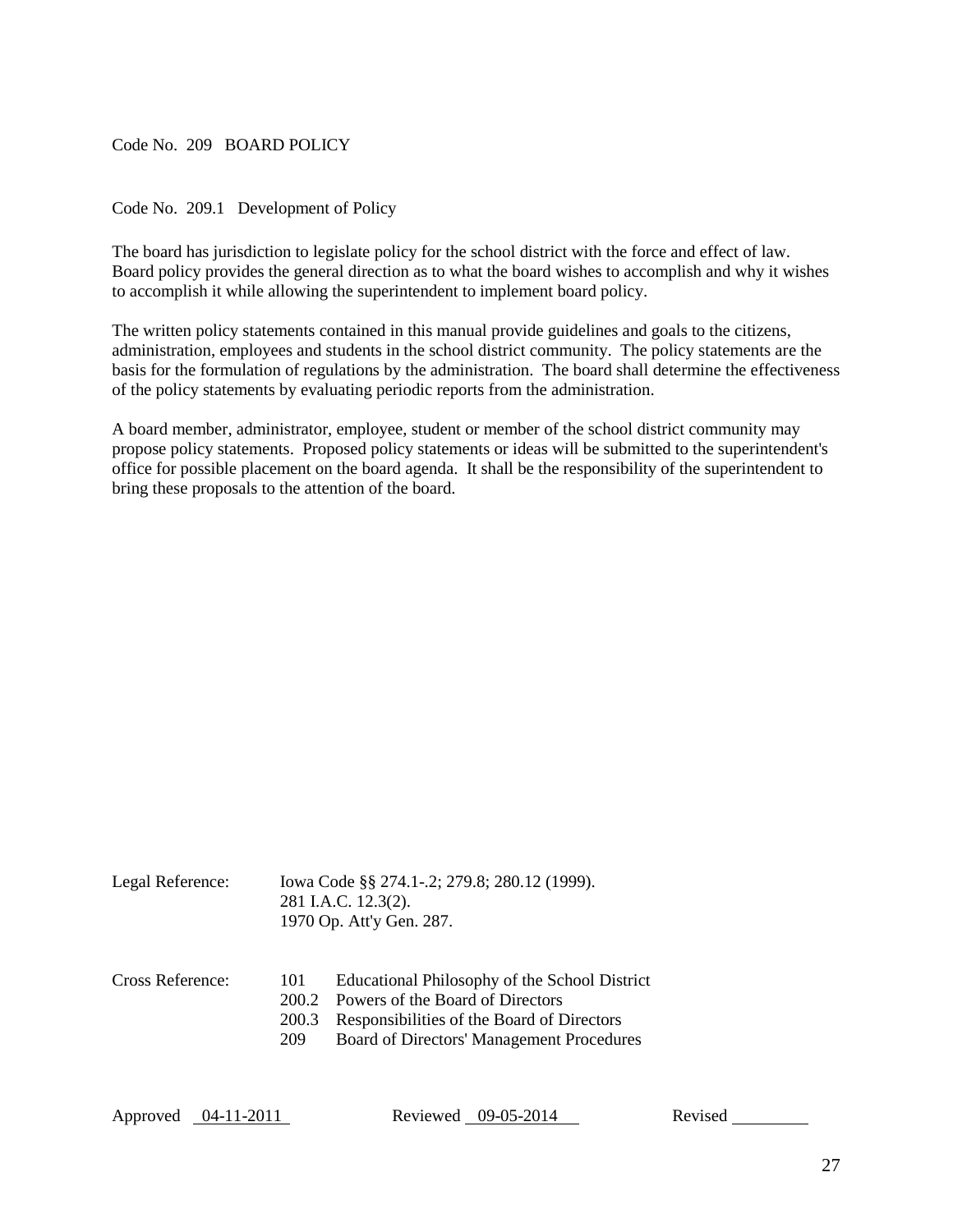## <span id="page-27-0"></span>Code No. 209.2 Adoption and Change of Policy

The board shall give notice of proposed policy changes or adoption of new policies by placing the item on the agenda of two regular board meetings. The proposed policy changes will be distributed and public comment will be allowed at both meetings prior to final board action. This notice procedure will be required except for emergency situations. If the board adopts a policy in an emergency situation, a statement regarding the emergency and the need for immediate adoption of the policy will be included in the minutes. The board will have complete discretion to determine what constitutes an emergency situation.

The final action taken to adopt the proposed policy will be approved by a simple majority vote of the board at the next regular meeting after the meeting allowing public discussion. The policy will be effective on the later of the date of passage or the date stated in the motion.

In the case of an emergency, a new or changed policy may be adopted by a majority vote of a quorum of the board. The emergency policy will expire at the close of the third regular meeting following the emergency action, unless the policy adoption procedure stated above is followed and the policy is reaffirmed.

| Legal Reference: | Iowa Code § 279.8 (1999). |  |
|------------------|---------------------------|--|
|                  | 281 I.A.C. 12.3(2).       |  |
|                  | 1970 Op. Att'y Gen. 287.  |  |
|                  |                           |  |
|                  |                           |  |

#### Cross Reference: 200.2 Powers of the Board of Directors 200.3 Responsibilities of the Board of Directors

209 Board of Directors' Management Procedures

Approved 04-11-2011 Reviewed 09-05-2014 Revised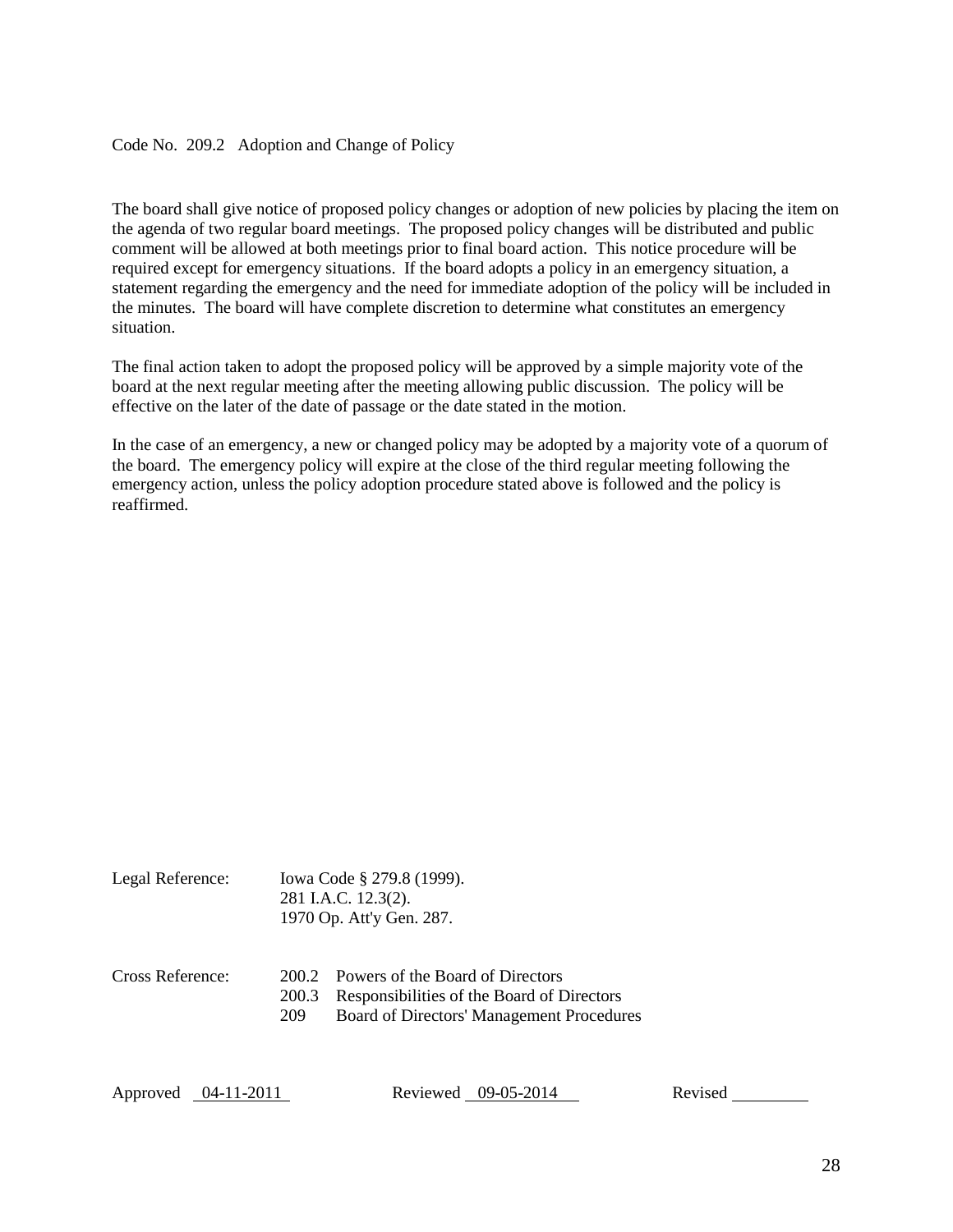#### <span id="page-28-0"></span>Code No. 209.3 Dissemination of Policy

A board master policy manual is housed in the central administration office. The master policy manual will be made available to all staff members upon request. Each board member will have access to the board policy manual through the Internet. Persons wishing to review the board policy manual will contact the board secretary, who will have a board policy manual available for public inspection. In addition, the school board policy will be made available to the public through the Internet – access will be through the school district's web site.

It is the responsibility of the board secretary to ensure copies of new and revised policy statements are placed in the master manual no later than the first regular board meeting following the policy's adoption. Copies of changes in board policy will also be included in or attached to the minutes of the meetings in which the final action was taken to adopt the new or changed policy.

Upon request, copies of board polices will be supplied in a reasonable time frame to the public at a cost consistent with current copy charges.

| Legal Reference:    |              | Iowa Code §§ 277.31; 279.8 (2000).<br>281 I.A.C. 12.3(2).                               |                    |
|---------------------|--------------|-----------------------------------------------------------------------------------------|--------------------|
| Cross Reference:    | 200.3<br>209 | Responsibilities of the Board of Directors<br>Board of Directors' Management Procedures |                    |
| Approved 04-11-2011 |              | Reviewed 09-05-2014                                                                     | Revised 07-16-2007 |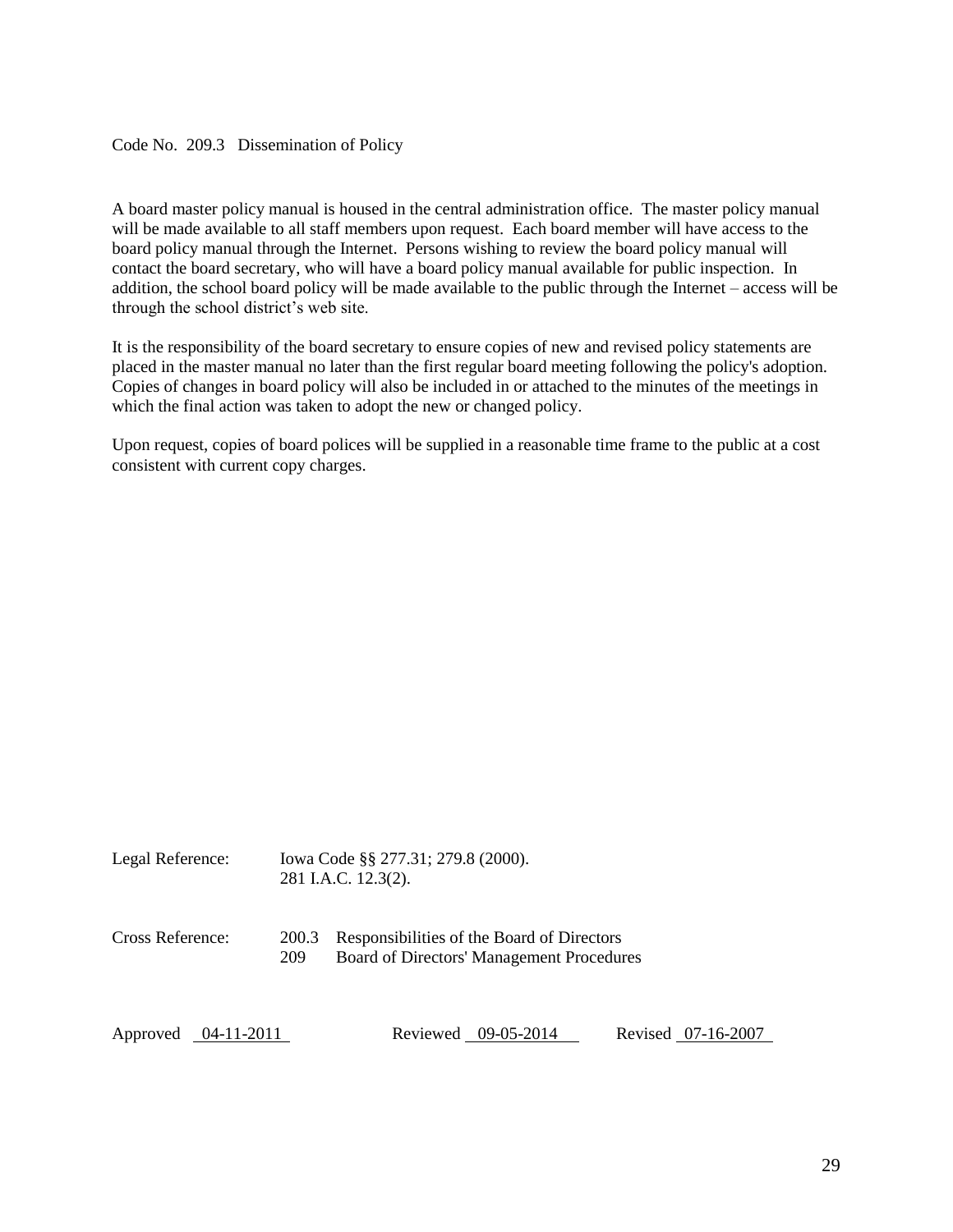<span id="page-29-0"></span>Code No. 209.4 Suspension of Policy

Generally, the board will follow board policy and enforce it equitably. The board, and only the board, may, in extreme emergencies of a very unique nature, suspend policy. It is within the discretion of the board to determine when an extreme emergency of a very unique nature exists. Reasons for suspension of board policy will be documented in board minutes.

| Legal Reference: | Iowa Code § 279.8 (1999). |  |
|------------------|---------------------------|--|
|                  | 281 I.A.C. 12.3(2).       |  |
|                  |                           |  |
|                  |                           |  |

Cross Reference: 200.3 Responsibilities of the Board of Directors 209 Board of Directors' Management Procedures

Approved 04-11-2011 Reviewed 09-05-2014 Revised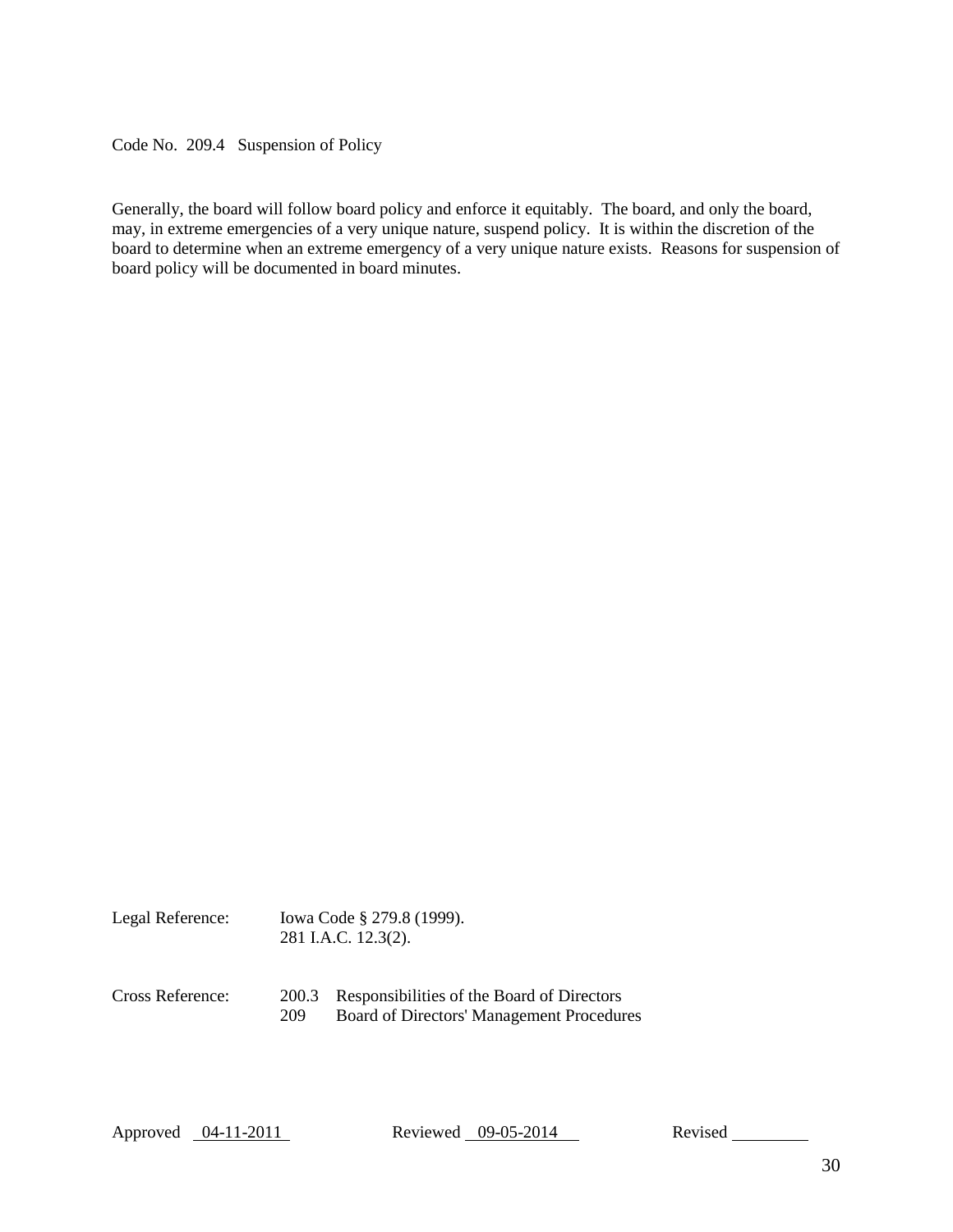## <span id="page-30-0"></span>Code No. 209.5 Administration in the Absence of Policy

When there is no board policy in existence to provide guidance on a matter, the superintendent is authorized to act appropriately under the circumstances surrounding the situation keeping in mind the educational philosophy and financial condition of the school district.

It is the responsibility of the superintendent to inform the board of the situation and the action taken and to document the action taken. If needed, the superintendent will draft a proposed policy for the board to consider.

| Legal Reference: | Iowa Code § 279.8 (1999). |
|------------------|---------------------------|
|                  | 281 I.A.C. 12.3(2).       |

- Cross Reference: 200.3 Responsibilities of the Board of Directors
	- 209 Board of Directors' Management Procedures
	- 302.4 Superintendent Duties
	- 304 Policy Implementation

Approved 04-11-2011 Reviewed 09-05-2014 Revised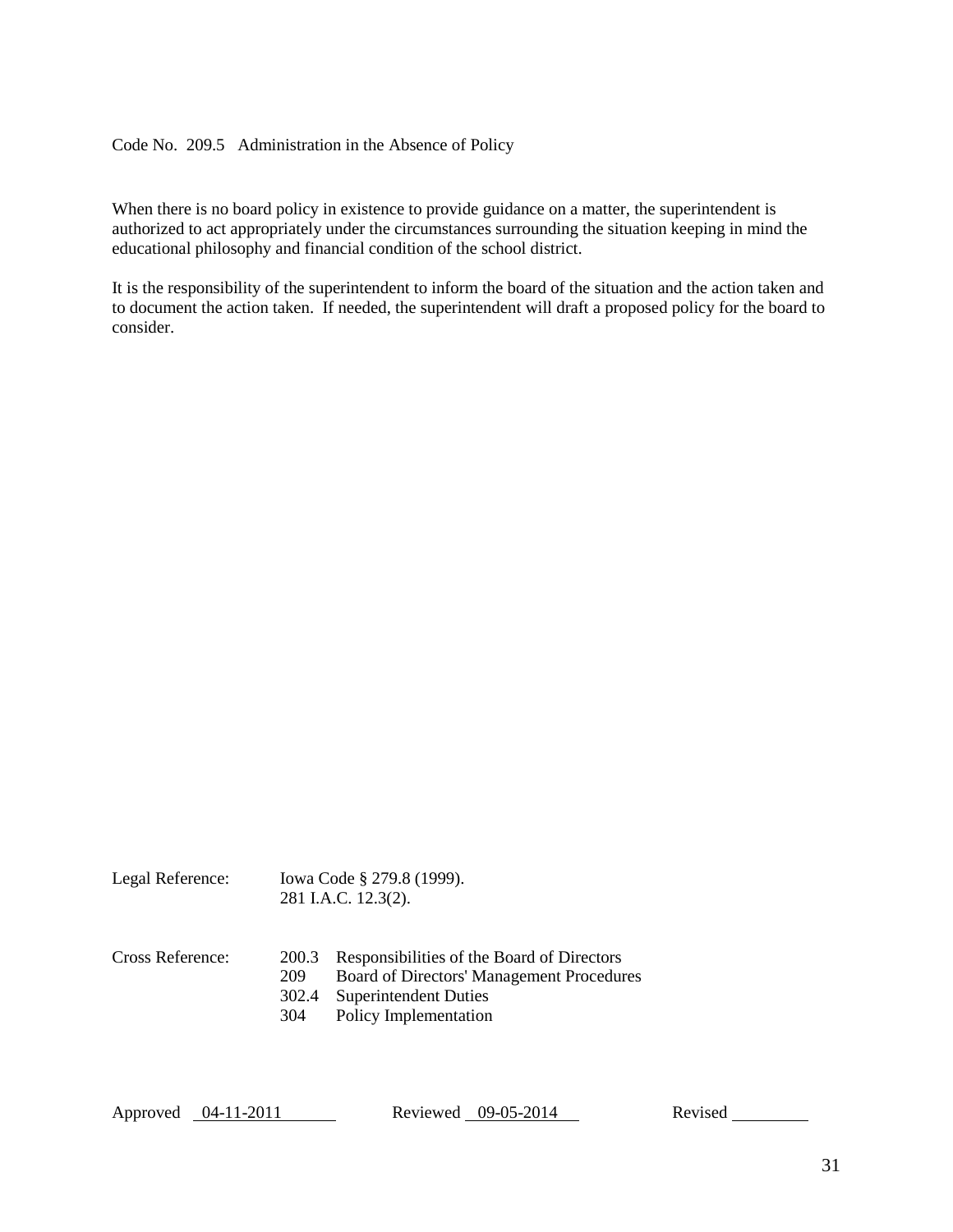<span id="page-31-0"></span>Code No. 209.6 Review of Policy

The board shall, at least once every five years, review board policy. Once the policy has been reviewed, even if no changes were made, a notation of the date of review is made on the face of the policy statement. Once a particular series has been reviewed by the board, the final action taken to accept the review of that particular series will be approved by a simple majority vote of the board. Public discussion may be allowed during the review of policies.

The board will review, at a minimum, one-fifth of the policy manual annually according to the following subject areas:

- Board of Directors (Series 100 and 200)
- Administration, Employees (Series 300 and 400)
- School District, Education Program (Series 600)
- Students (Series 500)
- Noninstructional Operations and Business Services, Buildings and Sites, School District-Community Relations (Series 700, 800 and 900)

It is the responsibility of the superintendent to keep the board informed as to legal changes at both the federal and state levels. The superintendent will also be responsible for bringing proposed policy statement revisions to the board's attention.

If a policy is revised because of a legal change over which the board has no control or a change which is minor, the policy may be approved at one meeting at the discretion of the board.

| Legal Reference:    |     | Iowa Code § 279.8 (1999).<br>281 I.A.C. 12.3(2).                                              |                     |                    |
|---------------------|-----|-----------------------------------------------------------------------------------------------|---------------------|--------------------|
| Cross Reference:    | 209 | 200.3 Responsibilities of the Board of Directors<br>Board of Directors' Management Procedures |                     |                    |
| Approved 04-11-2011 |     |                                                                                               | Reviewed 09-05-2014 | Revised 12-20-2004 |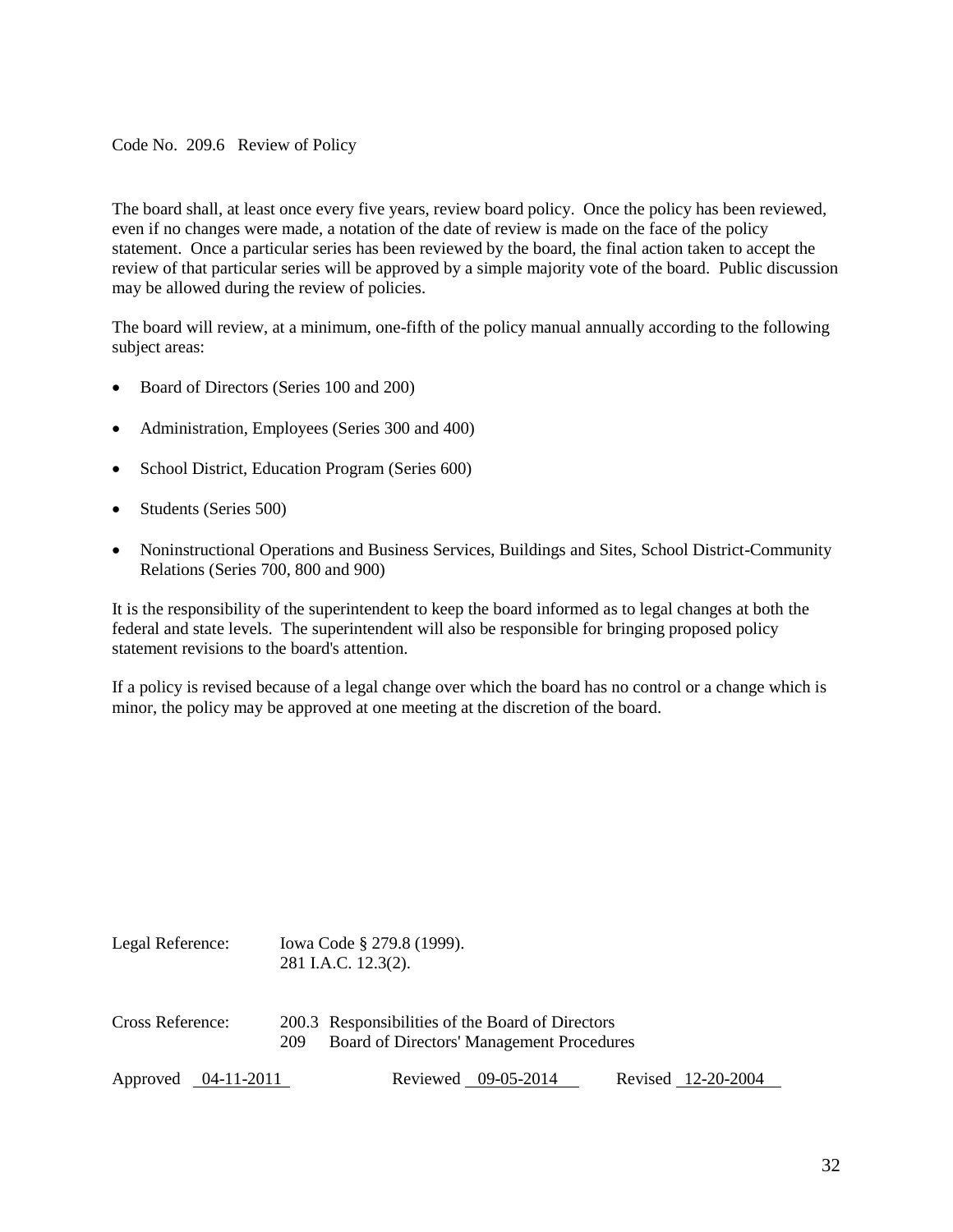## <span id="page-32-0"></span>Code No. 209.7 Review of Administration Regulations

Board policy sets the direction for the administration of the education program and school district operations. Some policies require administrative regulations for implementation.

It is the responsibility of the superintendent to develop administrative regulations to implement the board policies. The board prior to their use in the school district will approve the regulations, including handbooks.

The administrative regulations will be available no later than the first regular board meeting after the adoption of the board policy unless the board directs otherwise.

Legal Reference: Iowa Code §§ 279.8, .20 (1999).

Cross Reference: 200.3 Responsibilities of the Board of Directors 209 Board of Directors' Management Procedures

Approved 04-11-2011 Reviewed 09-05-2014 Revised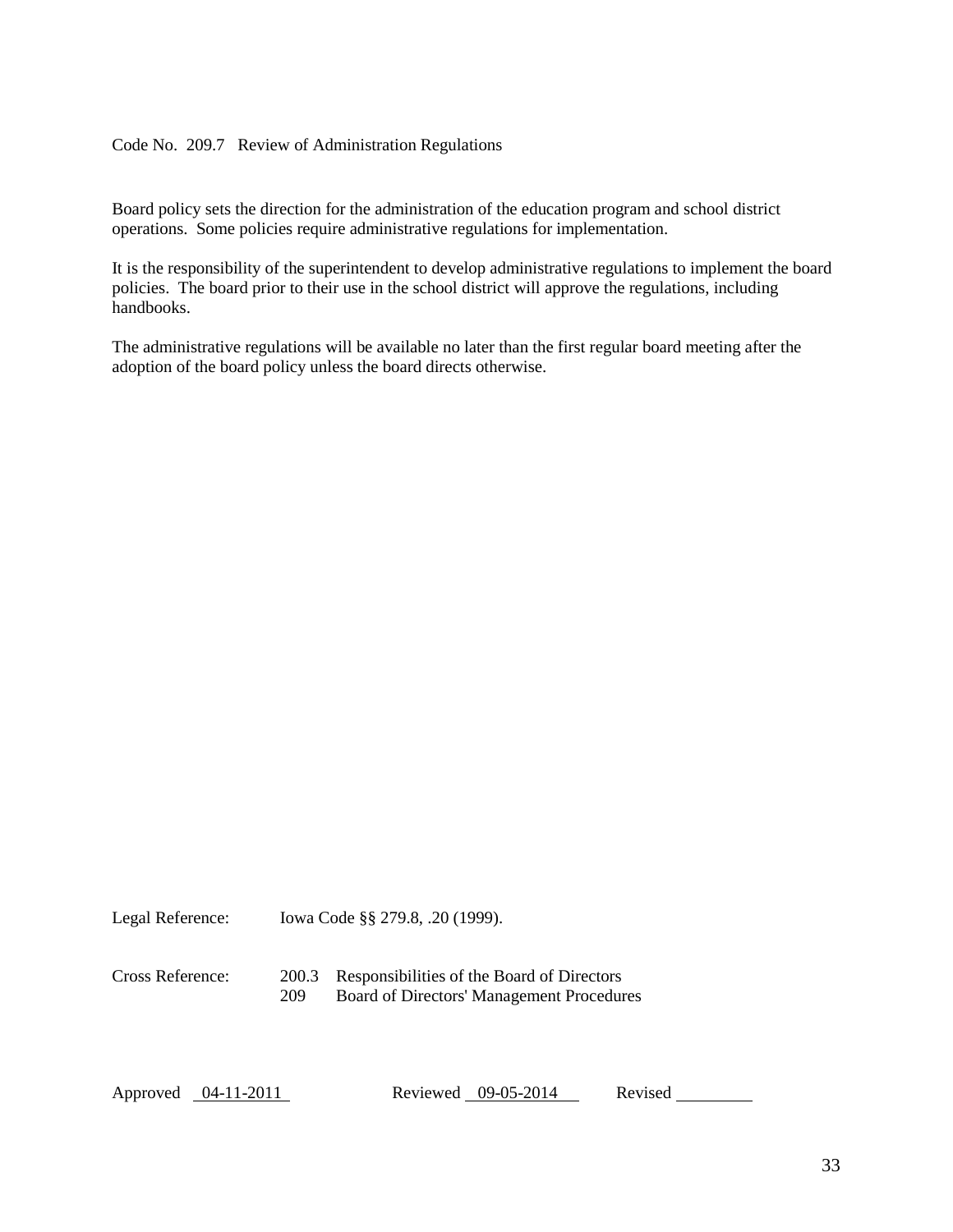## <span id="page-33-0"></span>Code No. 210 BOARD OF DIRECTORS MEETING

<span id="page-33-1"></span>Code No. 210.1 Annual Meeting

Each year after August 31 and prior to the organizational meeting of the board, in odd-numbered years, the board will hold its annual meeting.

At the annual meeting, the board will examine the financial books and settle the secretary's and treasurer's statements for the fiscal year ending the preceding June 30. As part of the annual reports, the treasurer will present affidavits from depository banks. The board may also appoint the board's legal counsel at the annual meeting.

| Legal Reference: | Iowa Code §§ 279.2, .3, .33 (2009). |
|------------------|-------------------------------------|
|------------------|-------------------------------------|

Cross Reference: 206.3 Secretary 206.4 Treasurer 701.1 Depository of Funds 707 Fiscal Reports

Approved 10-16-2019 Reviewed 10-16-2019 Revised 10-20-2014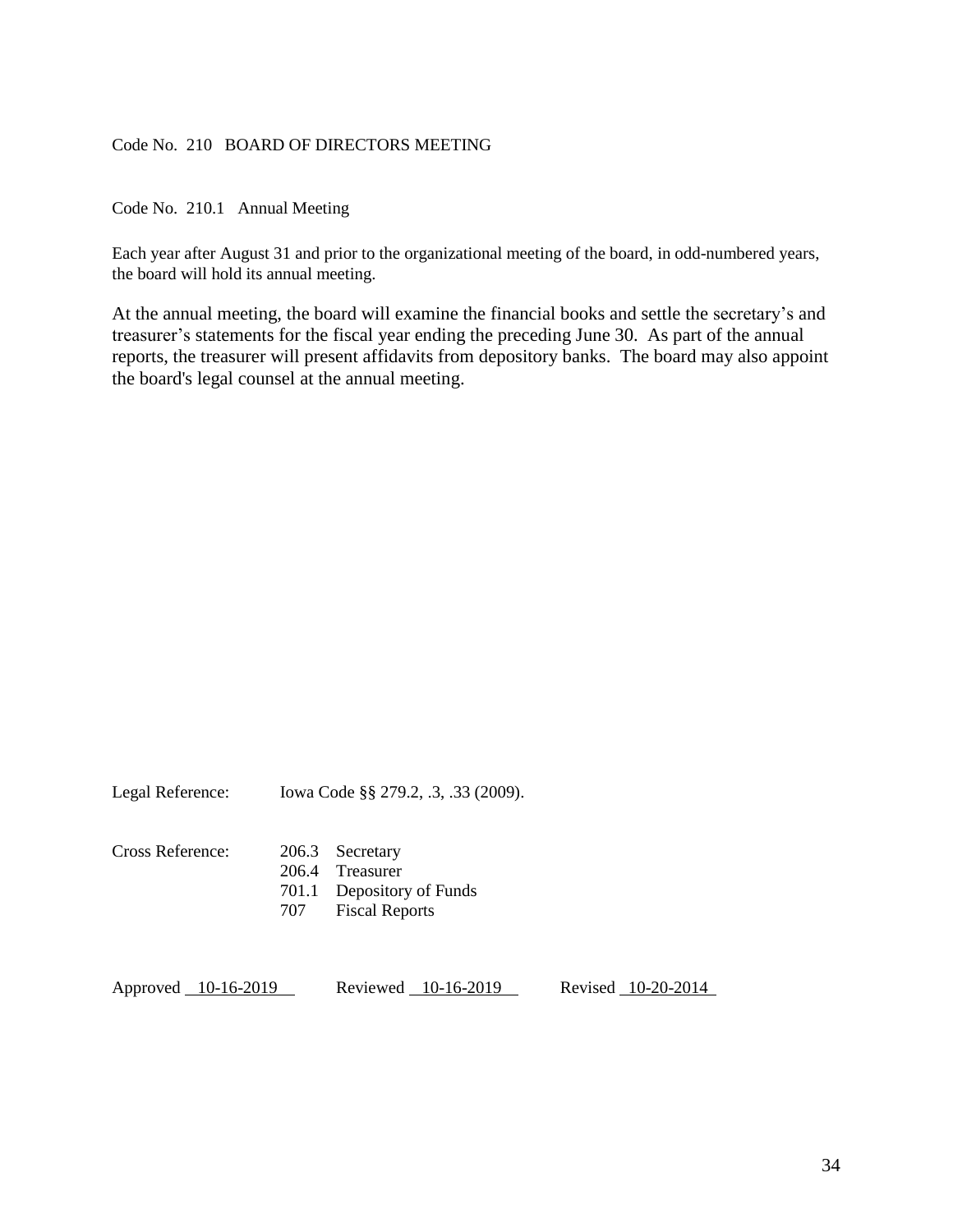<span id="page-34-0"></span>Code No. 210.2 Regular Meeting

The regular meeting time and date will be set by the board at the organizational meeting in odd-numbered years, or at the annual meeting in even-numbered years.

The regular meetings of the board will be held on the third Monday of each month. Meetings will begin promptly at 5:30 p.m. The board will adhere to this meeting date and time unless the board requires additional meetings or, due to circumstances beyond the board's control, the meeting cannot be held on the regular meeting date, and the meeting will be re-scheduled in accordance with law and policy. Public notice of the meetings will be given.

Legal Reference: Iowa Code §§ 21.3, .4; 279.1

Cross Reference: 200.1 Organization of the Board of Directors 210 Board of Directors' Meetings

Approved 01-25-2017 Reviewed 01-25-2017 Revised 01-25-2017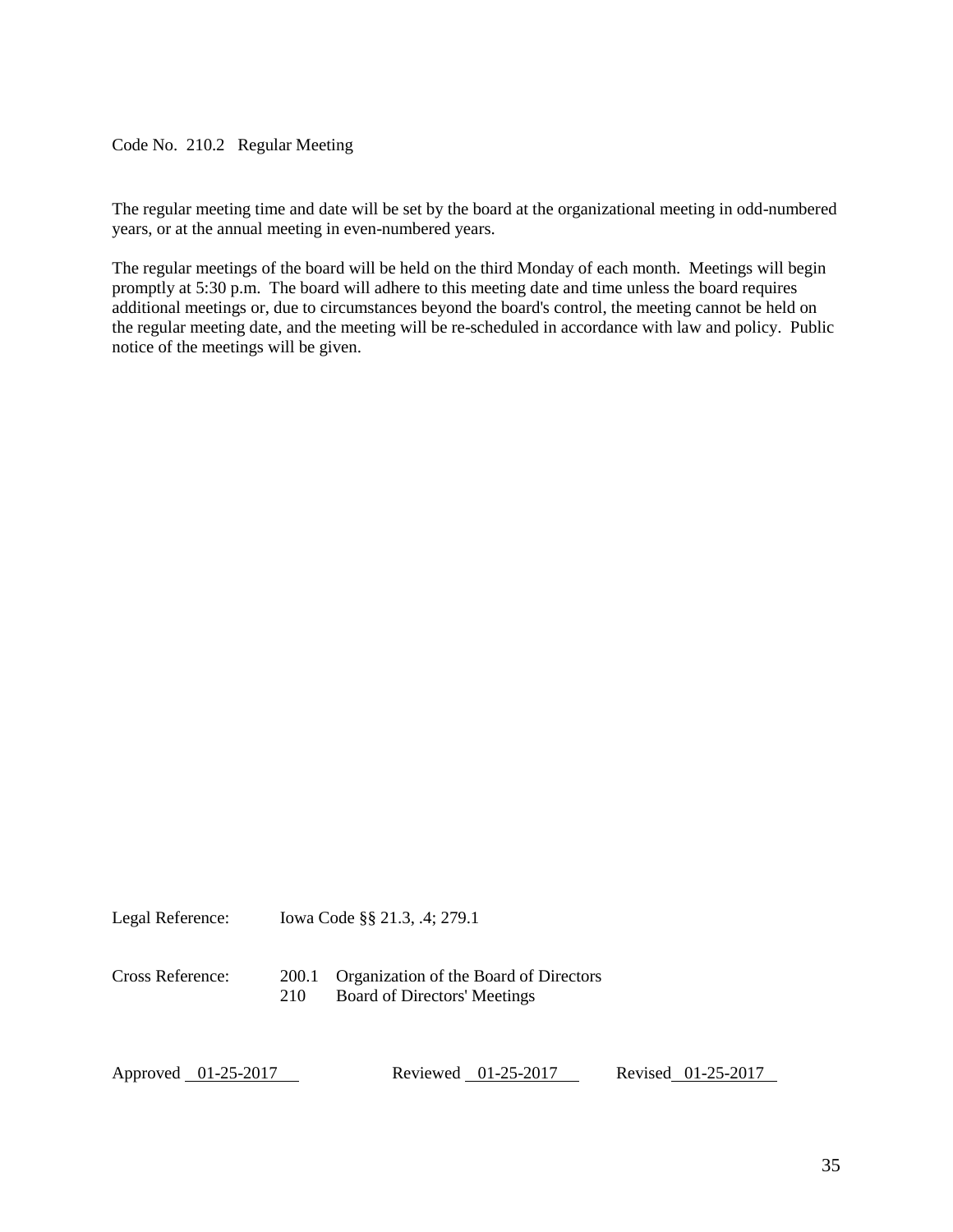## <span id="page-35-0"></span>Code No. 210.3 Special Meeting

It may be necessary for the board to conduct a special meeting in addition to the regularly scheduled board meeting. Special meetings may be called by the president of the board or by the board secretary at the request of a majority of the board. Should a special meeting be called, public notice will be given.

If the special meeting called is an emergency meeting and the board cannot give public notice in its usual manner, the board will give public notice of the meeting as soon as practical and possible in light of the situation. Emergency meetings will only be held when an issue cannot wait twenty-four hours necessary for a special meeting. The reason for the emergency meeting and why notice in its usual manner could not be given will be stated in the minutes.

Only the purpose or issue for which the special meeting was called may be discussed and decided in the special meeting. The board will strictly adhere to the agenda for the special meeting and action on other issues will be reserved for the next regular or special board meeting.

| Legal Reference: | Iowa Code §§ 21.3, .4; 279.2 (1999). |
|------------------|--------------------------------------|
|                  | 1980 Op. Att'y Gen. 148.             |

Cross Reference: 200.1 Organization of the Board of Directors 210 Board of Directors' Meetings

Approved 04-11-2011 Reviewed 09-05-2014 Revised 7-16-2007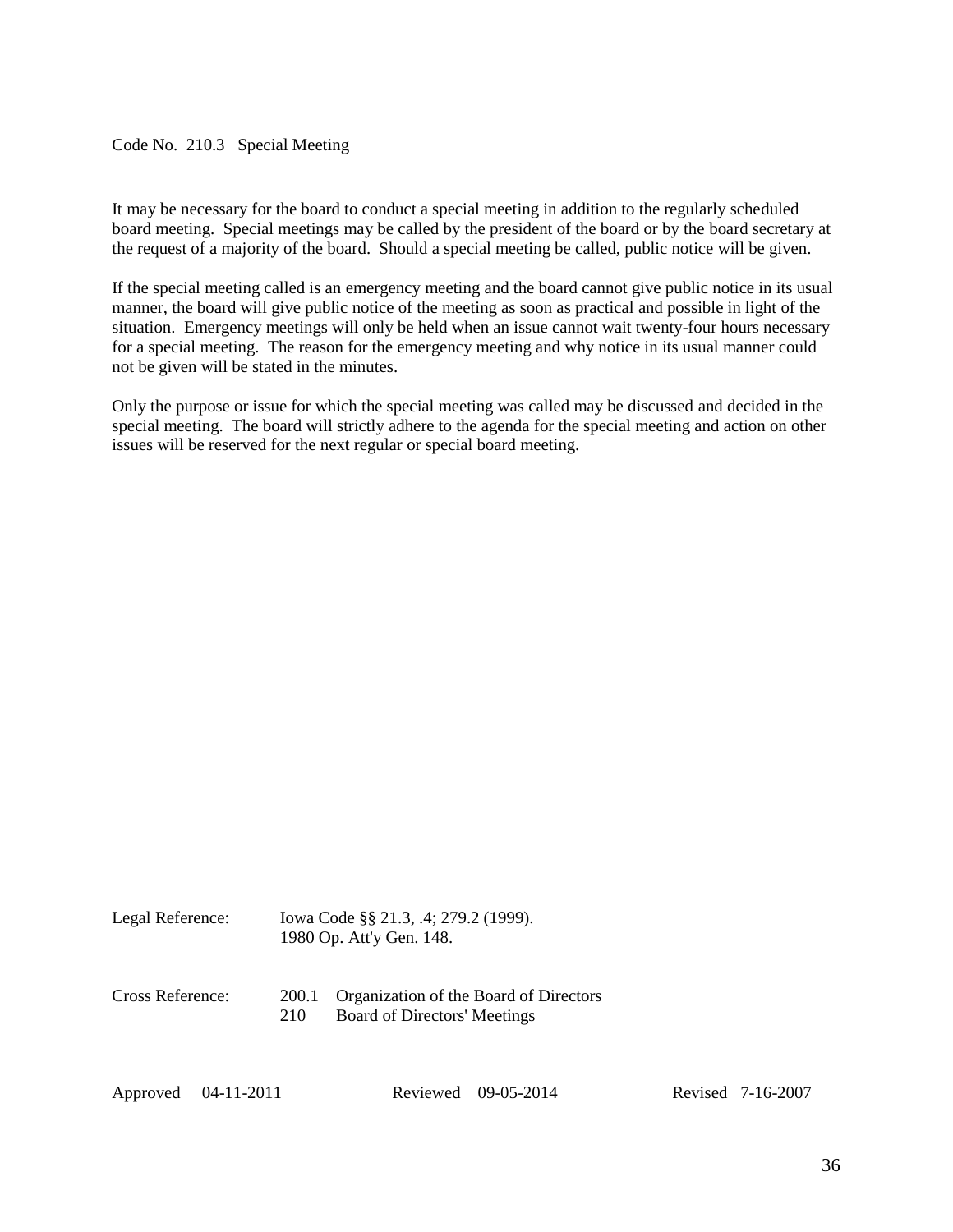<span id="page-36-0"></span>Code No. 210.4 Work Sessions

The board, as a decision making body, is confronted with a continuing flow of problems, issues and needs which require action. While the board is determined to expedite its business, it is also mindful of the importance of planning, brainstorming and thoughtful discussion without action. Therefore, the board may schedule work sessions and retreats in order to provide its members and the administration with such opportunities. The board has the authority to hire an outside facilitator to assist them in work sessions.

Topics for discussion and study will be announced publicly, and work sessions and retreats will be conducted in open session. However, no board action will take place at the work session.

| Legal Reference: | Iowa Code §§ 21; 279.8 (1999).<br>1982 Op. Att'y Gen. 162.<br>1980 Op. Att'y Gen. 167.<br>1976 Op. Att'y Gen. 384, 514, 765.<br>1972 Op. Att'y Gen. 158. |                                                      |  |
|------------------|----------------------------------------------------------------------------------------------------------------------------------------------------------|------------------------------------------------------|--|
|                  |                                                                                                                                                          | 1970 Op. Att'y Gen. 287.                             |  |
| Cross Reference: | 210<br>211                                                                                                                                               | Board of Directors' Meetings<br><b>Open Meetings</b> |  |

Approved 04-11-2011 Reviewed 09-05-2014 Revised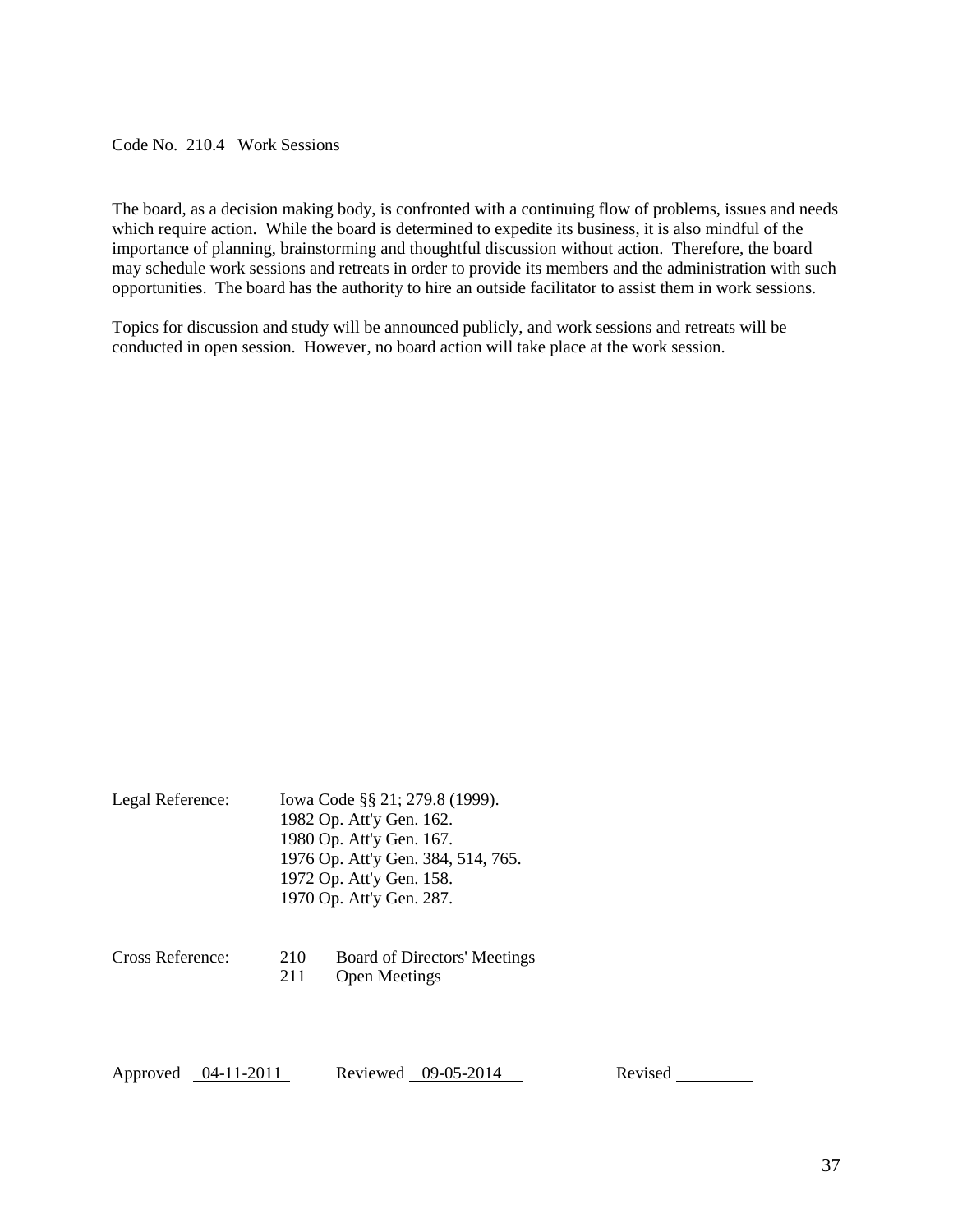<span id="page-37-0"></span>Code No. 210.5 Meeting Notice

Public notice will be given for meetings and work sessions held by the board. Public notice will indicate the time, place, date and tentative agenda of board meetings. The public notice will be posted on the bulletin board or another prominent place clearly designated for posting agendas in the central administration office at least three days before it is scheduled, but, at the minimum, twenty-four hours notice needs to be given.

A copy of the public notice will be provided to those who have filed a request for notice with the board secretary. These requests for notice must be in writing. A copy of the public notice will also be accessible to employees and students.

In the case of special meetings, public notice will be given in the same manner as for a regular meeting unless it is an emergency meeting. In that case, public notice of the meeting will be given as soon as practical and possible in light of the situation. The media and others who have requested notice will be notified of the emergency meeting. Attendance at a special meeting or emergency meeting by the media or board members will constitute a waiver of notice.

It is the responsibility of the board secretary to give public notice of board meetings and work sessions.

| Legal Reference:       |              | Dobrovolny v. Reinhardt, 173 N.W.2d 837 (Iowa 1970).<br>Iowa Code §§ 21.2-.4; 279.1, .2 (1999).<br>1952 Op. Att'y Gen. 133. |                    |
|------------------------|--------------|-----------------------------------------------------------------------------------------------------------------------------|--------------------|
| Cross Reference:       | 210<br>210.8 | Board of Directors' Meetings<br>Board of Directors' Meeting Agenda                                                          |                    |
| Approved<br>10-16-2019 |              | Reviewed 10-16-2019                                                                                                         | Revised 10-16-2019 |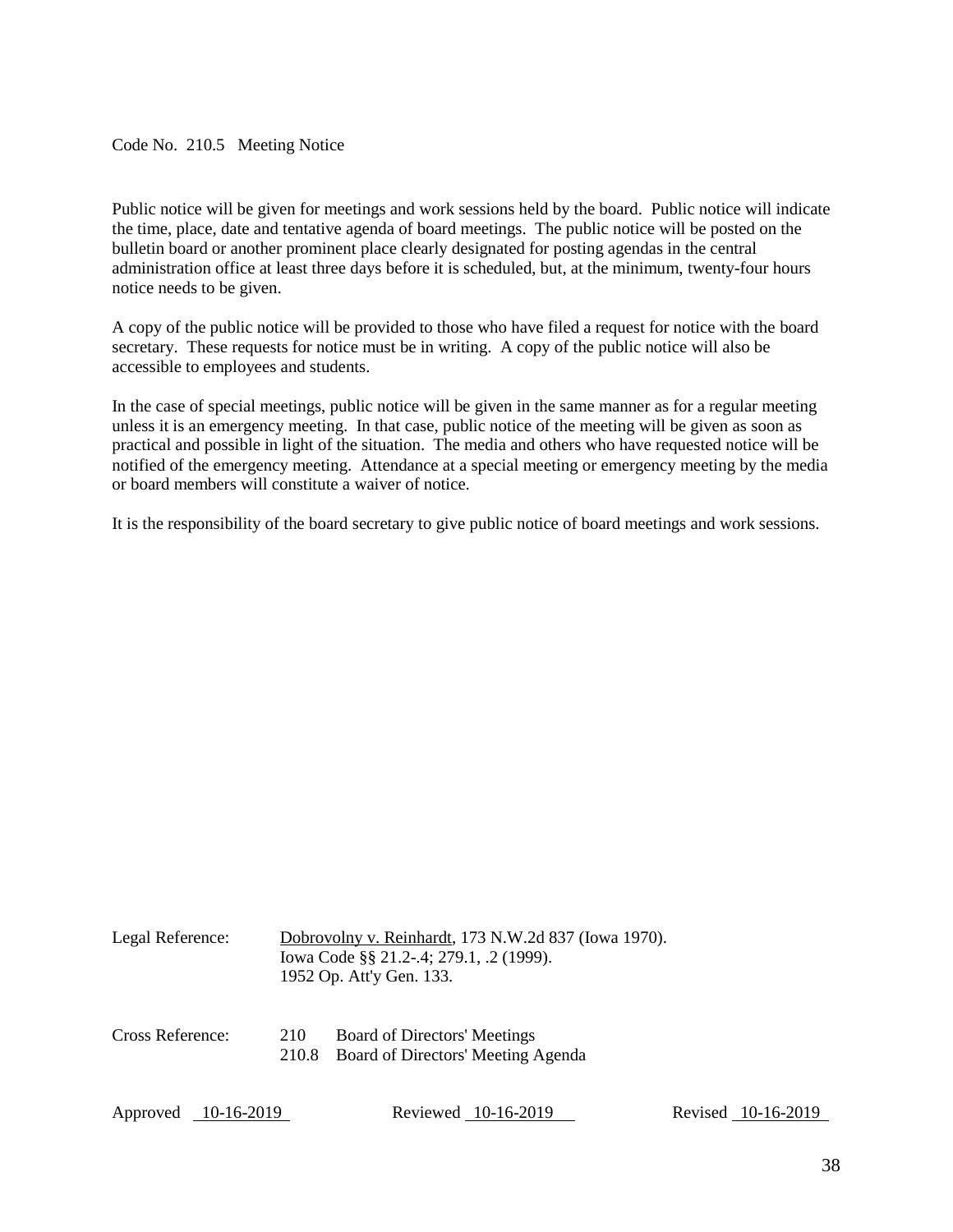<span id="page-38-0"></span>Code No. 210.6 Quorum

Action by the board regarding the affairs of the school district may be taken only when a quorum, a majority of the board members, is in attendance at the board meeting. While in person participation is encouraged, board members may attend meetings either in person or electronically provided each member can hear and be heard in real time by all members present and the public.

While board members are encouraged to attend board meetings, 3 members will constitute a quorum and are a sufficient number to transact business of the school corporation. The adjournment of a meeting may be executed without a quorum.

An affirmative vote of a majority of the votes cast is sufficient to pass a motion or take action unless law or board policy requires a vote of a greater number.

It is the responsibility of each board member to attend board meetings.

Legal Reference: Iowa Code §§ 21.5(1); 279.4 (1999).

Cross Reference: 210 Board of Directors' Meetings

Approved 10-16-2019 Reviewed 10-16-2019 Revised 10-16-2019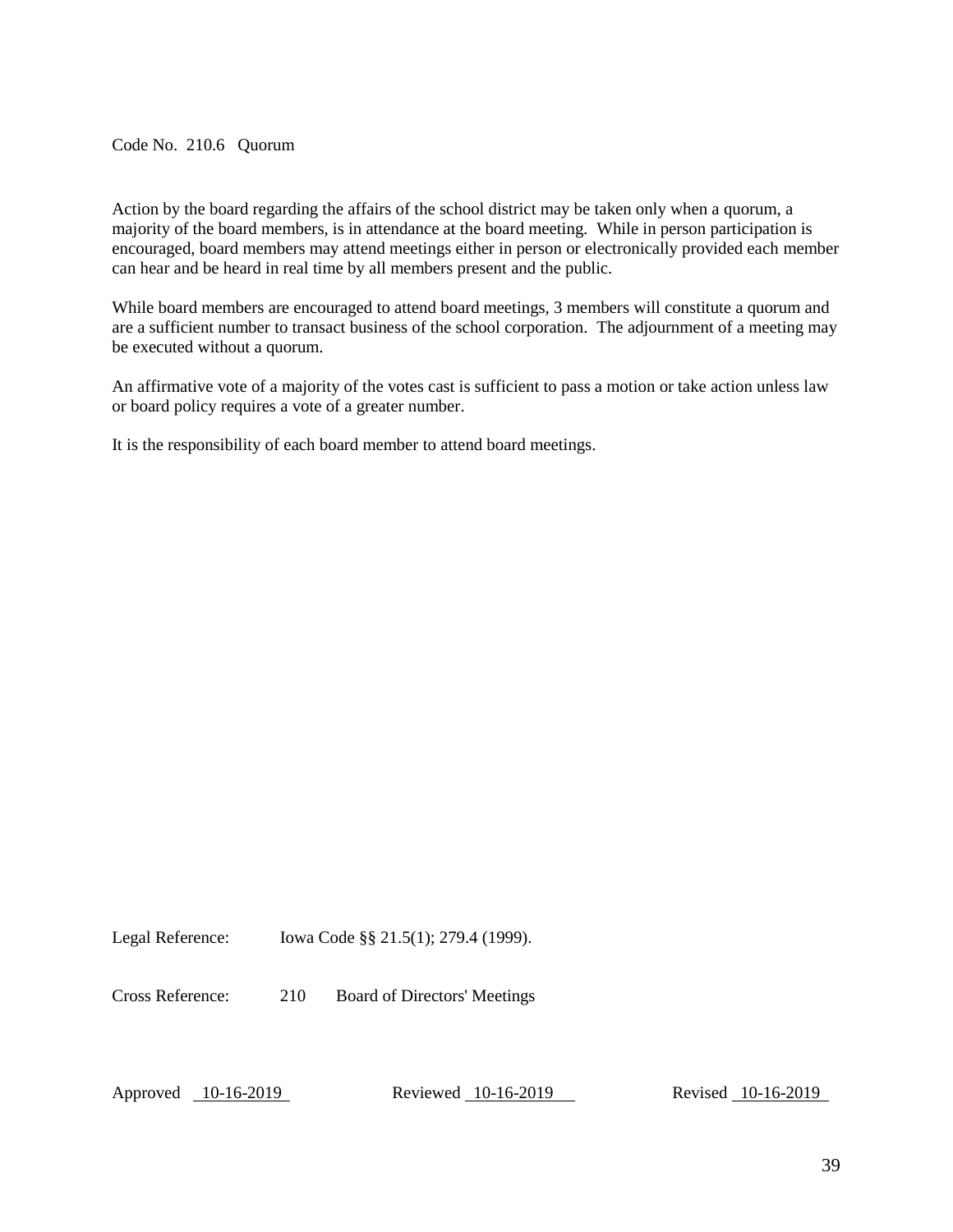<span id="page-39-0"></span>Code No. 210.7 Rules of Order

An orderly board meeting allows the board members to participate in the discussion and decision process on an issue confronting the school district. Rules of order for board meetings allow school district business and the relative information concerning the business to be brought to the attention of the board. They also allow the board to discuss, act upon and make a clear record of school district business in a regular, ordered, reasonable and consistent manner.

The board will follow Robert's Rule of Order, Revised, and latest edition as modified by this policy and subsequent rule.

The purpose of modified rules adopted by the board is:

- To establish guidelines by which the business of the governing board can be conducted in a regular and internally consistent manner;
- To organize the meetings so all necessary matters can be brought to the board and decisions of the board can be made in an orderly and reasonable manner;
- To ensure members of the board, concentrating on the substantive issues at hand, have the necessary information to make decisions, and to ensure adequate discussion of decisions to be made; and,
- To ensure meetings and actions of the board are conducted so as to be informative to the staff and the public, and to produce a clear record of actions taken and decisions made.

It is the responsibility of each board member to follow the rules of order stated in this policy at each meeting, and it is the responsibility of the presiding officer to conduct the board meeting within these rules.

Legal Reference: Iowa Code §§ 21.2, .7; 279.8 (1999).

Cross Reference: 210 Board of Directors' Meetings

210.8 Board Meeting Agenda

Approved 04-11-2011 Reviewed 09-05-2014 Revised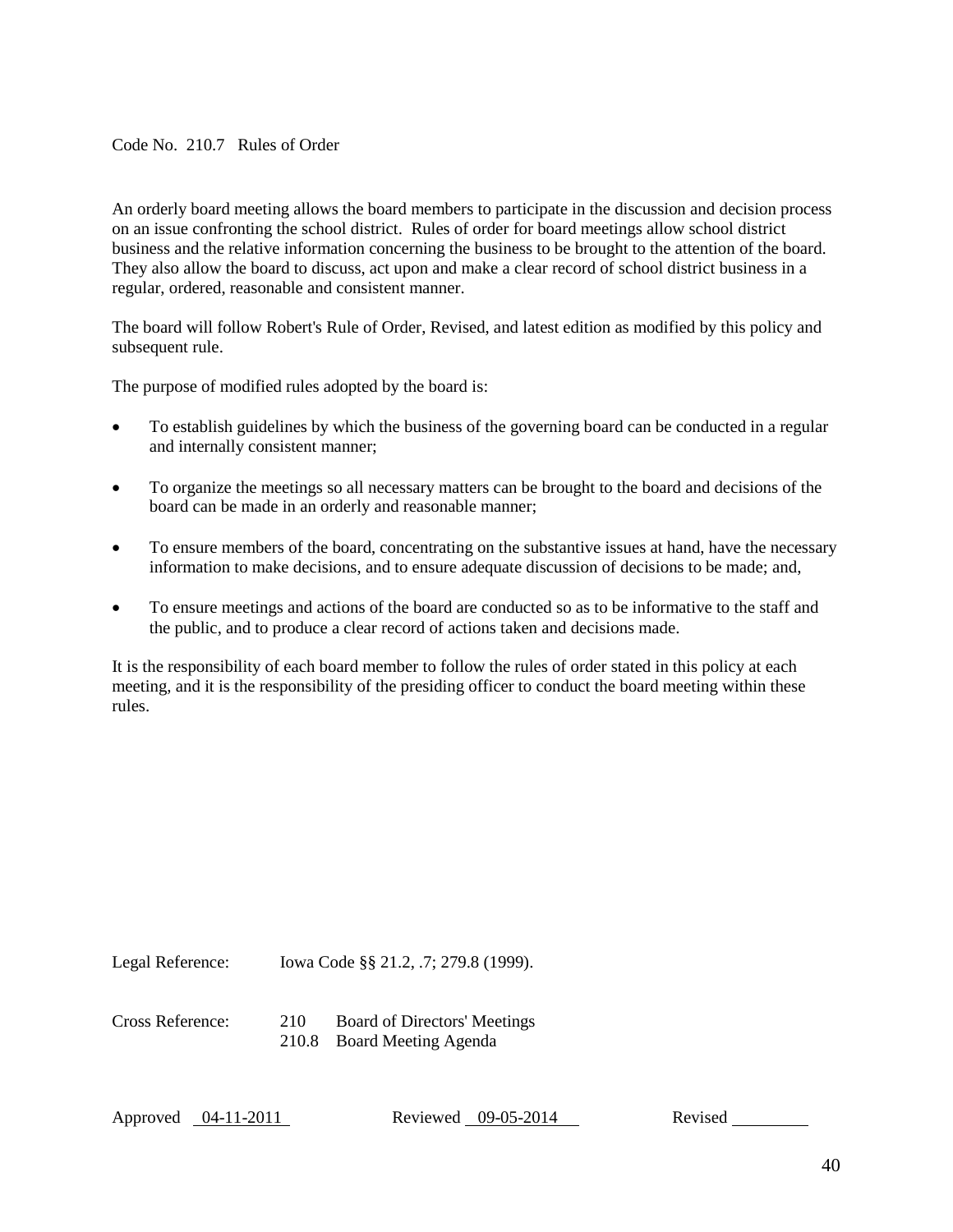<span id="page-40-0"></span>Code No. 210.7R1 Rules of Order Regulation

The following rules of procedure have been adopted by the board at the annual or organizational meeting:

- 1. Board members need not rise to gain the recognition of the board president.
- 2. All motions will be made as a positive action.
- 3. A motion will be adopted or carried if it receives an affirmative vote from more than half of the votes cast. Only "yes" or "no" votes are counted in this calculation. It should be noted that some motions require larger numbers of affirmative votes, such as to move into a closed session.
- 4. All motions shall receive a second, prior to opening the issue for discussion of the board. If a motion does not receive a second, the board president may declare the motion dead for lack of a second.
- 5. The board president may decide the order in which board members will be recognized to address an issue. An attempt should be made to alternate between pro and con positions.
- 6. The board president shall rule on all motions that come before the board.
- 7. The board president may rule on points of order brought before the board.
- 8. The board president shall have complete authority to recognize a member of the audience regarding a request to participate in board meeting. Members of the public who wish to participate shall follow board policy.
- 9. The board president has the authority to declare a recess at any time for the purpose of restoring decorum to the meeting.
- 10. The board president has the same authority and responsibility as each board member to vote on all issues.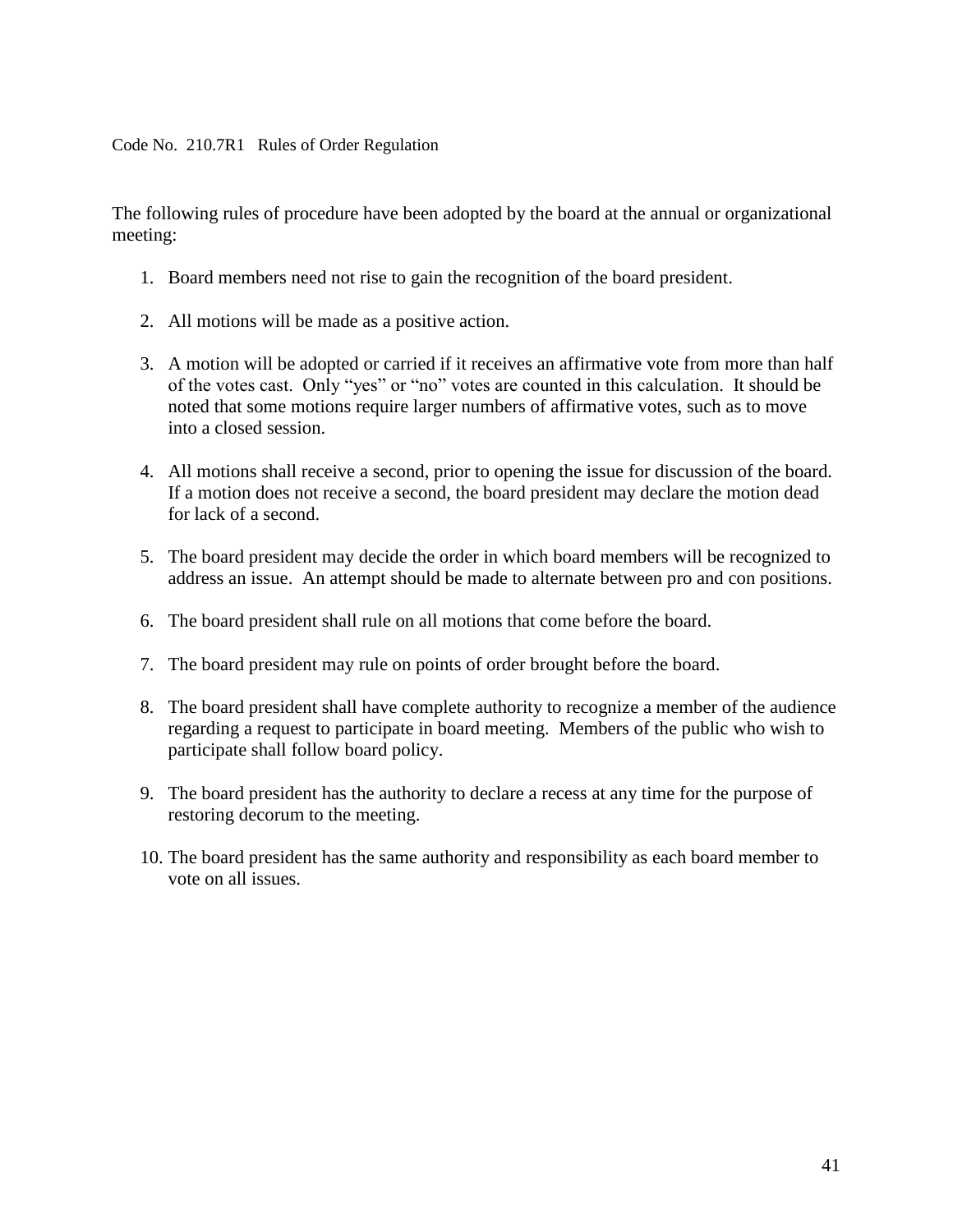#### <span id="page-41-0"></span>Code No. 210.8 Board Meeting Agenda

The tentative agenda for each board meeting will state the topics for discussion and action at the board meeting. The agenda is part of the public notice of the board meeting and will be posted and distributed.

Persons requesting to place an item on the agenda must make a request to the superintendent prior to the drafting of the tentative agenda. The person making the request must state the person's name, address, purpose of the presentation, action desired and pertinent background information. Requests from the public may be added to the tentative agenda at the discretion of the superintendent after consultation with the board president. Requests received after the deadline may only be added to the agenda for good cause.

The tentative agenda and supporting documents will be sent to the board members no less than three (3) days prior to the scheduled board meeting. These documents are the private property of the board member. Persons wishing to view the tentative agenda and supporting documents may do so at the central administration office. Supporting documents that may contain confidential information may be withheld.

The board will take action only on the items listed on the tentative agenda posted with the public notice. Items added to the agenda may be discussed or taken under advisement by the board. If an added item is acted upon, the minutes of the board meeting will state the reason justifying the immediate action.

It is the responsibility of the board president and superintendent to develop the agenda for each board meeting.

| Cross Reference: | 210   | Board of Directors' Meetings                  |
|------------------|-------|-----------------------------------------------|
|                  | 211   | <b>Open Meetings</b>                          |
|                  | 213   | <b>Public Participation in Board Meetings</b> |
|                  | 215   | <b>Board of Directors' Records</b>            |
|                  |       | 402.5 Public Complaints about Employees       |
|                  | 502.4 | <b>Student Complaints and Grievances</b>      |

Legal Reference: Iowa Code §§ 21; 279.8 (1999).

1980 Op. Att'y Gen. 269.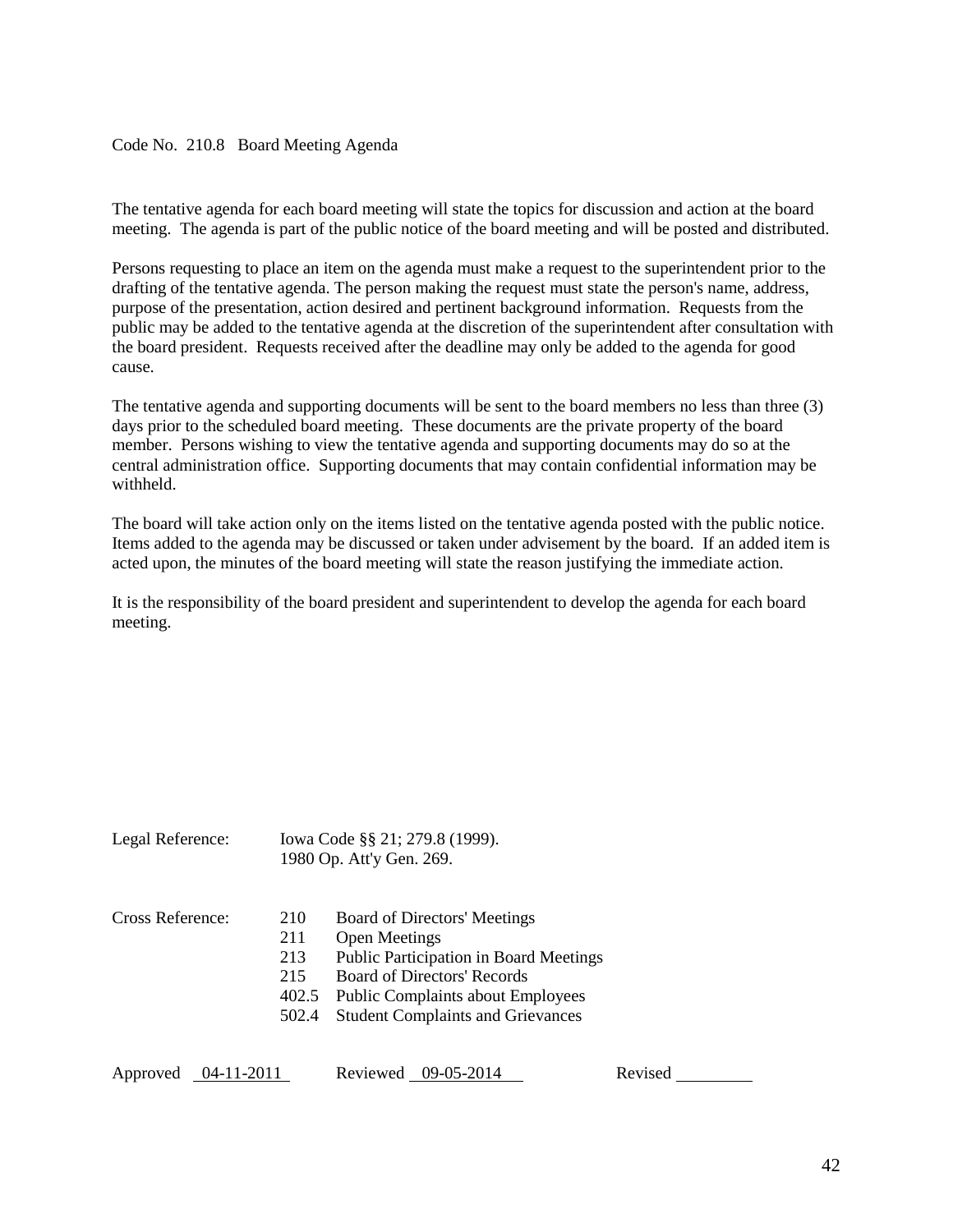<span id="page-42-0"></span>Code No. 210.8E1 Board Meeting Agenda Sample – Page 1 of 2

[*Insert School District*] [*Regular Board Meeting*] or [*Special Board Meeting*] [*Insert Meeting Location*] [*Insert Date (Day, Month Date, Year)*] [*Insert Time (ex. 6:00 p.m.)*]

## A. Call to Order, *Board President*

B. Opening Activities [*Pledge of Allegiance, Mission Statement*]

#### C. Roll Call, *Board Secretary*

- D. Public Forum
	- [*Insert reference to policy or procedure title and number and a brief description of the limitations of public forum (Ex. IASB Sample Policy 213 – Public Participation in Meetings)*]
- E. Agenda Approval

#### F. Consent Agenda Approval

- F1. Consent Agenda Items [*Ex. Minutes, Bill Listing, Contract Approvals*] [*Insert reference to relevant district policies and procedures (Ex. IASB Sample Policy 210.9 – Consent Agenda)*]
- F2. Consent Agenda Items Continued...

G. Presentations [*Ex. District goals and priorities update; student learning updates and achievements*] [*Insert presentation topic, presenter organization (if outside the district), and presenter name*] [*Insert reference to relevant district policies, priorities, and goals*]

- H. Public Hearings [*Ex. School calendar adoption, upcoming district budget, and other items for which a public hearing may be embedded into a regular meeting*]
- I. Discussion Items [*Informational, no action required*]
- J. Action Items [*Ex. Resolutions, Approvals, Adoptions*] J.1 Action Items. Consideration of approval of [*Insert action item description*] [*Insert Superintendent recommendation*] [*Insert district staff member name to present on this topic (If different than Superintendent)*] [*Insert reference to relevant district policies, priorities, and goals*]
	- J.2 Action Items Continued…

K. Policy Reviews

[*Insert policy title and number*] [*Insert Introduction, Second Reading, or Third (and Final) Reading*] [*Insert district staff member name to present on this topic*]

- L. Upcoming Events and Community Updates
	- 1. Superintendent
	- 2. Board President and Board Members
	- 3. Other District Staff, as appropriate
- M. Adjournment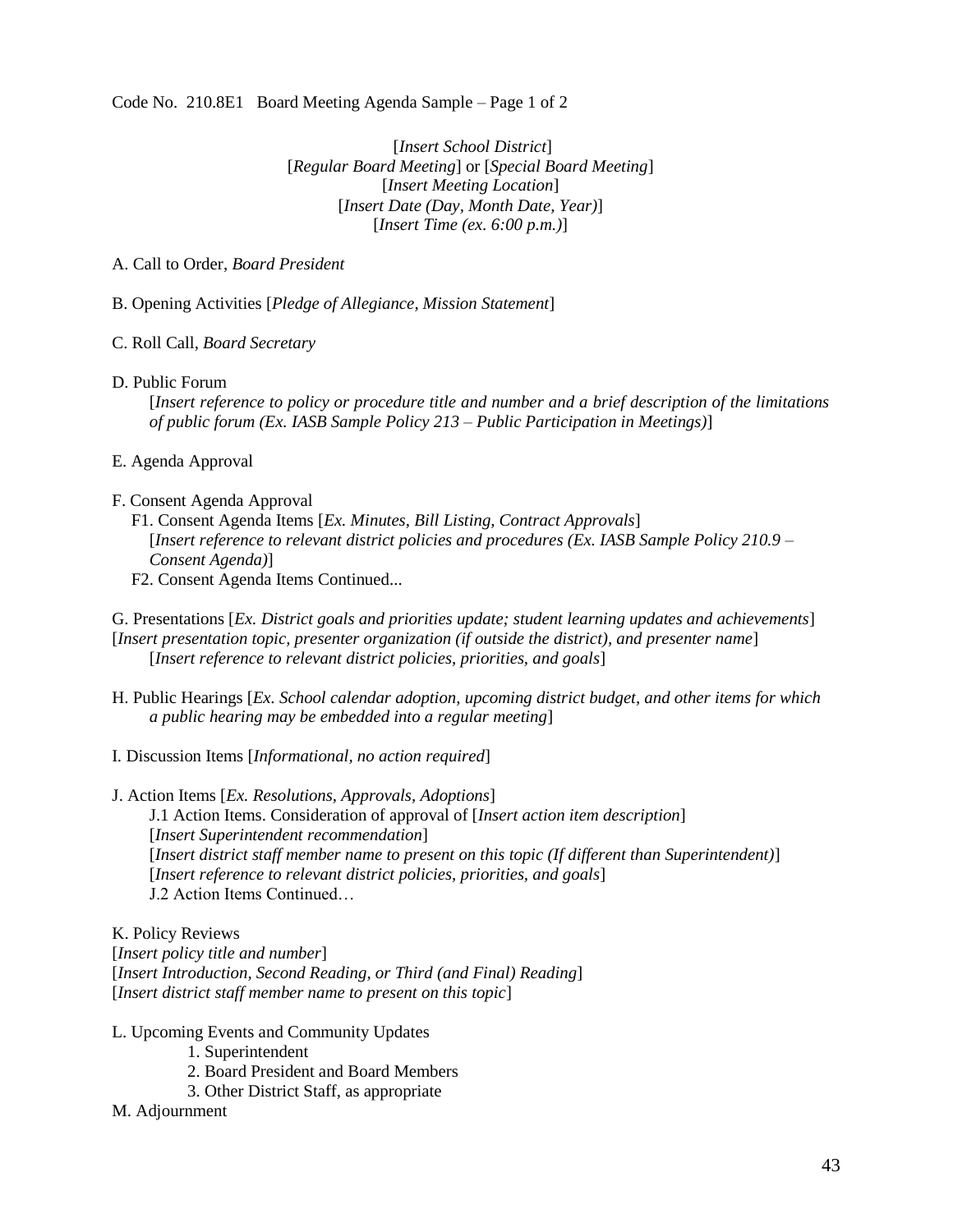**Upcoming Meetings: [***Insert dates for upcoming board meetings***]**

*NOTE: There are no legal requirements for the organization of board agendas other than those stated in the policy. The contents of this exhibit are suggestions and may be amended, altered or deleted. For more detailed discussion of this issue, see IASB's Policy Primer, Vol. 26 #2 – January 11, 2018.*

*NOTE: Please see IASB Sample Policy 213 – Public Participation in Board Meetings and IASB's Better Board Meetings Toolbox. Districts may also have additional policies and procedures regarding public forum time or topic restrictions. If a public forum is allowed, this agenda template provides that any restrictions should be referenced and/or announced at the meeting.*

*NOTE: Action items should have, at a minimum, a motion and board vote and may include, but are not limited to, agenda approval, consent agenda approval, resolutions and other approvals, policy review readings, entering closed session, re-entering open session, and adjournment.*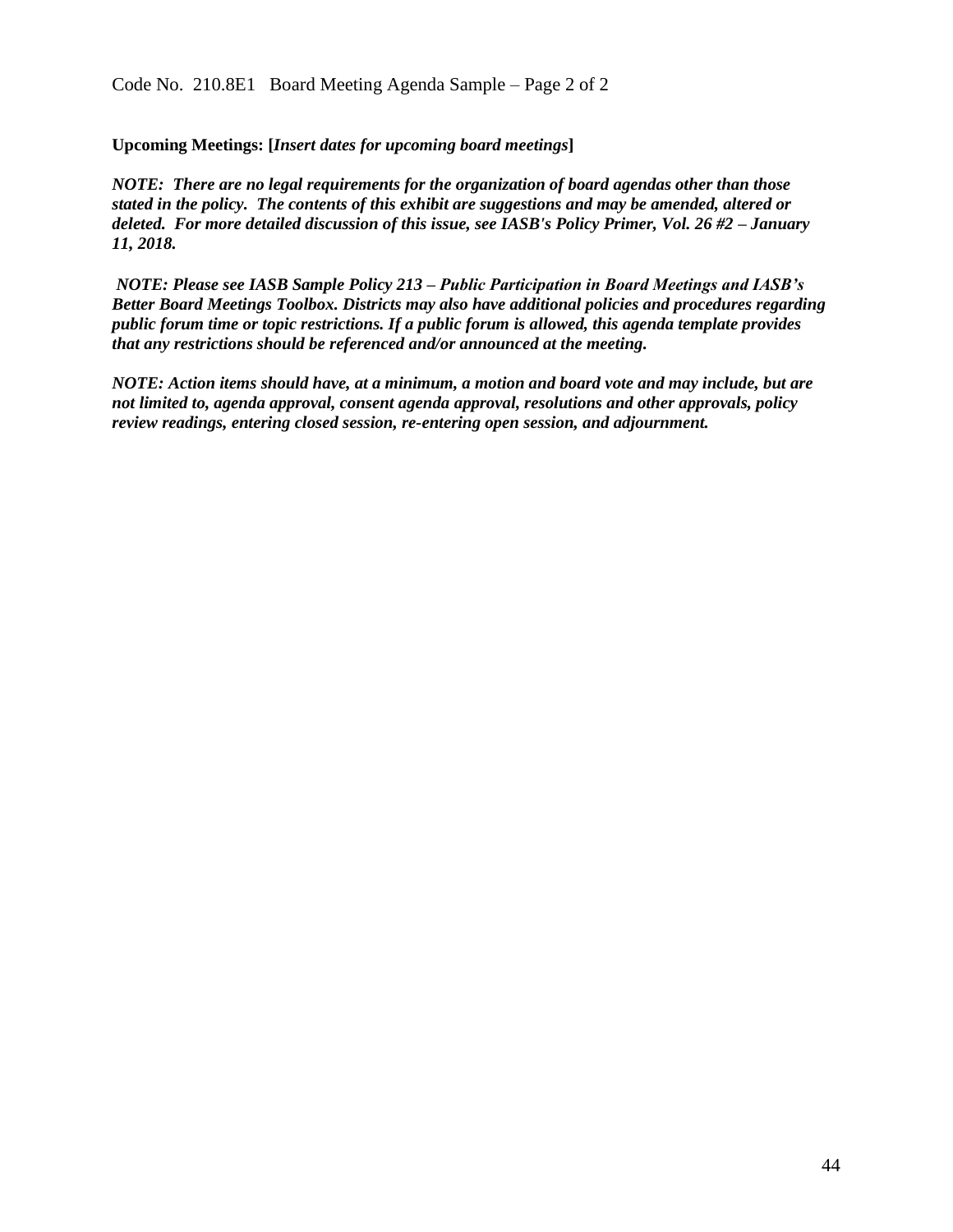<span id="page-44-0"></span>Code No. 210.8E2 Board Meeting Agenda Sample (with closed session) – Page 1 of 2

[*Insert School District*] [*Regular Board Meeting*] or [*Special Board Meeting*] [*Insert Meeting Location*] [*Insert Date (Day, Month Date, Year)*] [*Insert Time (ex. 6:00 p.m.)*]

#### A. Call to Order, *Board President*

B. Opening Activities [*Pledge of Allegiance, Mission Statement*]

- C. Roll Call, *Board Secretary*
- D. Public Forum

[*Insert reference to policy or procedure title and number and a brief description of the limitations of public forum (Ex. IASB Sample Policy 213 – Public Participation in Meetings)*]

- E. Agenda Approval
- F. Consent Agenda Approval
	- F1. Consent Agenda Items [*Ex. Minutes, Bill Listing, Contract Approvals*] [*Insert reference to relevant district policies and procedures (Ex. IASB Sample Policy 210.9 – Consent Agenda)*]
	- F2. Consent Agenda Items Continued...
- G. Presentations [*Ex. District goals and priorities update; student learning updates and achievements*] [*Insert presentation topic, presenter organization (if outside the district), and presenter name*] [*Insert reference to relevant district policies, priorities, and goals*]
- H. Public Hearings [*Ex. School calendar adoption, upcoming district budget, and other items for which a public hearing may be embedded into a regular meeting*]
- J. Discussion Items [*Informational, no action required*]
- K. Action Items [*Ex. Resolutions, Approvals, Adoptions*]

K.1 Action Items. Consideration of approval of [*Insert action item description*]. [*Insert Superintendent recommendation*] [*Insert district staff member name to present on this topic (If different than Superintendent)*] [*Insert reference to relevant district policies, priorities, and goals*] K.2 Action Items Continued…

L. Policy Reviews

[*Insert policy title and number*] [*Insert Introduction, Second Reading, or Third (and Final) Reading*] [*Insert district staff member name to present on this topic*]

- M. Upcoming Events and Community Updates
	- 1. Superintendent
	- 2. Board President and Board Members
	- 3. Other District Staff, as appropriate
- N.Closed Session [*Motion and vote to enter, no action taken*]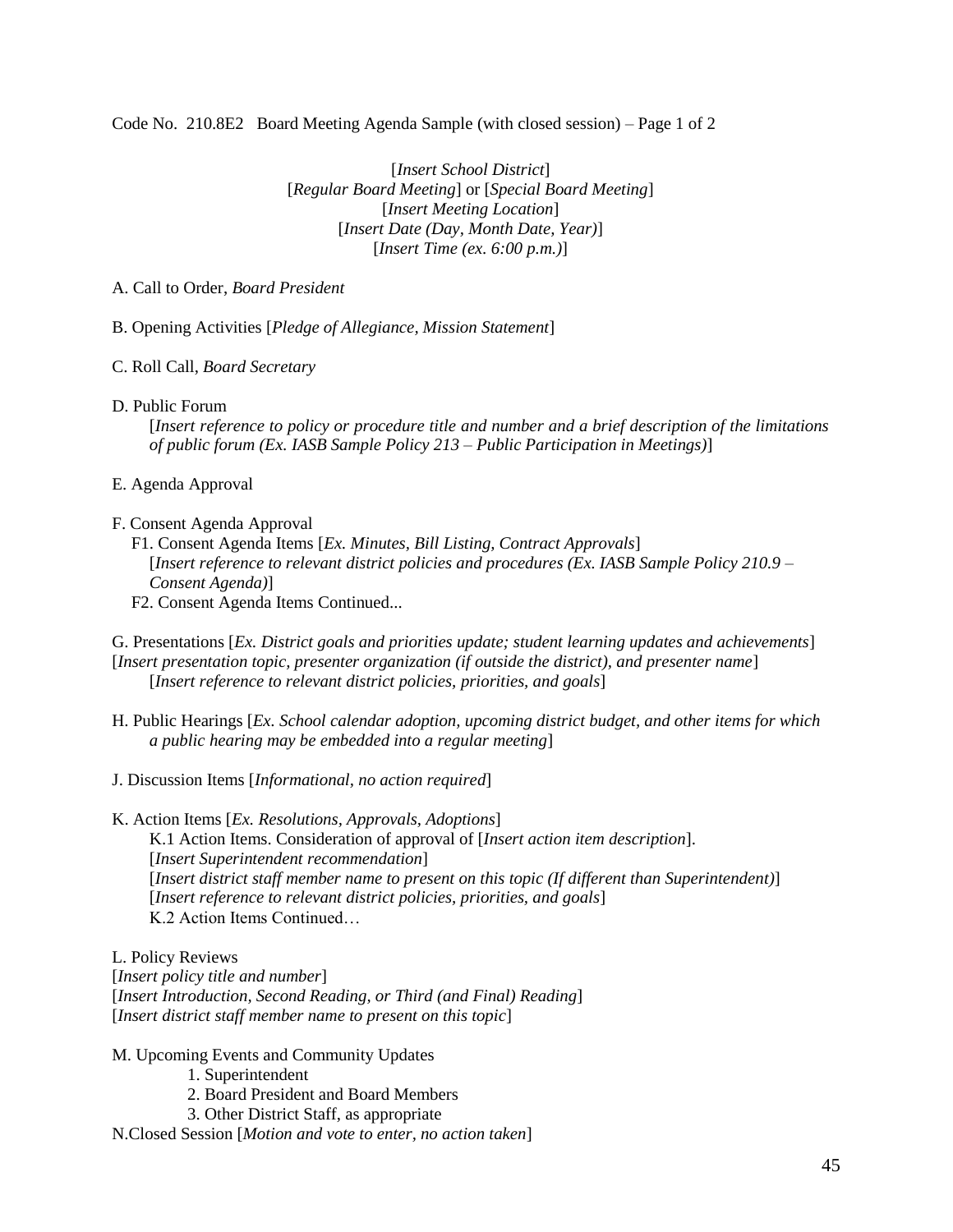[*Insert legal authority to enter closed session pursuant to Iowa Code § 21 (Ex., "I move that we hold a closed session as authorized by section 21.5 of the open meetings law to...*] [*Insert reference to relevant district policies and procedures (Ex. IASB Sample Policy 212 – Closed Sessions)*]

*\*Board decision to leave closed session\**

O. Board Action (if needed) on Topic Discussed in Closed Session

P.Adjournment

**Upcoming Meetings: [***Insert dates for upcoming board meetings***]**

*NOTE: There are no legal requirements for the organization of board agendas other than those stated in the policy. The contents of this exhibit are suggestions and may be amended, altered or deleted. For more detailed discussion of this issue, see IASB's Policy Primer, Vol. 26 #2 – January 11, 2018.*

*NOTE: Please see IASB Sample Policy 213 – Public Participation in Board Meetings and IASB's Better Board Meetings Toolbox. Districts may also have additional policies and procedures regarding public forum time or topic restrictions. If a public forum is allowed, this agenda template provides that any restrictions should be referenced and/or announced at the meeting.*

*NOTE: Action items should have, at a minimum, a motion and board vote and may include, but are not limited to, agenda approval, consent agenda approval, resolutions and other approvals, policy review readings, entering closed session, re-entering open session, and adjournment. Please review any relevant district policies and procedures regarding actions taken by the board.* 

*NOTE: Instances where closed session is legally allowed are very rare and legal authority and reasoning for holding a closed session should be clearly stated on the agenda. Please see IASB's Open Meetings & Public Records Toolbox for additional guidance and IASB Sample Policy 212 – Closed Sessions.*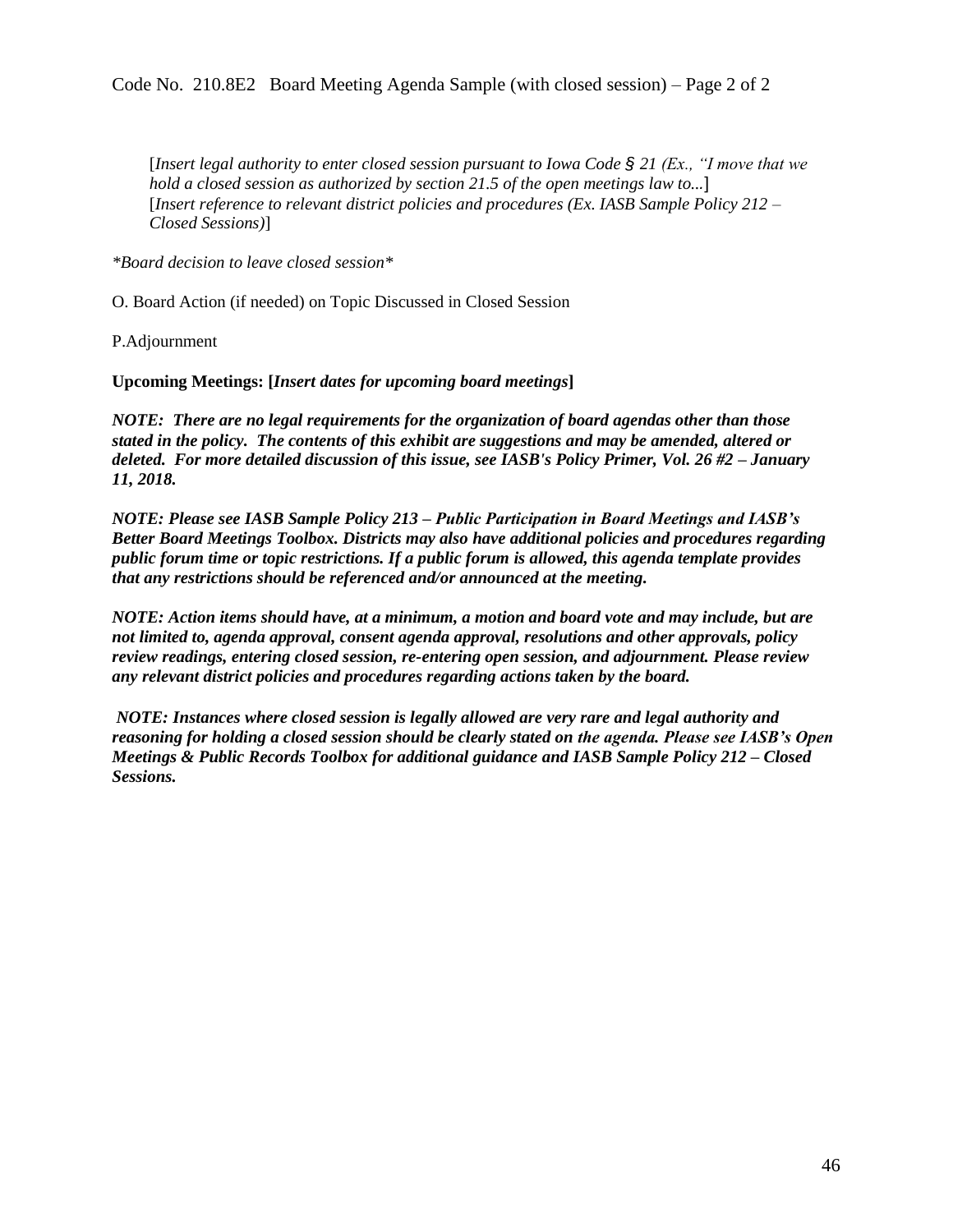<span id="page-46-0"></span>Code No. 211 OPEN MEETINGS

A gathering of a majority of board members either in person or electronically in which deliberation of an issue within the scope of the board's policy making duties takes place is a board meeting. A gathering for the purpose of social or ministerial action will not constitute a board meeting when there is no discussion of policy or no intent to avoid the purpose of the open meetings law. Meetings of the board will be conducted in an open meeting unless a closed session is authorized by law or the meeting is exempt from the open meetings law.

| Legal Reference: | Iowa Code §§ 21, 279.1-.2 (1999). |
|------------------|-----------------------------------|
|                  | 1982 Op. Att'y Gen. 162.          |
|                  | 1980 Op. Att'y Gen. 167.          |

| Cross Reference: | 208 | Ad Hoc Committees            |
|------------------|-----|------------------------------|
|                  | 210 | Board of Directors' Meetings |
|                  |     | 210.8 Board Meeting Agenda   |
|                  | 212 | <b>Closed Sessions</b>       |

Approved 10-16-2019 Reviewed 10-16-2019 Revised 10-16-2019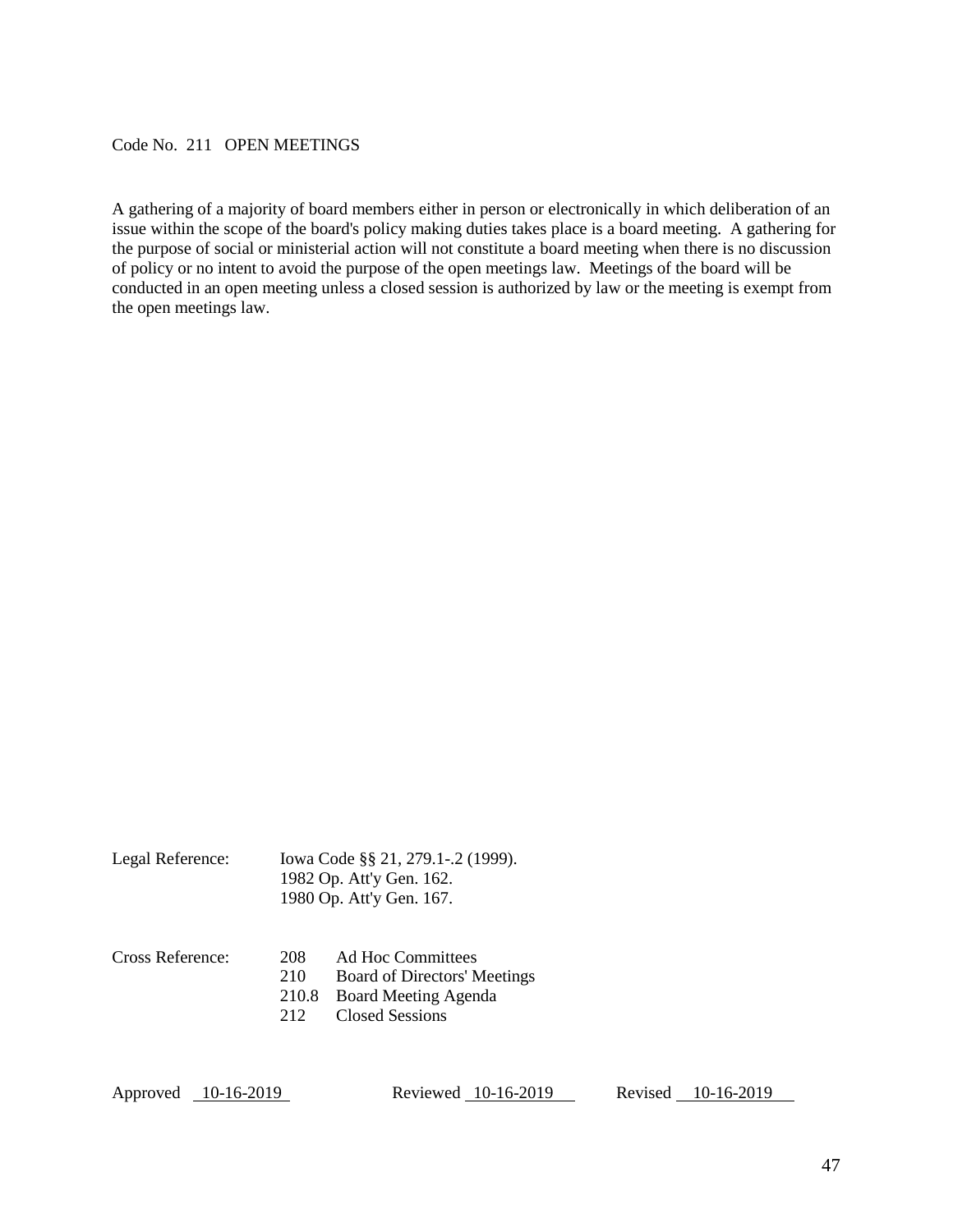# <span id="page-47-0"></span>Code No. 212 CLOSED SESSIONS - Page 1 of 2

Generally, board meetings will be open meetings, unless a closed session or exempt meeting is provided for by law. The board will hold a closed session or exempt meeting in the situations stated below.

#### Exceptions to the Open Meetings Law

Closed sessions take place as part of an open meeting. The item for discussion in the closed session will be listed as part of the tentative agenda on the public notice. The motion for a closed session, stating the purpose for the closed session, will be made and seconded during the open meeting. A minimum of twothirds of the board, or all of the board members present, must vote in favor of the motion on a roll call vote. Closed sessions will be tape recorded and have detailed minutes kept by the board secretary/business manager. Final action on matters discussed in the closed session will be taken in an open meeting.

The minutes and the tape recording will restate the motion made in the open meeting, the roll call vote, the members present, and the time the closed session began and ended. The tape recordings and the written minutes will be kept for one year from the date of the meeting. Real estate related minutes and tapes will be made public after the real estate transaction is completed.

The detailed minutes and tape recording will be sealed and will not be public records open to public inspection. The minutes and tape recording will only be opened upon court order in an action to enforce the requirements of the open meetings law. The board has complete discretion as to who may be present at a closed session.

Reasons for the board entering into a closed session from an open meeting include, but are not limited to, the following:

- 1. To review or discuss records which are required or authorized by state or federal law to be kept confidential or to be kept confidential as a condition for the board's possession or receipt of federal funds.
- 2. To discuss strategy with legal counsel in matters presently in litigation, or where litigation is imminent, if disclosure would be likely to prejudice or disadvantage the board.
- 3. To discuss whether to conduct a hearing for suspension or expulsion of a student, unless an open meeting is requested by the student or the parent of the student.
- 4. To evaluate the professional competency of an individual whose appointment, hiring, performance, or discharge is being considered when a closed session is necessary to prevent needless and irreparable injury to that individual's reputation and that individual requests a closed session.
- 5. To discuss the purchase or sale of particular real estate, but only when premature disclosure could be reasonably expected to increase the price the board would have to pay for the property, or in case of a sale, reduce the price the board could receive for the property.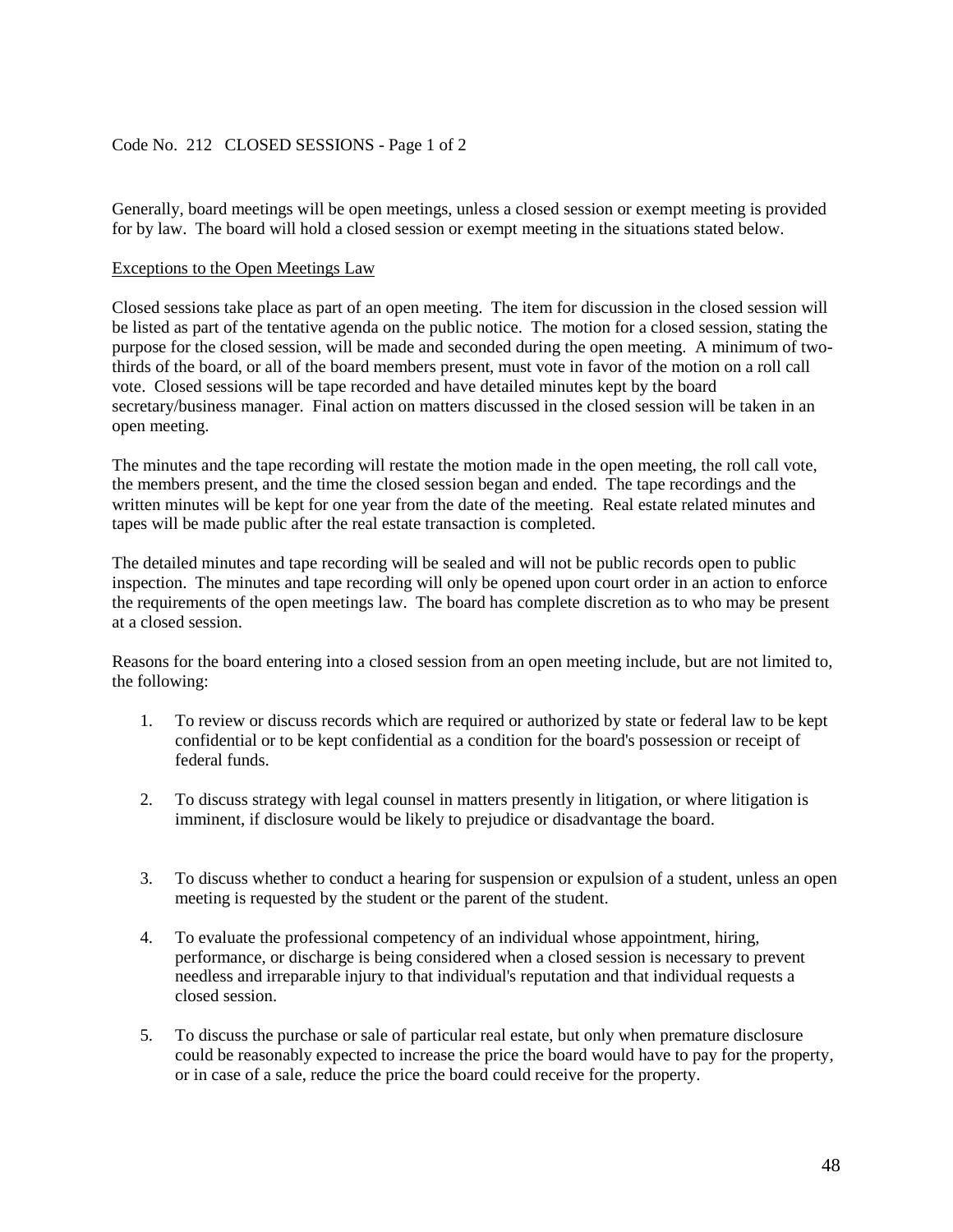#### Code No. 212 CLOSED SESSIONS Page 2 of 2

#### Exemptions to the Open Meetings Law

Board meetings at which a quorum is not present, or gatherings of the board for purely ministerial or social purposes when there is no discussion of policy or no intent to avoid the purposes of the open meetings law, are exempt from the open meetings law requirements. Since gatherings of this type are exempt from the open meetings requirements, they can be held without public notice, be separate from an open meeting, be held without taping the gathering or taking minutes, and be held without a vote or motion. The board may also hold an exempt session for the following:

- 1. Negotiating sessions, strategy meetings of public employers or employee organizations, mediation and the deliberative process of arbitration;
- 2. To discuss strategy in matters relating to employment conditions of employees not covered by the collective bargaining law;
- 3. To conduct a private hearing relating to the recommended termination of a teacher's contract. However, the private hearing in the teacher's contract termination will be recorded verbatim by a court reporter; and
- 4. To conduct a private hearing relating to the termination of a probationary administrator's contract or to review the proposed decision of the administrative law judge regarding the termination of an administrator's contract.

| Legal Reference:    | Iowa Code §§ 20.17; 21; 22.7; 279.15, .16, .24 (1999).<br>1982 Op. Att'y Gen. 162.<br>1980 Op. Att'y Gen. 167.<br>1976 Op. Att'y Gen. 384, 514, 765.<br>1972 Op. Att'y Gen. 158.<br>1970 Op. Att'y Gen. 287. |                                           |  |                    |
|---------------------|--------------------------------------------------------------------------------------------------------------------------------------------------------------------------------------------------------------|-------------------------------------------|--|--------------------|
| Cross Reference:    | 208<br>211                                                                                                                                                                                                   | Ad Hoc Committees<br><b>Open Meetings</b> |  |                    |
| Approved 10-20-2014 |                                                                                                                                                                                                              | Reviewed 09-05-2014                       |  | Revised 10-20-2014 |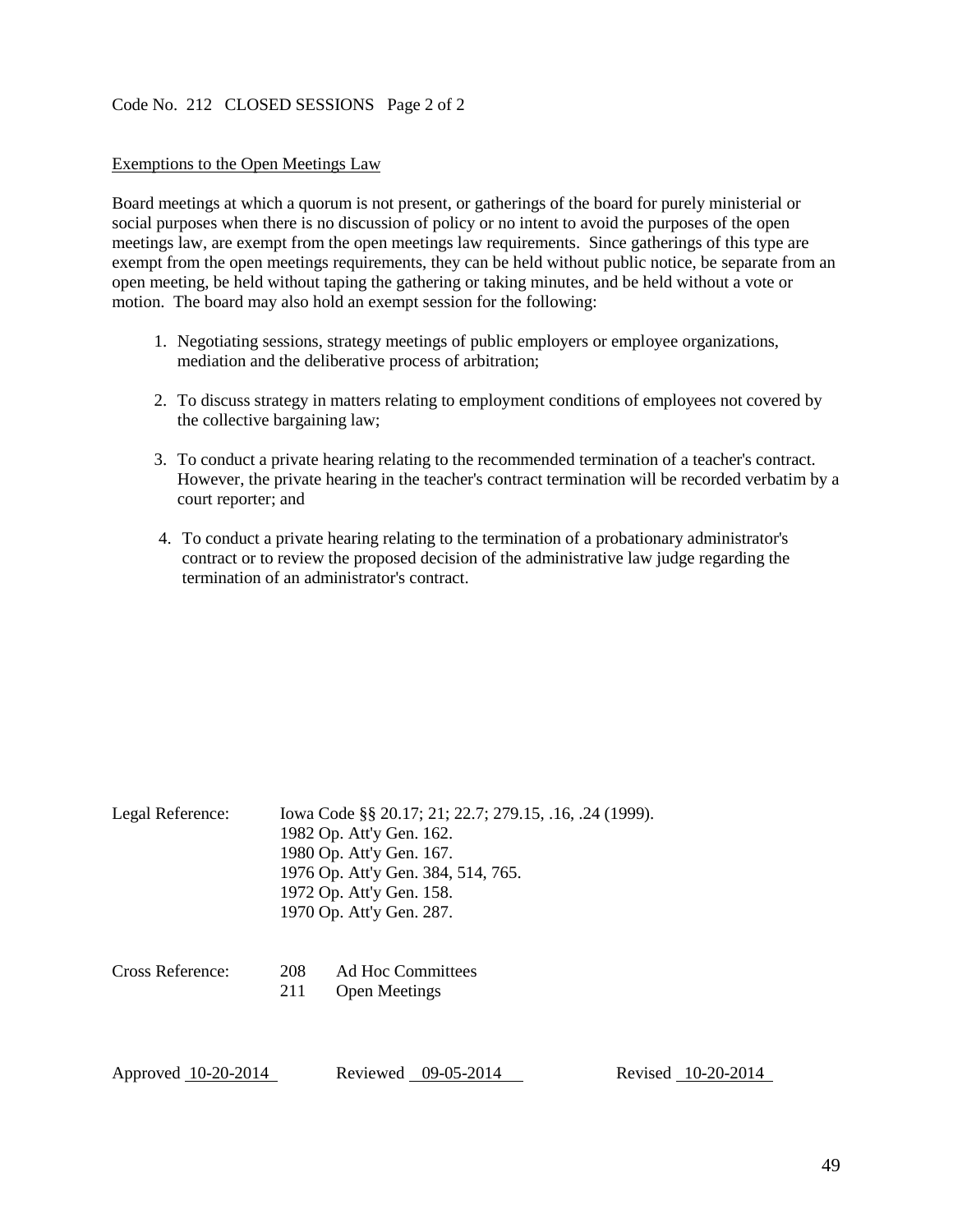<span id="page-49-0"></span>The board recognizes the importance of citizen participation in school district matters. In order to assure citizens are heard and board meetings are conducted efficiently and in an organized manner, the board will set aside a specific time for public comment.

## **Public Comment During Board Meetings**

Citizens wishing to address the board during public comment must notify the board secretary prior to the board meeting. The board president will recognize these individuals to make their comments at the appropriate time during public comment. Citizens wishing to present petitions to the board may also do so at this time. The board however, will only receive the petitions and not act upon them or their contents.

The board has the discretion to limit the amount of time set aside for public participation. Normally, speakers will be limited to 3-5 minutes with a total allotted time for public participation of 3-5 minutes. However, the board president may modify this time limit, if deemed appropriate or necessary. Public comment is a time set aside for community input, but the board will not discuss or take any action on any matter during public comment.

Public comment shall be limited to regular board meetings and will not be routinely held during special board meetings.

## **Petitions to Place a Topic on the Agenda**

Individuals who wish for an item to be placed on the board agenda may submit a valid petition to the board. For a petition to be valid, it must be signed by at least 500 eligible electors of the district, or ten percent of the individuals who voted in the last school election, whichever number is lower.

Upon receiving a valid petition to the board to place a proposal on the next board agenda for public hearing, the board will place the proposal identified in the petition on the agenda of the next regular meeting, or a special meeting held within 30 days of receipt of the petition. The board will provide a sign-up sheet for all individuals who wish to speak on the proposal, and individuals will be called to speak in order of sign-up. The sign-up sheet will require each individual to list their legal name and mailing address. Each speaker will be limited to an amount of time established by the board president that is reasonable and necessary based on the number of speakers signed up. The same time limit will apply to all speakers on the proposal. Each individual will be limited to one opportunity to speak. The board maintains absolute discretion on whether or not to discuss or act on the public comments made on the proposal. If a petition is related to curriculum, the district maintains discretion to determine whether to stop teaching that curriculum until the board holds the public hearing to discuss the curriculum.

The board has a significant interest in maintaining the decorum of its meetings, and it is expected that members of the public and the board will address each other with civility. The orderly process of the board meeting will not be interfered with or disrupted by public comment. Only individuals recognized by the board president will be allowed to speak. Comments by others are out of order. If disruptive, the individual causing disruption may be asked to leave the board meeting. Defamatory comments may be subject to legal action.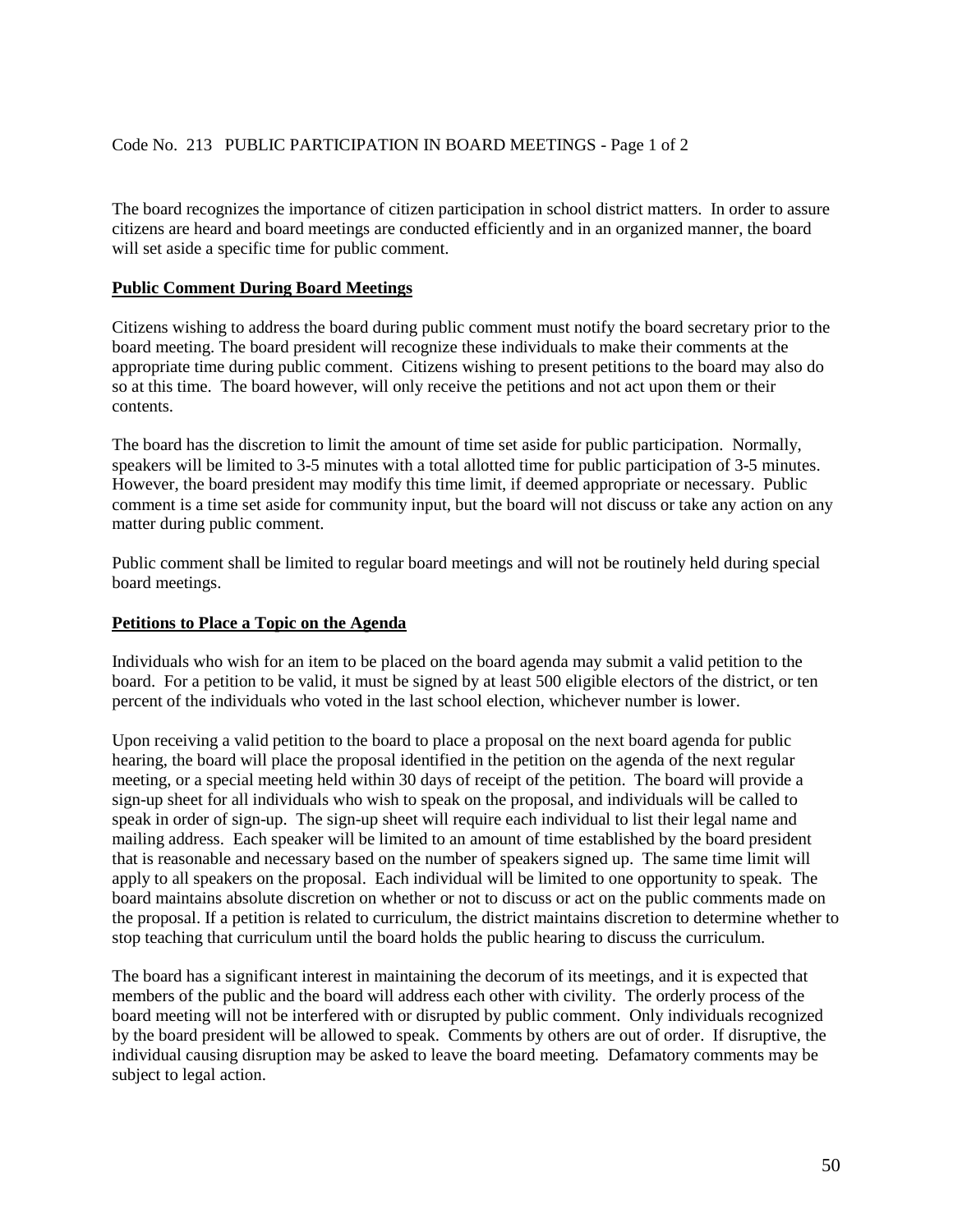## *NOTE: Boards need to make the determination how best, to involve the public in their board meetings. Boards that follow other practices for allowing the public to participate in board meetings should amend this policy to reflect their practice.*

| Legal Reference: | Iowa Code §§ 21; 22; 279.8, 279.8B                    |                                                                                                                                                                                                                                        |
|------------------|-------------------------------------------------------|----------------------------------------------------------------------------------------------------------------------------------------------------------------------------------------------------------------------------------------|
| Cross Reference: | 205<br>210.8<br>214<br>307<br>401.4<br>402.5<br>502.4 | <b>Board Member Liability</b><br>Board Meeting Agenda<br><b>Public Hearings</b><br><b>Communication Channels</b><br><b>Employee Complaints</b><br><b>Public Complaints About Employees</b><br><b>Student Complaints and Grievances</b> |
|                  |                                                       |                                                                                                                                                                                                                                        |

Approved 8/18/2021 Reviewed 8/18/2021 Revised 8/18/2021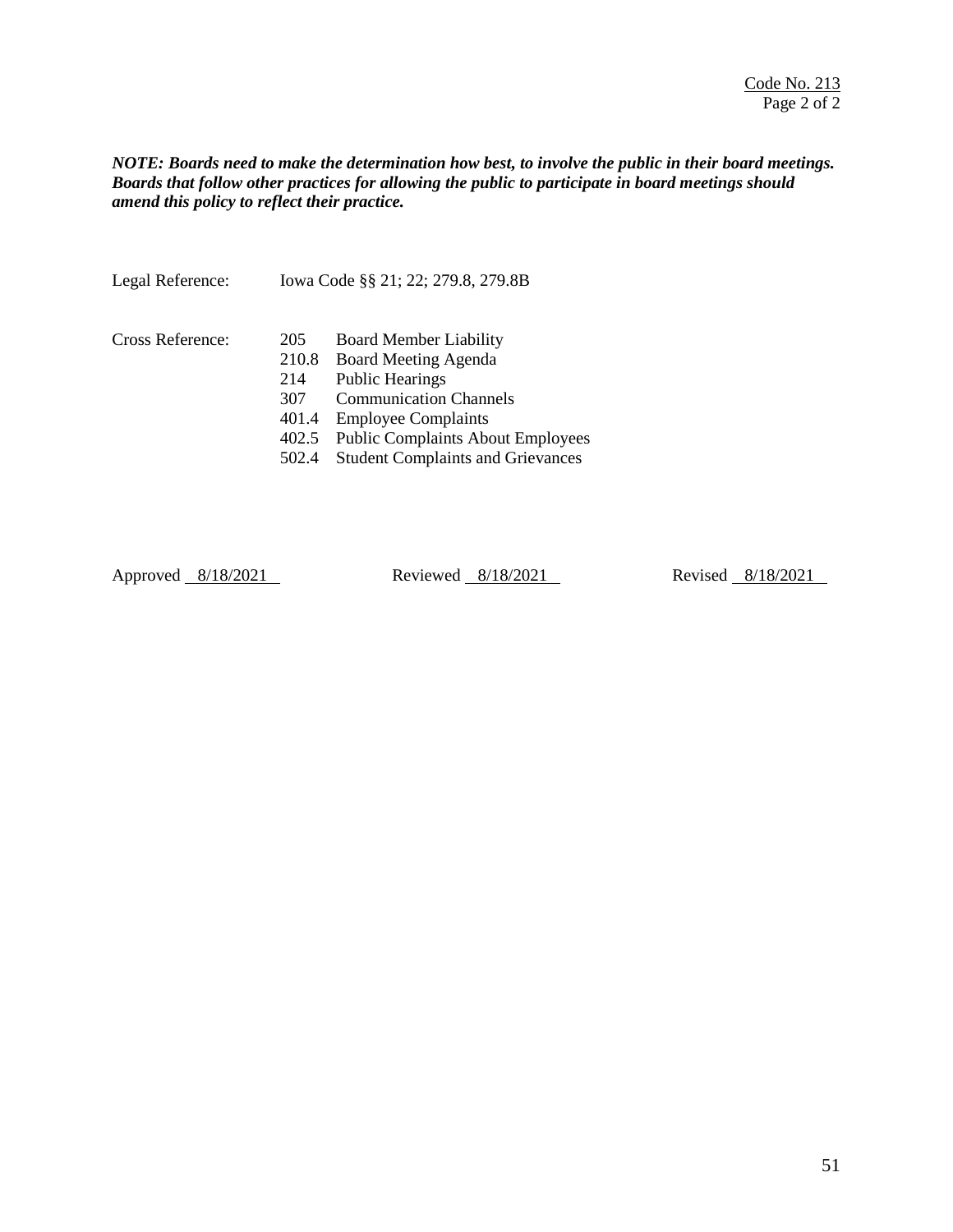## <span id="page-51-0"></span>Code No. 213.1 Public Complaints

The board recognizes situations may arise in the operation of the school district which are of concern to parents and other members of the school district community.

The board firmly believes concerns should be resolved at the lowest organizational level by those individuals closest to the concern. Whenever a complaint or concern is brought to the attention of the board it will be referred to the administration to be resolved. Prior to board action however, the following should be completed:

- (a) Matters should first be addressed to the teacher or employee.
- (b) Unsettled matters from (a) above or problems and questions about individual attendance centers should be addressed to the employee's building principal.
- (c) Unsettled matters from (b) above or problems and questions concerning the school district should be directed to the superintendent.
- (d) If a matter cannot be settled satisfactorily by the superintendent, it may then be brought to the board for consideration. To bring a concern, the individual shall notify the board president or board secretary in writing, who may bring it to the attention of the entire board.

Parents, guardians and community members of the district who have concerns about the district or the board may refer to the student handbook for additional guidance from the Iowa Department of Education.

It is within the discretion of the board to address complaints from the members of the school district community, and the board will only consider whether to address complaints if they are in writing, signed, and the complainant has complied with this policy. The board is not obligated to address a complaint and may defer to the decision of the superintendent. If the board elects not to address a complaint, the decision of the superintendent shall be final. If the board does elect to address a complaint, its decision shall be final.

*NOTE: School districts with a different procedure for addressing complaints about employees should insert it here. The Iowa legislature requires districts to include in student handbooks a reference to guidance issued by the Iowa Department of Education pursuant to Iowa Code chapter 256.9(63). All districts should reference the existence and location of this guidance in their student handbooks.* 

Legal Reference: Iowa Code § 279.8

Cross Reference: 210.8 Board Meeting Agenda

- 213 Public Participation in Board Meetings
- 307 Communication Channels

Approved 8/18/2021 Reviewed 8/18/2021 Revised 8/18/2021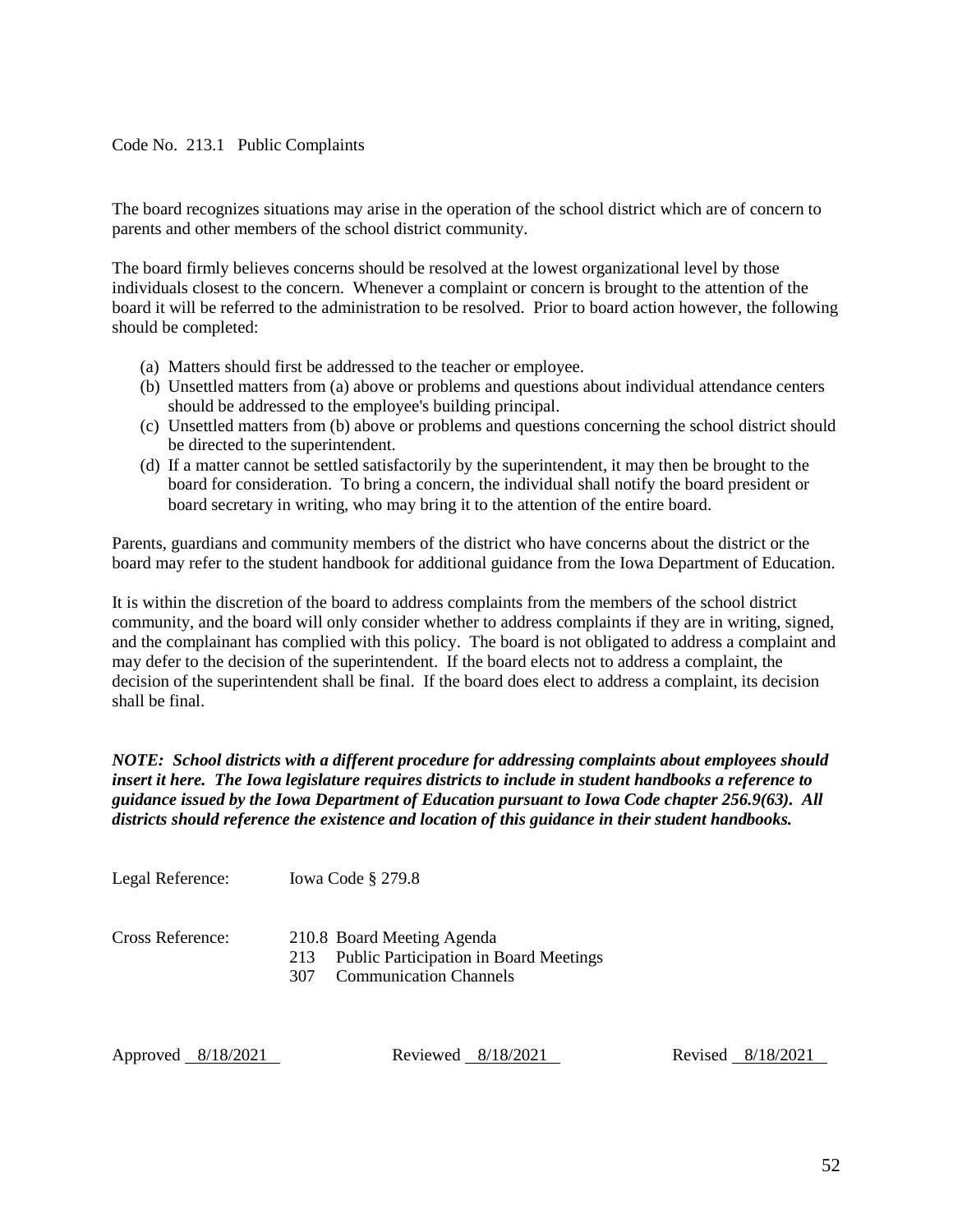#### <span id="page-52-0"></span>Code No. 214 PUBLIC HEARINGS

Public hearings may be held on school district matters at the discretion of the board. Public notice of a public hearing will be in the same manner as for a board meeting except that the notice will be given at least ten days before the hearing is to be held unless it is impossible or impractical to do so.

At public hearings, citizens of the district who register at the door will be allowed to speak on the issue for which the public hearing is being held. Others may be allowed to speak at the board's discretion. Speakers are asked to keep their remarks as brief as possible. Prior to the beginning of the hearing, speakers and spectators will be apprised of the rules of order to be followed regarding time limitations, questions, remarks and rebuttals. In no event will a speaker be allowed to take the time of another speaker.

The board will conduct public hearings in an orderly fashion. At the beginning of the hearing, statements, background materials and public hearing rules and procedures will be presented by the board president. The board president will recognize the speakers. A board member may ask questions of the speakers after receiving permission from the board president. Only those speakers recognized by the chair will be allowed to speak. Comments by others are out of order. Individuals who interfere with or interrupt speakers, the board or the proceedings will be asked to leave.

| Legal Reference:       |                              | Iowa Code §§ 24.9; 279.8, .10; 297.22 (1999).                                                                                     |         |  |
|------------------------|------------------------------|-----------------------------------------------------------------------------------------------------------------------------------|---------|--|
| Cross Reference:       | 210<br>213<br>601.1<br>703.1 | <b>Board of Directors' Meetings</b><br><b>Public Participation in Board Meetings</b><br>School Calendar<br><b>Budget Planning</b> |         |  |
| Approved<br>04-11-2011 |                              | 09-05-2014<br>Reviewed                                                                                                            | Revised |  |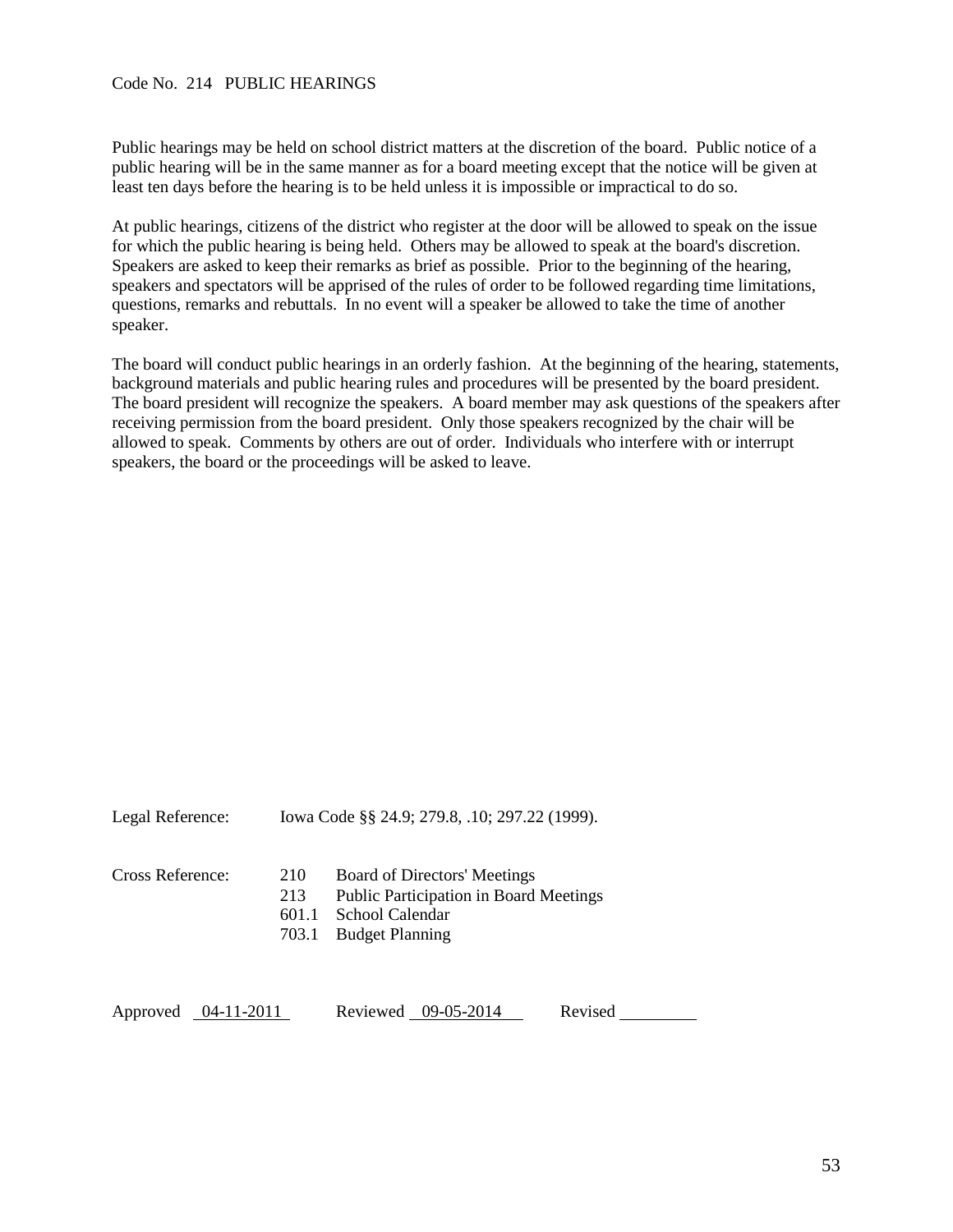# <span id="page-53-0"></span>Code No. 215 BOARD OF DIRECTORS RECORDS

The board will keep and maintain permanent records of the board including, but not limited to, records of the minutes of board meetings and other required records of the board.

It is the responsibility of the board secretary/business manager to keep the minutes of the board meetings. The minutes of each board meeting will include, at a minimum, the following items: a record of the date, time, place, members present, action taken and the vote of each member, and the schedule of bills allowed will be attached. This information will be available within two weeks of the board meeting and forwarded to the newspaper designated as the official newspaper for publication. The information does not need to be published within two weeks. The schedule of bills allowed may be published on a once monthly basis in lieu of publication with the minutes. The permanent records of the board minutes may include more detail than is required for the publication of the minutes.

Minutes waiting approval at the next board meeting will be available for inspection at the central administration office after the board secretary/business manager transcribes the notes into typewritten material which has been proofread for errors and retyped.

#### *NOTE: The requirements in the second paragraph are all legal requirements.*

| Legal Reference:       |                                              | Iowa Code §§ 21; 22; 279.8, .35, .36; 291.6, .7; 618.3 (1999).<br>281 I.A.C. 12.3(1).<br>1982 Op. Att'y Gen. 215.<br>1974 Op. Att'y Gen. 403.<br>1952 Op. Att'y Gen. 133.                |  |  |
|------------------------|----------------------------------------------|------------------------------------------------------------------------------------------------------------------------------------------------------------------------------------------|--|--|
| Cross Reference:       | 206.3<br>206.4<br>208<br>210.8<br>708<br>901 | Secretary<br>Treasurer<br>Ad Hoc Committees<br>Board Meeting Agenda<br>Care, Maintenance and Disposal of School District Records<br><b>Public Examination of School District Records</b> |  |  |
| Approved<br>10-16-2019 |                                              | Reviewed 10-16-2019<br>Revised                                                                                                                                                           |  |  |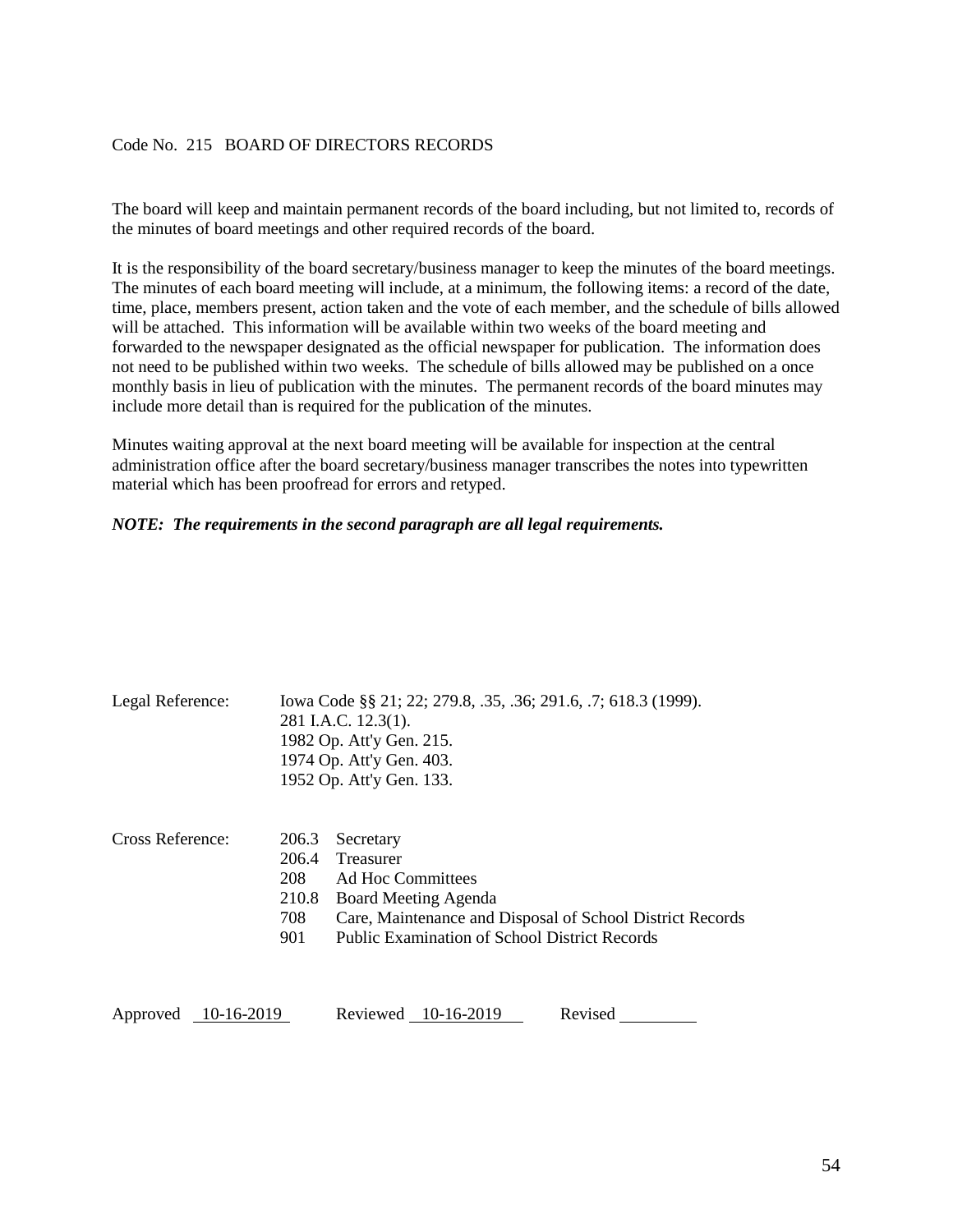## <span id="page-54-0"></span>Code No. 215.1E1 Board Meeting Minutes Page 1 of 2

Since the official minutes of the board are the only basic legal record, it is important that they be recorded with extreme care and completeness. The board secretary will follow the following guidelines in writing board minutes:

With respect to content, the minutes should show the following:

- 1. The place, date, and time of each meeting.
- 2. The type of meeting--regular, special, emergency, work session.
- 3. Members present and members absent, by name.
- 4. The call to order and adjournment.
- 5. The departure of members by name before adjournment.
- 6. The late arrival of members, by name.
- 7. The time and place of the next meeting.
- 8. Approval, or amendment and approval, of the minutes of the preceding meeting.
- 9. Complete information as to each subject of the board's deliberation and the action taken.
- 10. The maker and seconder of the motion, what action was taken, and the vote on the motion detailed enough to attribute a vote to each member present.
- 11. Complete text of all board resolutions, numbered consecutively, for each fiscal year.
- 12. A record of all contracts entered into, with the contract documents kept in a separate file.
- 13. A record of all change orders on construction contracts.
- 14. All employment changes, including resignations or terminations.
- 15. A record, by number, of the bills of account approved by the board for payment.
- 16. A record of all calls for bids, bids received, and action taken thereon.
- 17. Approval of all transfers of funds from one budgetary fund to another.
- 18. Important documents forming a part of a motion should be made a part of the minutes by exhibit and placed in the minute book along with the minutes.
- 19. Board policy and administrative guides should be made a part of the minutes by exhibit.
- 20. Adoption of textbooks and establishment of bus routes by the board for the school year as well as the school calendar should become a part of the minutes.
- 21. Approval or disapproval of open enrollment requests with justification for disapproval or approval after the deadline.
- 22. A record of all delegations appearing before the board and a record of all petitions.
- 23. At the annual meeting each year, the record should indicate that the books of the board secretary/business manager and the Certified Annual Report have been examined and approved subject to audit.
- 24. The election or appointment of board officers.
- 25. The appointment of auditors to examine the books.

At the annual or organizational meeting in odd-numbered years, the minutes should reflect the following:

- 1. Appointment of a temporary chairperson if not specified in policy.
- 2. Oath of office administered to newly elected board members.
- 3. Nominations taken for the office of president and vice-president.
- 4. Election of the president and vice-president, the votes and the oath of office administered to the president and vice-president.
- 5. The resolution to pay bills when the board is not in session.
- 6. A resolution to automatically disburse payroll, along with a roster of all employees under contract.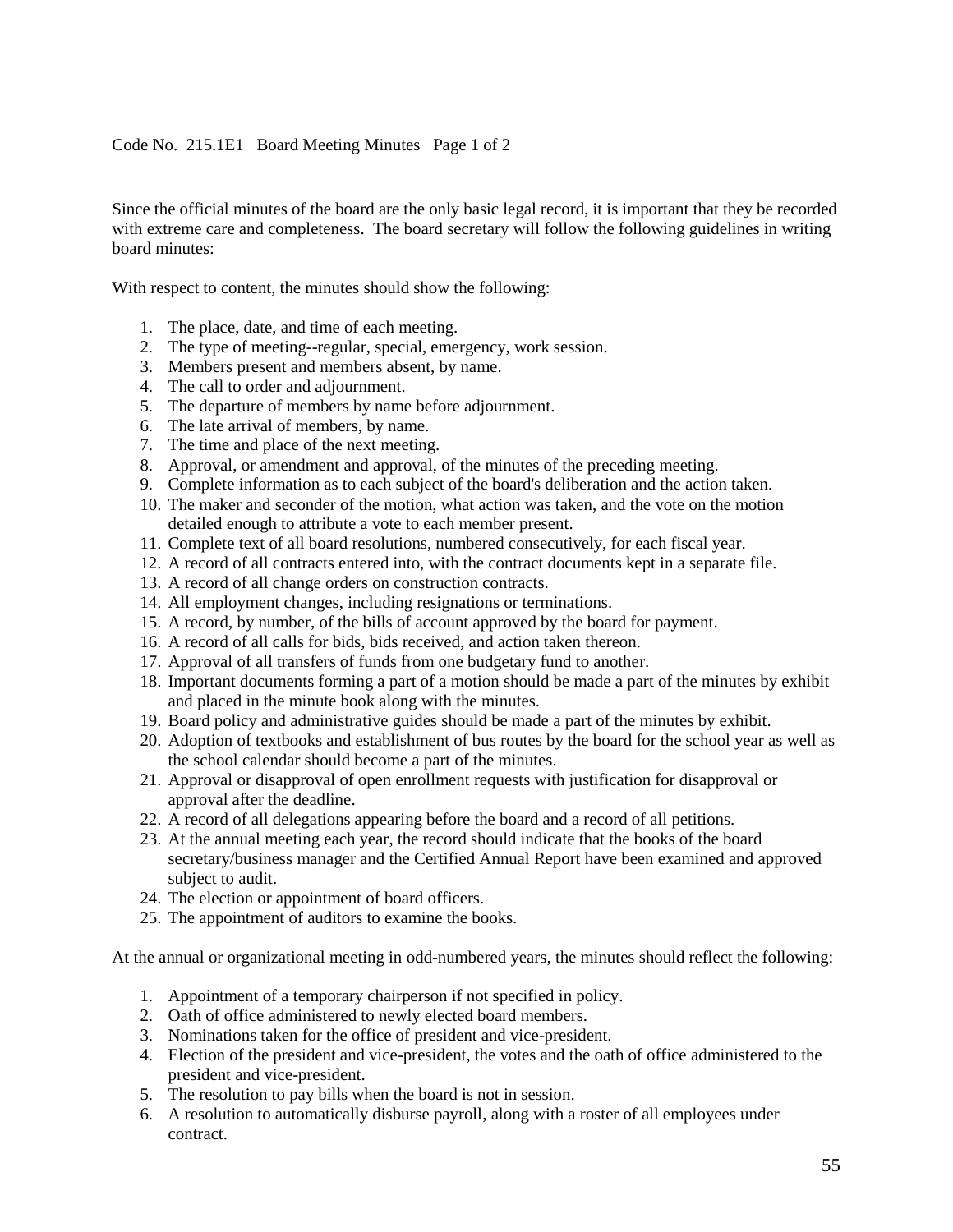# <span id="page-55-0"></span>Code No. 215.1E1 Board Meeting Minutes Page 2 of 2

- 7. A resolution naming depositories, along with the maximum deposit for each depository.
- 8. Resolution authorizing the use of a check protector and signer and the proper control of the signer.
- 9. Motion designating a member or a committee to examine the bills of account for a designated period of time on a rotation basis if desired for the balance of the school year.

Approved 10-20-2014 Reviewed 09-05-2014 Revised 10-20-2014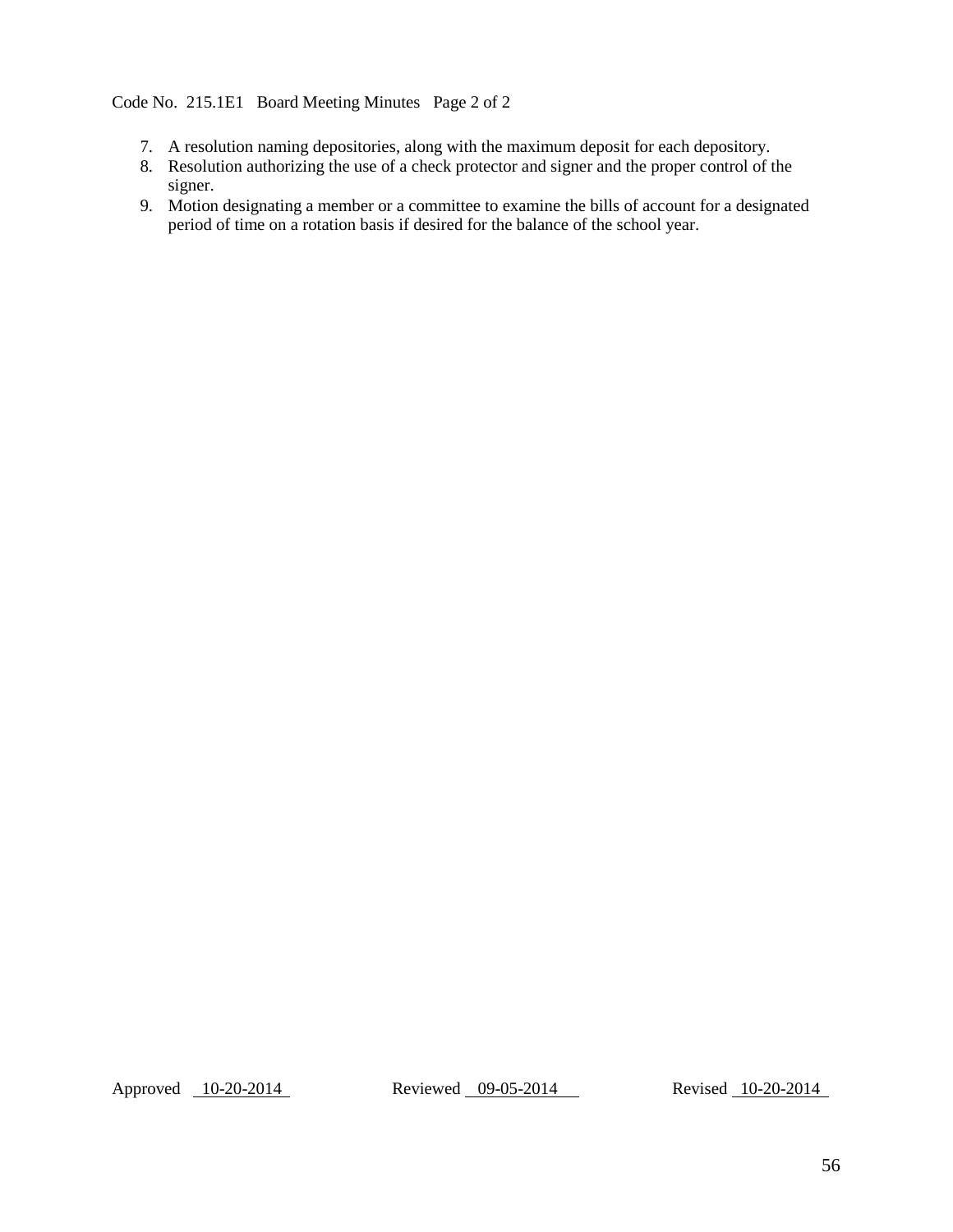## <span id="page-56-0"></span>Code No. 216 BOARD OF DIRECTORS MEMBER SERVICES

<span id="page-56-1"></span>Code No. 216.1 Association Membership

Participation in board member associations is beneficial to the board. The board shall maintain an active membership in the Iowa Association of School Boards and in organizations the board determines will be of benefit to the board and the school district.

Legal Reference: Iowa Code § 279.38 (1999).

Cross Reference: 216.2 Board of Directors' Member Development and Training

Approved 04-11-2011 Reviewed 09-05-2014 Revised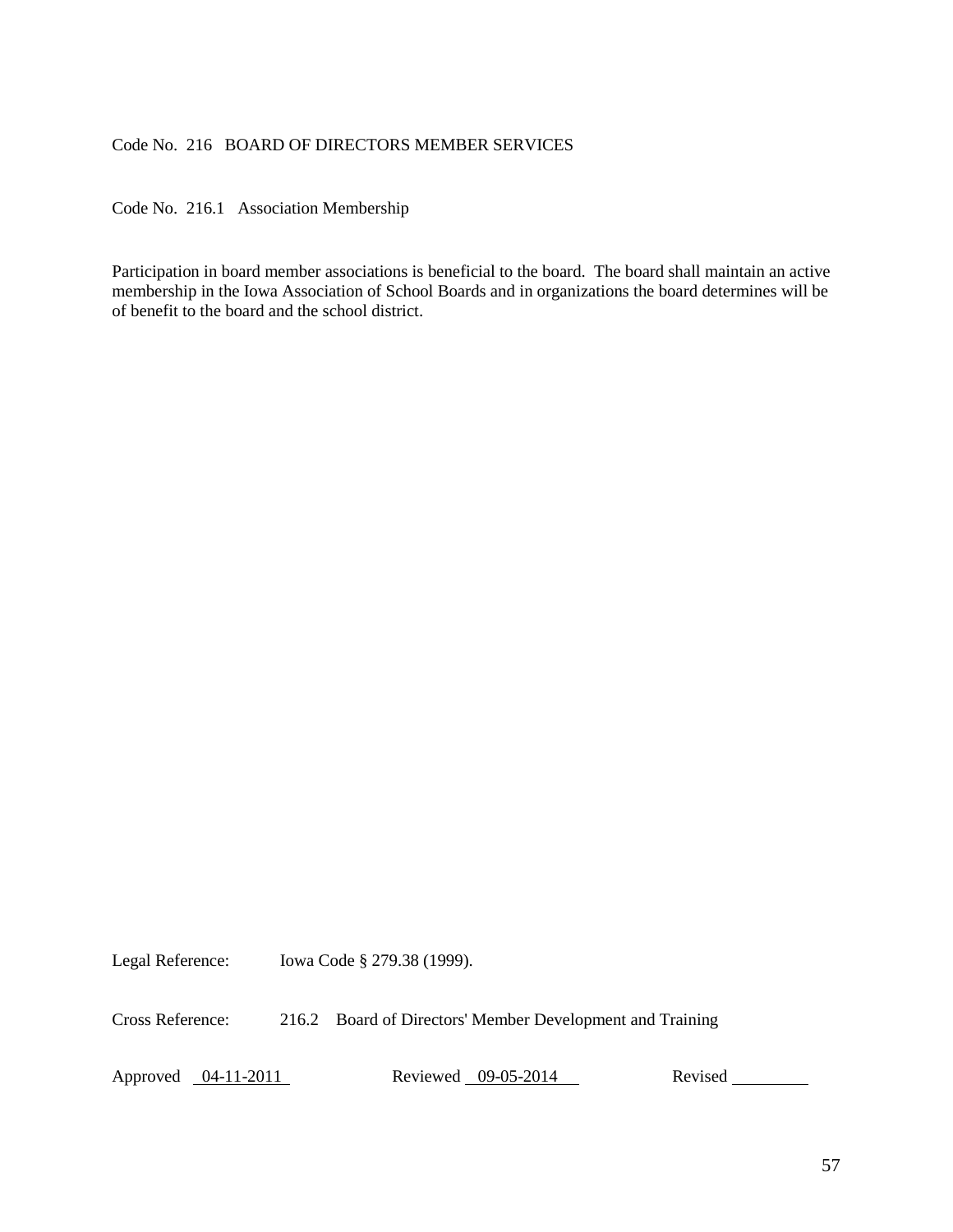<span id="page-57-0"></span>Code No. 216.2 Board of Directors Member Development and Training

The board may participate in conferences sponsored by educational associations and agencies in addition to its own in-service programs and work sessions.

The board will work closely with the Iowa Association of School Boards' and encourage the board members to participate in conferences to achieve the Better Boardsmanship Award.

*NOTE: In order for a board to be eligible for the IASB Award of Achievement, the board needs to have a policy on board development.*

Legal Reference: Iowa Code §§ 279.8, .38 (1999).

Cross Reference: 216.1 Association Membership

Approved 10-16-2019 Reviewed 10-16-2019 Revised 10-16-2019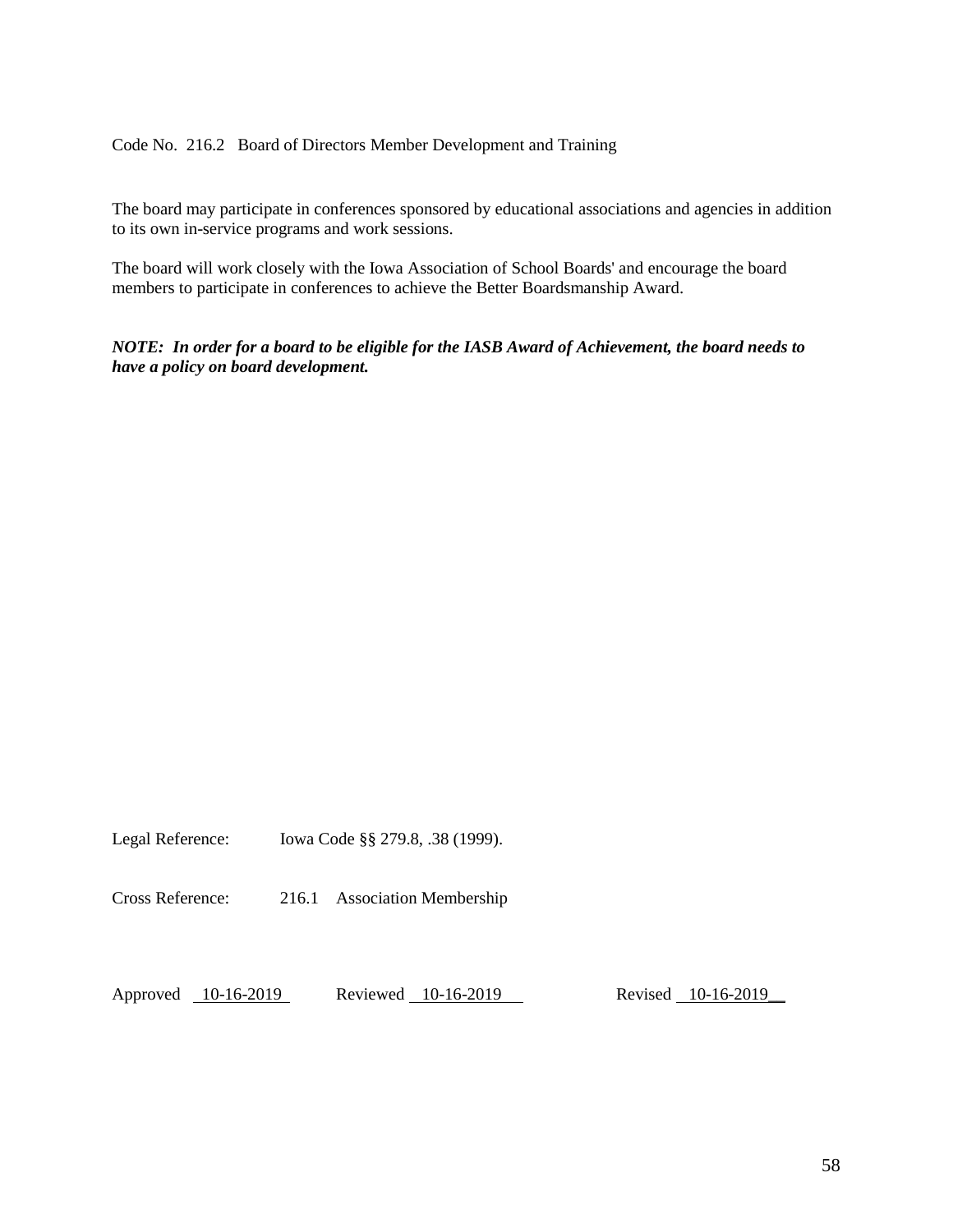#### <span id="page-58-0"></span>Code No. 216.3 Board of Directors Member Compensation and Expenses

As an elected public official, the board member is a public servant who serves without compensation. Board members will be reimbursed for actual and necessary expenses incurred in the performance of their official duties.

Prior to reimbursement of actual and necessary expenses, the board member must submit a detailed receipt indicating the date, purpose and nature of the expense for each claim item. A credit card receipt is generally not considered a detailed receipt. Failure to provide a detailed receipt will make the expense non-reimbursable. Personal expenses will be reimbursed by the board member to the school district no later than ten working days following the date of the expense. In exceptional circumstances, the board may allow a claim without proper receipt. Written documentation explaining the exceptional circumstances will be maintained as part of the school district's record of the claim.

It shall be the responsibility of the board secretary to compile the expenses of board members and bring them to the board for audit and approval in the same manner as other claims of the school district. It is the responsibility of the board to determine through the audit and approval process of the board whether the expenses incurred by a board member are actual and necessary expenses incurred in the performance of their official duties.

Legal Reference: Iowa Code §§ 68B; 277.27; 279.7A, .8, .32 (1999).

Cross Reference: 203 Board of Directors' Conflict of Interest

401.7 Employee Travel Compensation

401.10 Credit Cards

Approved 04-11-2011 Reviewed 09-05-2014 Revised 7-16-2007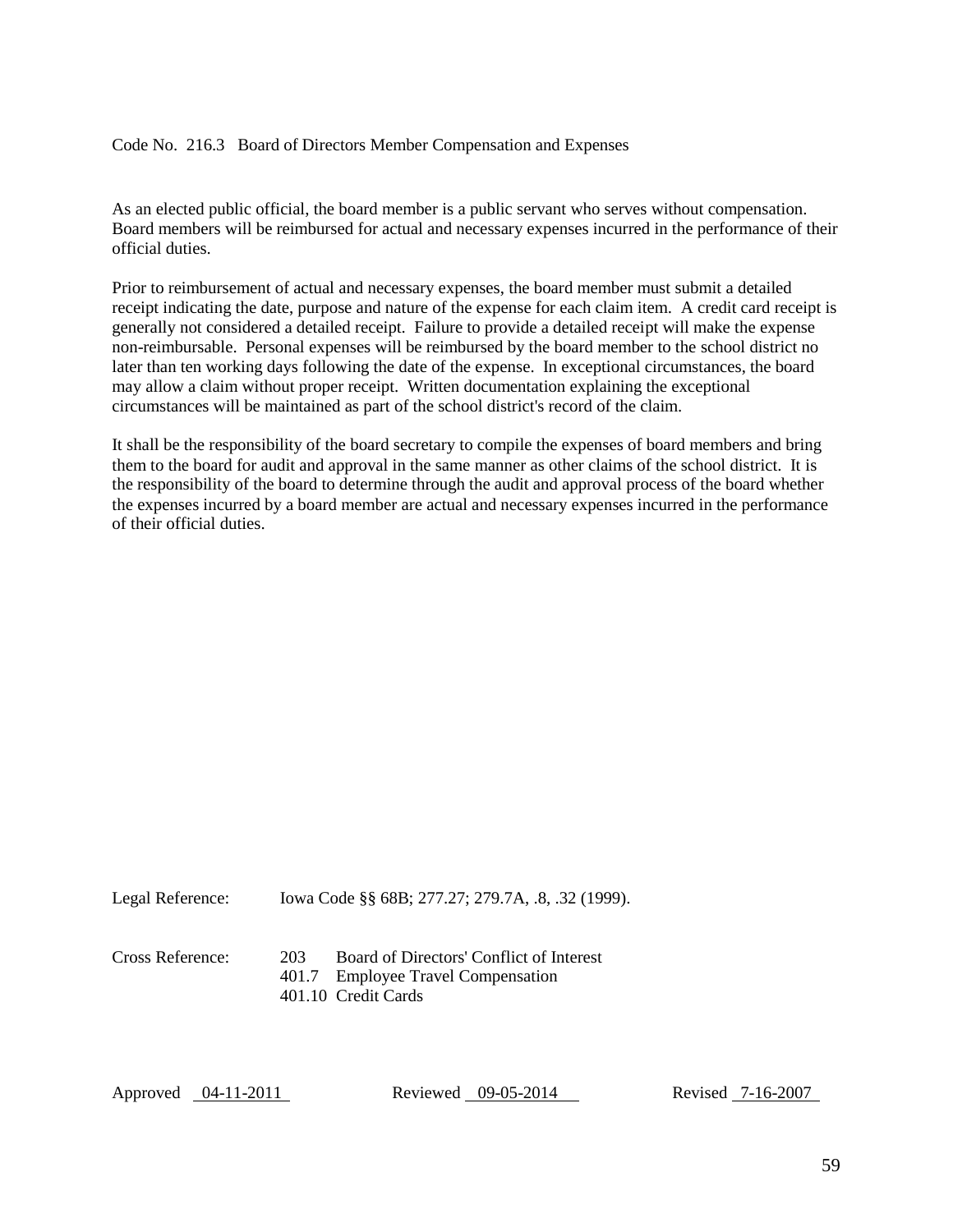# <span id="page-59-0"></span>Code No. 217 GIFTS TO BOARD OF DIRECTORS - Page 1 of 3

Board members may receive a gift on behalf of the school district. Board members will not, either directly or indirectly, solicit, accept or receive a gift, series of gifts or an honorarium unless the donor does not meet the definition of "restricted donor" stated below or the gift or honorarium does not meet the definition of gift or honorarium stated below.

A "restricted donor" is defined as a person or other entity which:

- Is seeking to be or is a party to any one or any combination of sales, purchases, leases or contracts to, from or with the school district;
- Will be directly and substantially affected financially by the performance or nonperformance of the board member's official duty in a way that is greater than the effect on the public generally or on a substantial class of persons to which the person belongs as a member of a profession, occupation, industry or region; or
- Is a lobbyist or a client of a lobbyist with respect to matters within the school district's jurisdiction.

A "gift" is the giving of anything of value in return for which something of equal or greater value is not given or received. However, "gift" does not include any of the following:

- Contributions to a candidate or a candidate's committee:
- Information material relevant to a board member's official function, such as books, pamphlets, reports, documents, periodicals or other information that is recorded in a written, audio or visual format;
- Anything received from a person related within the fourth degree by kinship or marriage, unless the donor is acting as an agent or intermediary for another person not so related;
- An inheritance;
- Anything available or distributed to the general public free of charge without regard to the official status of the board recipient;
- Items received from a charitable, professional, educational or business organization to which the board member belongs as a dues paying member if the items are given to all members of the organization without regard to an individual member's status or positions held outside of the organization and if the dues paid are not inconsequential when compared to the items received;
- Actual expenses of a board member for food, beverages, travel and lodging for a meeting, which is given in return for participation in a panel or speaking engagement at the meeting when the expenses relate directly to the day or days on which the board member has participation or presentation responsibilities;
- Plaques or items of negligible resale value given as recognition for public service;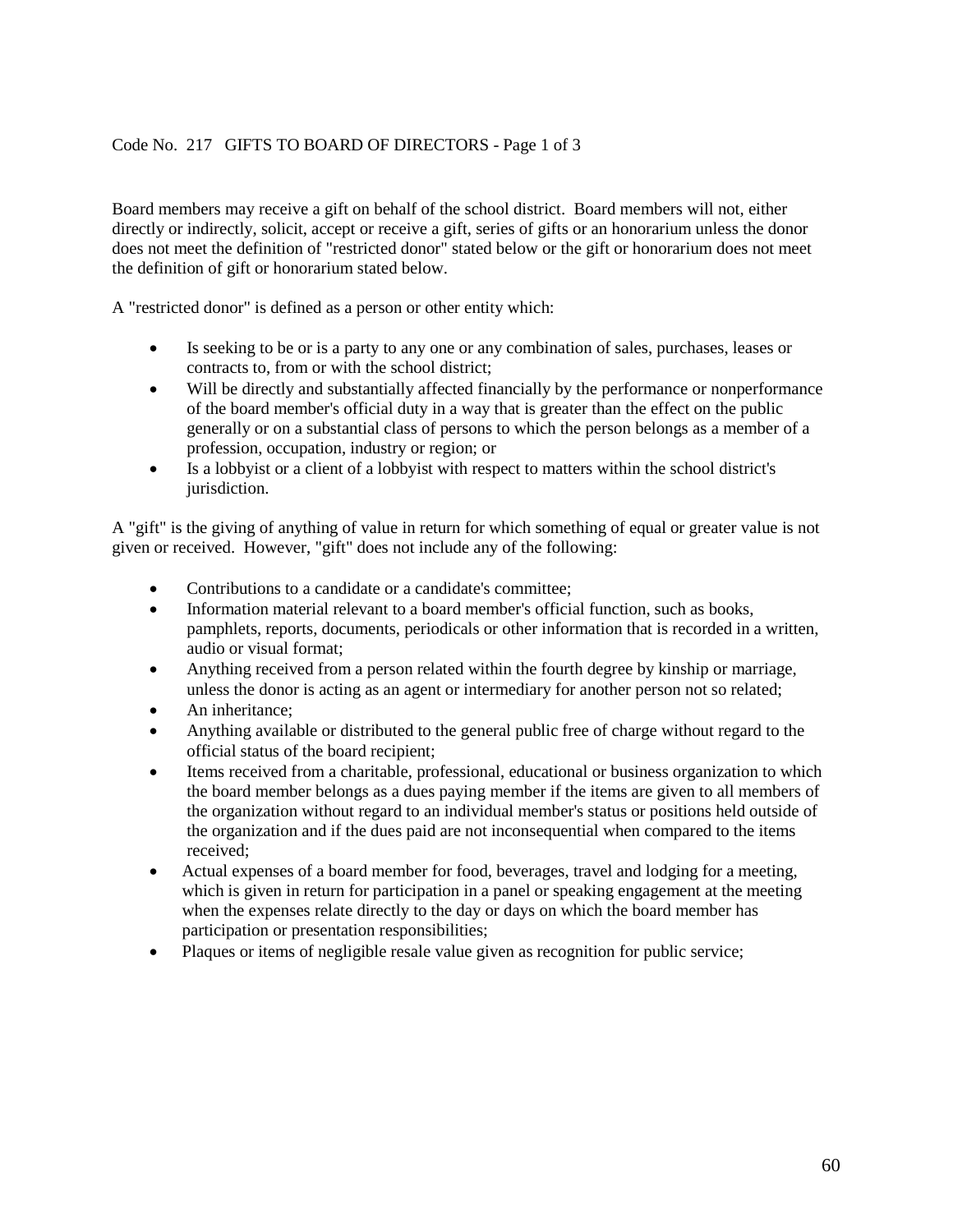- Nonmonetary items with a value of less than three dollars that are received from any one donor during one calendar day;
- Items or services solicited or given to a state, national or regional organization in which the state of Iowa or a school district is a member for purposes of a business or educational conference, seminar or other meeting or solicited by or given to state, national or regional government organizations whose memberships and officers are primarily composed of state or local government officials or employees for purposes of a business or educational conference, seminar or other meeting;
- Items or services received by members or representatives of members as part of a regularly scheduled event that is part of a business or educational conference, seminar or other meeting that is sponsored and directed by any state, national or regional government organization in which the state of Iowa or a political subdivision of the state of Iowa is a member or received at such an event by members or representatives of members of state, national or regional government organizations whose memberships and officers are primarily composed of state or local government officials or employees;
- Funeral flowers or memorials to a church or nonprofit organization;
- Gifts which are given to a public official for the public official's wedding or twenty-fifth or fiftieth wedding anniversary;
- Payment of salary or expenses by a board member's employer or the firm in which the board member is a member for the cost of attending a meeting of a subunit of an agency when the board member whose expenses are being paid serves on a board, commission, committee, council or other subunit of the agency and the board member is not entitled to receive compensation or reimbursement of expenses from the school district;
- Gifts other than food, beverages, travel and lodging received by a board member which are received from a person who is a citizen of a country other than the United States and is given during a ceremonial presentation or as a result of a custom of the other country and is of personal value only to the board member; or
- Actual registration costs for informational meetings or sessions which assist a public official or public employee in the performance of the person's official functions. The costs of food, drink, lodging and travel are not "registration costs" under this paragraph. Meetings or sessions which a public official or public employee attends for personal or professional licensing purposes are not "informational meetings or sessions which assist a public official or public employee in the performance of the person's official functions" under this paragraph.

An "honorarium" is anything of value that is accepted by, or on behalf of, a board member as consideration for an appearance, speech or article. An honorarium does not include any of the following:

 Actual expenses of a board member for registration, food, beverages, travel or lodging for a meeting, which is given in return for participation in a panel or speaking engagement at a meeting when the expenses relate directly to the day or days on which the board member has participation or presentation responsibilities;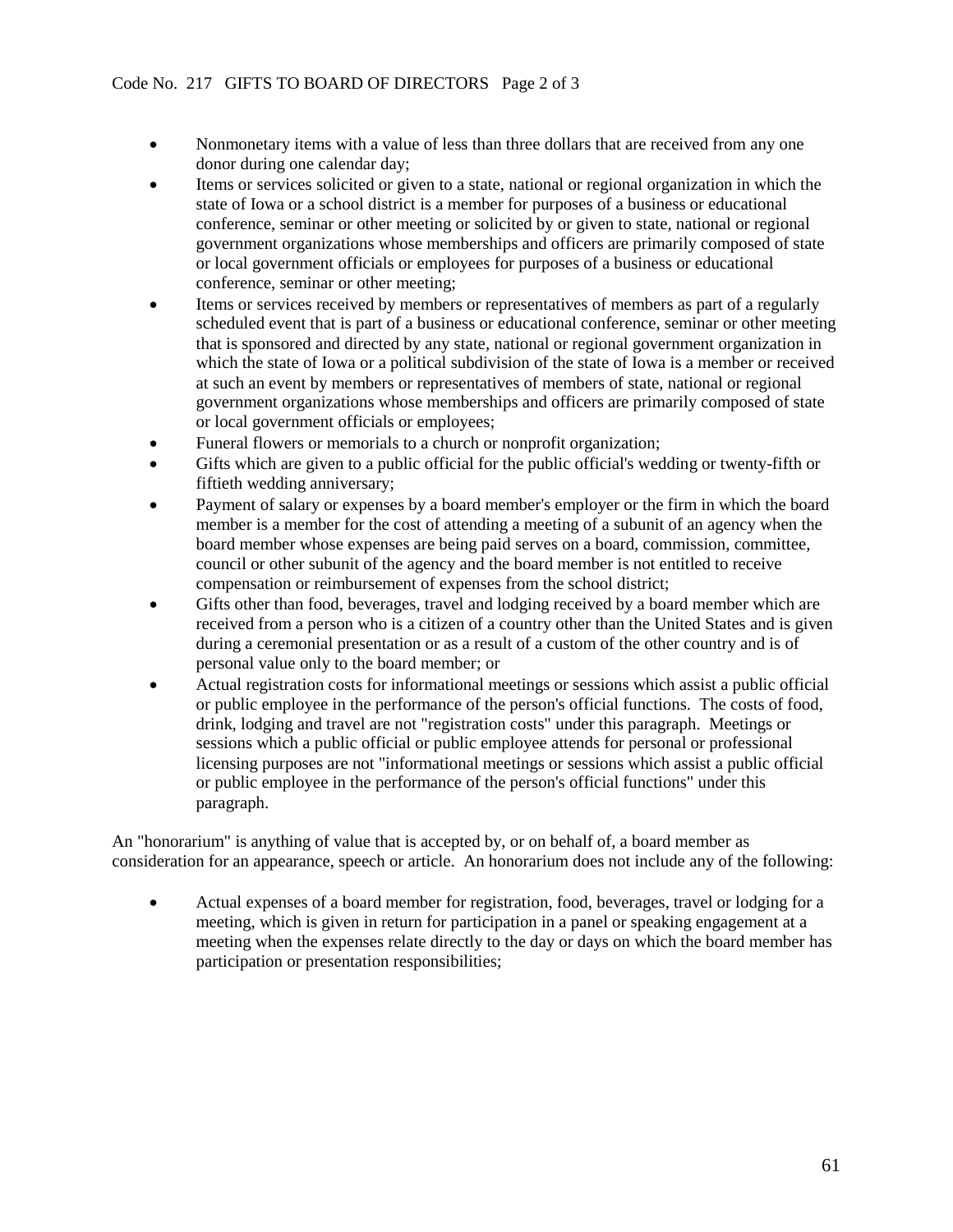- A nonmonetary gift or series of nonmonetary gifts donated within thirty days to a public body, an educational or charitable organization or the department of general services; or
- A payment made to a board member for services rendered as part of a private business, trade or profession in which the board member is engaged if the payment is commensurate with the actual services rendered and is not being made because of the person's status as a board member but, rather, because of some special expertise or other qualification.

It is the responsibility of each board member to know when it is appropriate to accept or reject gifts or honorariums.

|                   | 1972 Op. Att'y Gen. 276.<br>1970 Op. Att'y Gen. 319. |                                                                      |  |
|-------------------|------------------------------------------------------|----------------------------------------------------------------------|--|
| Cross References: | 203                                                  | Board of Directors' Conflict of Interest<br>402.4 Gifts to Employees |  |

Legal References: Iowa Code ch. 68B (1999).

704.4 Gifts - Grants - Bequests

Approved 04-11-2011 Reviewed 09-05-2014 Revised